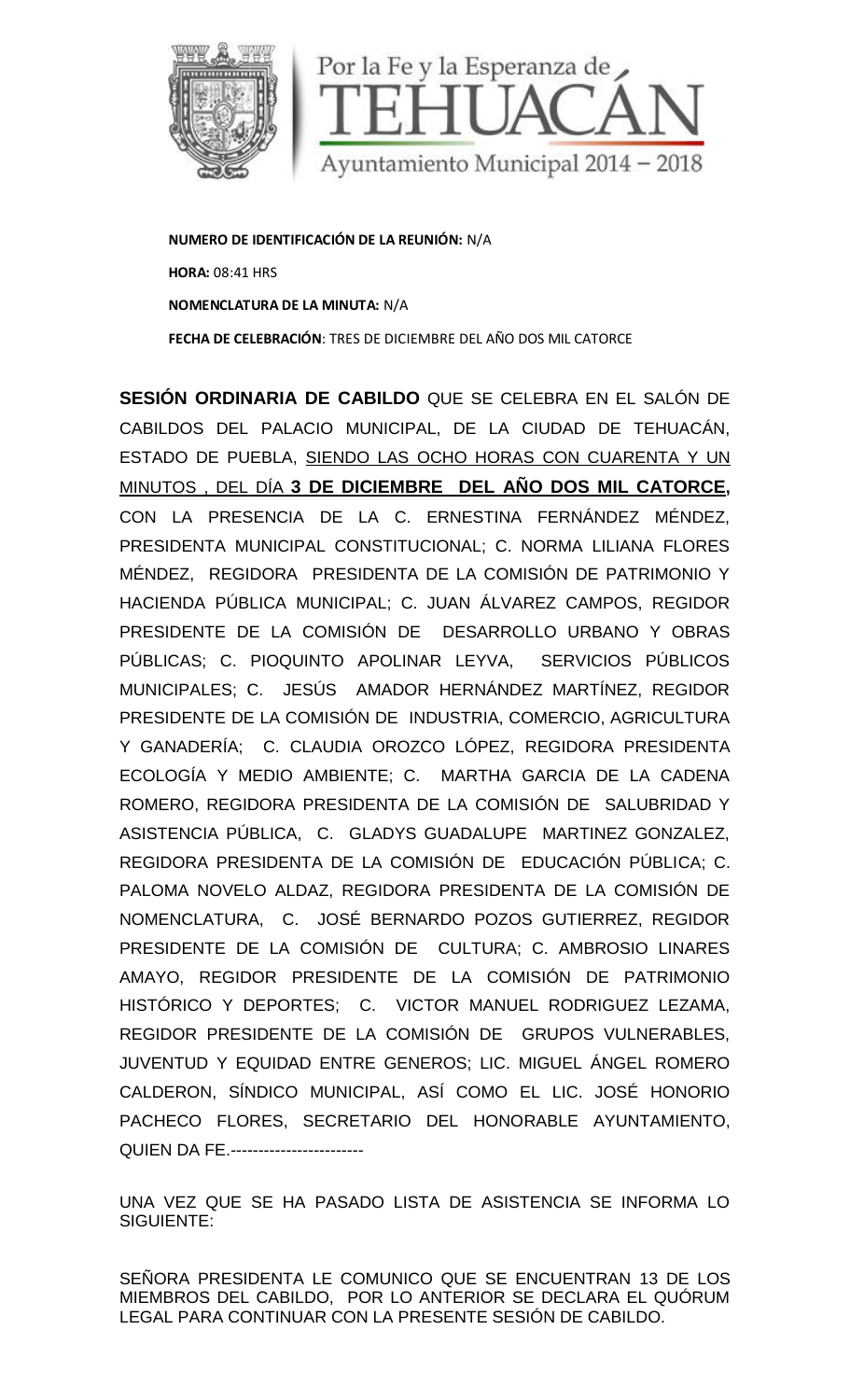# EL LIC. JOSÉ HONORIO PACHECO FLORES, PROCEDE A DAR LECTURA AL ORDEN DEL DÍA, MISMA QUE CONTIENE LOS SIGUIENTES PUNTOS:

#### **1.- APERTURA DE LA SESIÓN 2.- LISTA DE ASISTENCIA 3.- DECLARATORIA DEL QUÓRUM 4.- LECTURA DEL ACTA ANTERIOR 5.- PRESIDENCIA.**

 ANÁLISIS, DISCUSIÓN Y EN SU CASO APROBACIÓN DEL PETITORIO PARA QUE SE AUTORICE LA FACULTAD A LA CIUDADANA TESORERA MUNICIPAL C. MARÍA ELENA PÉREZ SIMÓN, PARA QUE AUTORICE, CONDONE O EXIMA TOTAL O PARCIALMENTE EL PAGO DE CONTRIBUCIONES Y SUS ACCESORIOS QUE REALICEN LOS CIUDADANOS DURANTE LA ADMINISTRACIÓN MUNICIPAL 2014-2018.

### **6.- COMISIÓN DE PATRIMONIO Y HACIENDA PÚBLICA MUNICIPAL.**

- ANÁLISIS, DISCUSIÓN Y EN SU CASO APROBACIÓN DEL DICTAMEN QUE CONTIENE AUTORIZACIÓN LA LICENCIA DE FUNCIONAMIENTO A LA C. GABRIELA RUIZ RAMÍREZ, CON GIRO DE SALÓN DE FIESTAS Y/O JARDÍN CAMPESTRE CON SERVICIO DE BEBIDAS ALCOHÓLICAS CON DOMICILIO UBICADO EN CALLE 4 NORTE NUM. 432, COLONIA IGNACIO ZARAGOZA DE ESTA CIUDAD DE TEHUACÁN, PUEBLA, Y CON RAZÓN SOCIAL SALÓN & JARDÍN "LA FUENTE".
- ANÁLISIS, DISCUSIÓN Y EN SU CASO APROBACIÓN DEL DICTAMEN QUE CONTIENE LA AUTORIZACIÓN LA LICENCIA DE FUNCIONAMIENTO A LA C. LINA MARTÍNEZ MARTÍNEZ CON GIRO DE SALÓN DE FIESTAS Y/O JARDÍN CAMPESTRE CON SERVICIO DE BEBIDAS ALCOHÓLICAS CON DOMICILIO UBICADO EN CALLE CHIHUAHUA NUM. 1132, COLONIA MÉXICO 68 DE ESTA CIUDAD DE TEHUACÁN, PUEBLA, Y CON RAZÓN SOCIAL "CAMPESTRE LA CONCEPCION".
- ANÁLISIS, DISCUSIÓN Y EN SU CASO APROBACIÓN DEL DICTAMEN QUE CONTIENE LA AUTORIZACIÓN LA LICENCIA DE FUNCIONAMIENTO A FAVOR DE LA C. GUDELIA TIRZO DE JESÚS, CON GIRO DE HOTEL O MOTEL CON SERVICIO DE BAR, CON DOMICILIO UBICADO EN CALLE 9 ORIENTE NUM. 917 COLONIA LA PURÍSIMA, EN LA CIUDAD DE TEHUACÁN, PUEBLA.

### **7.- COMISIÓN DE DESARROLLO URBANO Y OBRAS PÚBLICAS.**

 ANÁLISIS, DISCUSIÓN Y EN SU CASO APROBACIÓN DEL DICTAMEN QUE VERSA SOBRE LA AUTORIZACIÓN DE RENOVACIÓN DE LICENCIA DE USO DE SUELO PARA MOTEL CON SERVICIO DE BAR EN LAS HABITACIONES.

#### **8.- COMISIÓN DE SALUBRIDAD Y ASISTENCIA PÚBLICA.**

 ANÁLISIS, DISCUSIÓN Y EN SU CASO APROBACIÓN DEL PETITORIO QUE CONTIENE LA APROBACIÓN PARA QUE LOS C.C. CLAUDIA OROZCO LÓPEZ, JESUS AMADOR HERNÁNDEZ MARTÍNEZ Y PIOQUINTO APOLINAR LEYVA, REGIDORES DE ESTE H. AYUNTAMIENTO, SE INTEGREN Y FORMEN PARTE DENTRO DE LA COMISIÓN DE SALUBRIDAD Y ASISTENCIA PÚBLICA.

#### **9.- COMISIÓN DE NOMENCLATURA.**

 ANÁLISIS, DISCUSIÓN Y EN SU CASO APROBACIÓN DEL DICTAMEN QUE CONTIENE: EL **PROYECTO DE MEJORAMIENTO DE LA IMAGEN URBANA DE TEHUACÁN, PUEBLA (PRIMERA ETAPA)**, CONSISTIENDO EN EL MANTENIMIENTO A LAS PLACAS DE NOMENCLATURA Y LA COLOCACIÓN DE PLACAS DE NOMENCLATURA EN SISTEMA BRAILE, EN EL PRIMER CUADRO DE LA CIUDAD.

### **10.- COMISIÓN DE GRUPOS VULNERABLES, JUVENTUD Y EQUIDAD ENTRE GÉNEROS.**

 ANÁLISIS, DISCUSIÓN Y EN SU CASO APROBACIÓN DEL DICTAMEN PARA QUE SE AUTORICE A LA TESORERÍA MUNICIPAL EFECTUAR EL PAGO POR LA CANTIDAD DE \$21,000.00 (U.S.D.) VEINTIUN MIL DOLARES O SU EQUIVALENTE EN MONEDA NACIONAL (PESOS), PARA LA COMPRA DE 140 SILLAS Y EL CLUB ROTARIO APORTE LA MISMA CANTIDAD EN SILLAS, A TRAVÉS DE LA FUNDACIÓN WHEELCHAIR FOUNDATION PARA COMPLEMENTAR UN CONTENEDOR DE 280 SILLAS DE DIFERENTES MEDIDAS PARA DESTINARLAS A PERSONAS CON CAPACIDADES DIFERENTES; CON EL FIN DE DAR CUMPLIMIENTO AL CONVENIO DE COLABORACIÓN SUSCRITO CON PAST GOBERNADOR DEL DISTRITO 4180 DE ROTARY INTERNATIONAL, PRESENTADO POR EL ARQUITECTO JULIO MEDINA MORALES Y EL CONTADOR PÚBLICO ALEJANDRO FLORES TOBON, PERTENECIENTES AL CLUB ROTARIO TEHUACÁN A.C.

# **11.- ASUNTOS GENERALES.**

# **CLAUSURA.**

EL LIC. JOSÉ HONORIO PACHECO FLORES, DA CUENTA AL CABILDO DEL MEMORANDUM EN EL QUE SE INFORMA QUE EL LIC. ABRAHAM DAVID AGUILAR SÁNCHEZ, REGIDOR DE GOBERNACIÓN, JUSTICIA Y SEGURIDAD PÚBLICA, NO PODRÁ ASISTIR A LA SESIÓN ORDINARIA DEL DÍA 3 DE DICIEMBRE DEL AÑO EN CURSO, POR MOTIVOS PERSONALES DE SUMA IMPORTANCIA. AGRADECE LA ATENCIÓN.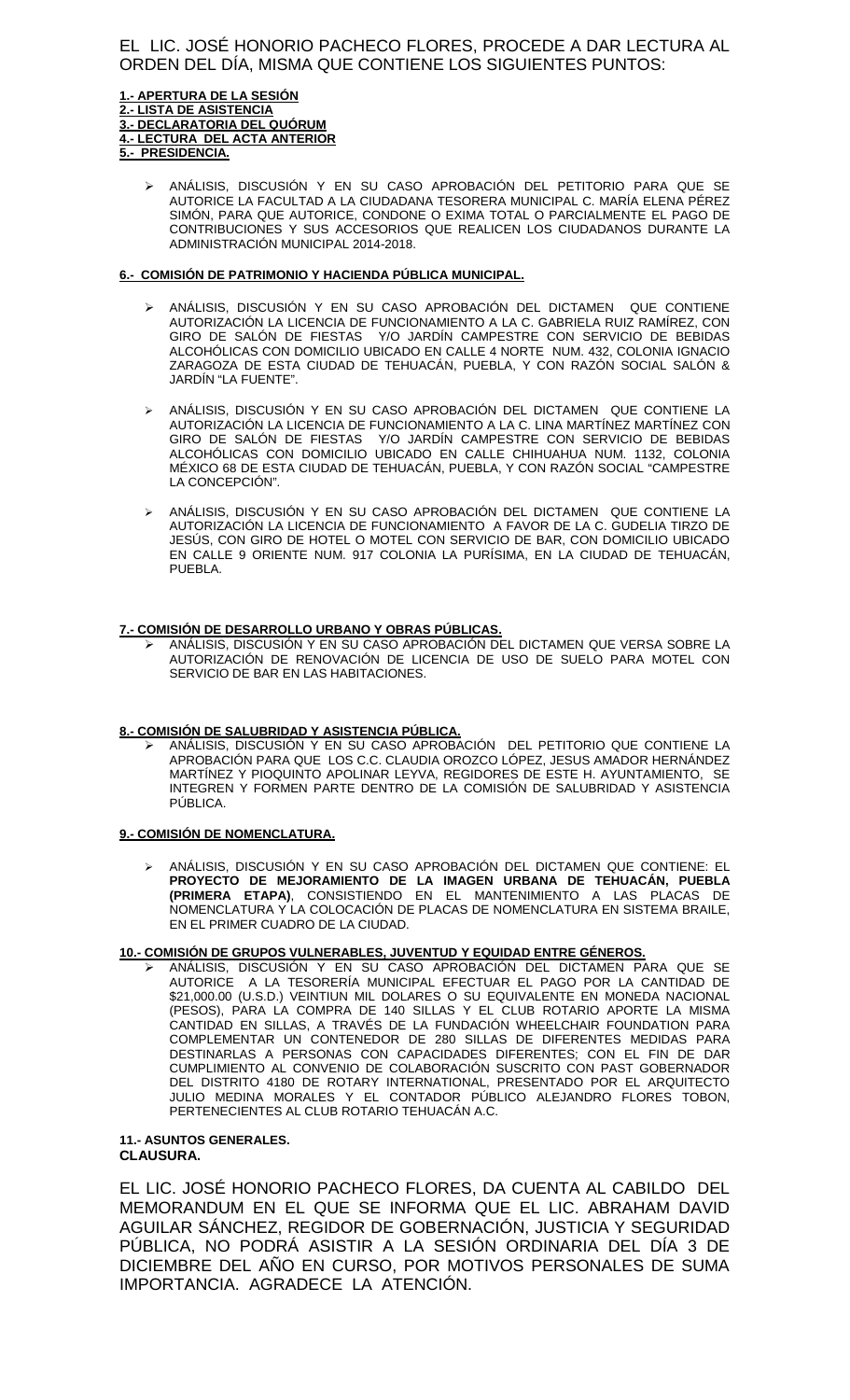**EL CABILDO SE DA POR ENTERADO.**

**PRESIDENCIA.- ANÁLISIS, DISCUSIÓN Y EN SU CASO APROBACIÓN DEL PETITORIO PARA QUE SE AUTORICE LA FACULTAD A LA CIUDADANA TESORERA MUNICIPAL C. MARÍA ELENA PÉREZ SIMÓN, PARA QUE AUTORICE, CONDONE O EXIMA TOTAL O PARCIALMENTE EL PAGO DE CONTRIBUCIONES Y SUS ACCESORIOS QUE REALICEN LOS CIUDADANOS DURANTE LA ADMINISTRACIÓN MUNICIPAL 2014-2018.**

EL LIC. JOSÉ HONORIO PACHECO FLORES, PROCEDE A DAR LECTURA AL PETITORIO CORRESPONDIENTE, MISMO QUE A LA LETRA DICE:

# "… HONORABLE CABILDO

LA SUSCRITA, PRESIDENTA MUNICIPAL C. ERNESTINA FERNÁNDEZ, DEL HONORABLE AYUNTAMIENTO DEL MUNICIPIO DE TEHUACÁN PUEBLA; EN USO DE LAS FACULTADES QUE ME CONFIERE EL ARTÍCULO 91 FRACCIÓN XLVI, DE LA LEY ORGÁNICA MUNICIPAL, SOMETO A LA CONSIDERACIÓN DE ESTE HONORABLE CUERPO COLEGIADO EL SIGUIENTE PETITORIO: **SE AUTORICE LA FACULTAD A LA CIUDADANA TESORERA MUNICIPAL, C. MARÍA ELENA PÉREZ SIMÓN, PARA QUE AUTORICE, CONDONE O EXIMA TOTAL O PARCIALMENTE EL PAGO DE CONTRIBUCIONES Y SUS ACCESORIOS QUE REALICEN LOS CIUDADANOS DURANTE LA ADMINISTRACION MUNICIPAL 2014-2018 BAJO LOS SIGUIENTES:**

# **C O N S I D E R A N D O S**

I.- QUE DE CONFORMIDAD CON EL ARTÍCULO 115 CON LA FRACCIÓN II DE LA CONSTITUCIÓN POLÍTICA DE LOS ESTADOS UNIDOS MEXICANOS, LOS AYUNTAMIENTOS TENDRÁN FACULTADES PARA APROBAR, DE ACUERDO CON LAS LEYES EN MATERIA MUNICIPAL QUE DEBERÁN EXPEDIR LAS LEGISLATURAS DE LOS ESTADOS, LOS BANDOS DE POLICÍA Y BUEN GOBIERNO, LOS REGLAMENTOS CIRCULARES Y DISPOSICIONES ADMINISTRATIVAS DE OBSERVANCIA GENERAL DENTRO DE SUS RESPECTIVAS JURISDICCIONES, QUE ORGANICEN LA ADMINISTRACIÓN PÚBLICA MUNICIPAL, REGULEN LAS MATERIAS , PROCEDIMIENTOS, FUNCIONES Y SERVICIOS PÚBLICOS DE SU COMPETENCIA Y ASEGUREN LA PARTICIPACIÓN CIUDADANA Y VECINAL; MISMAS DISPOSICIONES QUE SON TRASLADADAS AL ARTÍCULO 105 FRACCIÓN III DE LA CONSTITUCIÓN POLÍTICA DEL ESTADO LIBRE Y SOBERANO DE PUEBLA.

II.- QUE EL ARTÍCULO 78 FRACCIONES I Y IV DE LA LEY ORGÁNICA MUNICIPAL, DETERMINA DENTRO DE LAS ATRIBUCIONES DE LOS AYUNTAMIENTOS EL CUMPLIR Y HACER CUMPLIR EN LOS ASUNTOS DE SU COMPETENCIA, LAS LEYES, DECRETOS Y DISPOSICIONES DE OBSERVANCIA GENERAL DE LA FEDERACIÓN Y DEL ESTADO, ASÍ COMO LOS ORDENAMIENTOS MUNICIPALES; APROBAR SU ORGANIZACIÓN Y DIVISIÓN ADMINISTRATIVAS DE ACUERDO CON LAS NECESIDADES DEL MUNICIPIO; EXPEDIR BANDOS DE POLICÍA Y GOBIERNO , REGLAMENTOS, CIRCULARES Y DISPOSICIONES ADMINISTRATIVAS DE OBSERVANCIA GENERAL, REFERENTES A SU ORGANIZACIÓN, FUNCIONAMIENTO, SERVICIOS PÚBLICOS QUE DEBAN PRESTAR Y DEMÁS ASUNTOS DE SU<br>COMPETENCIA, SUJETÁNDOSE A LAS BASES NORMATIVAS SUJETÁNDOSE A LAS BASES NORMATIVAS ESTABLECIDAS POR LA CONSTITUCIÓN POLÍTICA DEL ESTADO LIBRE Y SOBERANO DE PUEBLA, VIGILANDO SU OBSERVANCIA Y APLICACIÓN; CON PLENO RESPETO A LOS DERECHOS HUMANOS QUE RECONOCEN EL ORDEN JURÍDICO NACIONAL.

III.- QUE EL MISMO ARTÍCULO 115 DE LA CARTA MAGNA, EN SU FRACCIÓN IV ESTABLECE QUE LOS MUNICIPIOS ADMINISTRARÁN LIBREMENTE SU HACIENDA, LA CUAL SE FORMARÁ DE LOS RENDIMIENTOS DE LOS BIENES QUE LE PERTENEZCAN, ASÍ COMO DE LAS CONTRIBUCIONES Y OTROS INGRESOS QUE LAS LEGISLATURAS ESTABLEZCAN A SU FAVOR.

IV.- QUE EL CÓDIGO FISCAL MUNICIPAL DEL ESTADO LIBRE Y SOBERANO DE PUEBLA, ESTABLECE EN LOS ARTÍCULOS 7… **"***LAS CONTRIBUCIONES SE CLASIFICAN EN IMPUESTOS, DERECHOS Y CONTRIBUCIONES DE*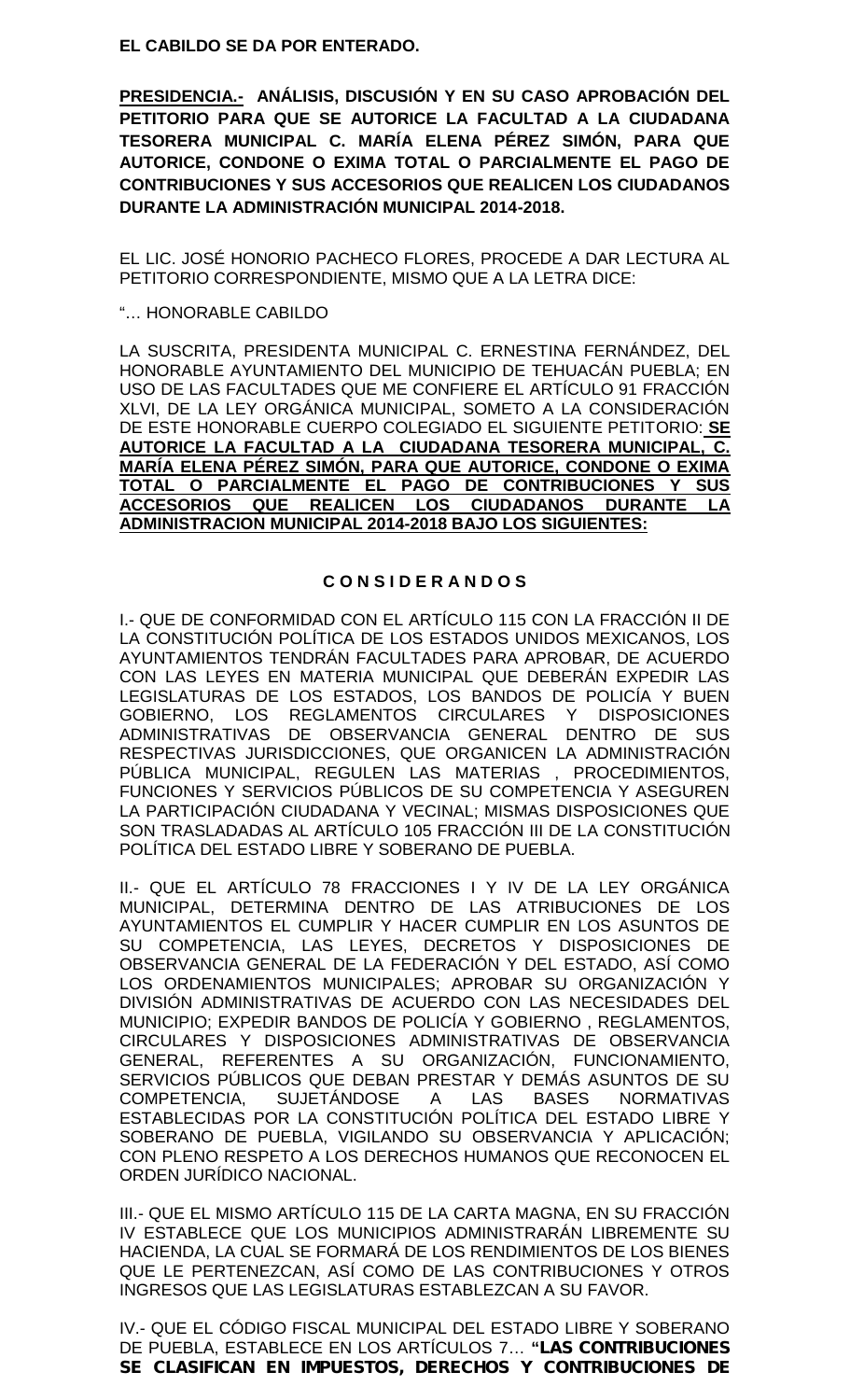*MEJORAS*, Y SU RELATIVO ARTÍCULO 15 QUE NOS DICE QUIENES SON AUTORIDADES FISCALES EN EL ORDEN NOMBRADOS, PRIMERO PRESIDENTA MUNICIPAL, TESORERA MUNICIPAL, COMO LO DISPUESTO EN EL ARTÍCULO 37 "…*LOS PAGOS QUE SE HAGAN SE APLICARÁN A LOS CRÉDITOS MÁS ANTIGUOS SIEMPRE QUE SE TRATE DE LA MISMA CONTRIBUCIÓN Y ANTES DEL ADEUDO PRINCIPAL, A LOS ACCESORIOS EN EL SIGUIENTE ORDEN: GASTOS DE EJECUCIÓN, RECARGOS, MULTAS Y LA INDEMNIZACIÓN POR CHEQUES NO PAGADOS A LA AUTORIDAD FISCAL …*" ASÍ COMO LO DISPUESTO POR EL ARTÍCULO 43 EN SU FRACCIÓN VIII *"… SON FACULTADES DE LAS AUTORIDADES FISCALES MUNICIPALES EN CONDONAR O EXIMIR TOTAL O PARCIALMENTE EL PAGO DE CONTRIBUCIONES Y SUS ACCESORIOS, AUTORIZAR SU PAGO A PLAZO DIFERIDO O EN PARCIALIDADES CUANDO SE HAYA AFECTADO O TRATE DE IMPEDIR QUE DE AFECTE LA SITUACIÓN DE ALGÚN LUGAR O REGIÓN DEL MUNICIPIO, UNA RAMA DE ACTIVIDAD, LA PRODUCCIÓN O VENTA DE PRODUCTOS, O LA REALIZACIÓN DE UNA ACTIVIDAD, ASÍ COMO EN CASOS DE CATÁSTROFES SUFRIDAS O FENÓMENOS NATURALES, PLAGAS O EPIDEMIAS, SIEMPRE Y CUANDO LO ANTERIOR SEA APROBADO ´POR EL CABILDO.*

V.- QUE ESTA ACCIÓN ES CON EL FIN DE FACULTAR A LA TESORERA MUNICIPAL MARÍA ELENA PÉREZ SIMÓN PARA QUE AUTORICE, CONDONE O EXIMA TOTAL O PARCIALMENTE EL PAGO DE CONTRIBUCIONES Y SUS ACCESORIOS QUE REALICEN LOS CIUDADANOS EN EL PAGO DE CONTRIBUCIONES DE IMPUESTOS FISCALES QUE SE EFECTÚEN EN LA PRESENTE ADMINISTRACIÓN MUNICIPAL 2014-2018.

POR LO ANTERIORMENTE EXPUESTO, SOMETO A CONSIDERACIÓN DEL HONORABLE CABILDO EL SIGUIENTE:

# **P E T I T O R I O**

**PRIMERO**.- SE FACULTE A LA TESORERA MUNICIPAL C. MARÍA ELENA PÉREZ SIMÓN, PARA CONDONAR O EXIMIR TOTAL O PARCIALMENTE EL PAGO DE CONTRIBUCIONES Y SUS ACCESORIOS, QUE REALICEN LOS CIUDADANOS EN EL PAGO DE CONTRIBUCIONES DE IMPUESTOS FISCALES QUE SE EFECTÚEN EN LA PRESENTE ADMINISTRACIÓN MUNICIPAL 2014-2018.

**SEGUNDO**.- UNA VEZ ACORDADO LO ANTERIOR, COMUNÍQUESE EL ACUERDO CORRESPONDIENTE A LAS DIVERSAS DEPENDENCIAS PARA QUE SURTA SUS EFECTOS.- ATENTAMENTE.- POR LA FE Y LA ESPERANZA.- C. ERNESTINA FERNÁNDEZ MÉNDEZ.- PRESIDENTA MUNICIPAL.- FIRMA ILEGIBLE".

REGIDOR JOSÉ BERNARDO POZOS GUTIÉRREZ: APOYA ESTA INICIATIVA YA QUE LA TESORERA ES UNA PERSONA MUY RESPONSABLE Y TIENE TODAS LAS CAPACIDADES.

REGIDORA CLAUDIA OROZCO LÓPEZ: PREGUNTA CUALES SON LAS CONTRIBUCIONES Y CUALES LOS ACCESORIOS.

REGIDORA NORMA: RESPONDE QUE LAS CONTRIBUCIONES SON LOS INGRESOS PROPIOS Y LOS ACCESORIOS SON RECARGOS Y PAGOS EXTEMPORÁNEOS.

SEÑORA PRESIDENTA MUNICIPAL, REGIDORES Y SINDICO MUNICIPAL, EN VOTACIÓN SE LES CONSULTA SI SE APRUEBA LA PROPUESTA PRESENTADA EN CUESTIÓN, LOS QUE ESTÉN POR LA AFIRMATIVA SÍRVANSE MANIFESTARLO LEVANTANDO LA MANO.

HABIÉNDOSE ANALIZADO AMPLIAMENTE EL CONTENIDO DEL PETITORIO DE REFERENCIA, POR UNANIMIDAD DE VOTOS A FAVOR, POR PARTE DE LOS INTEGRANTES DEL HONORABLE CABILDO, SE DETERMINA EL SIGUIENTE: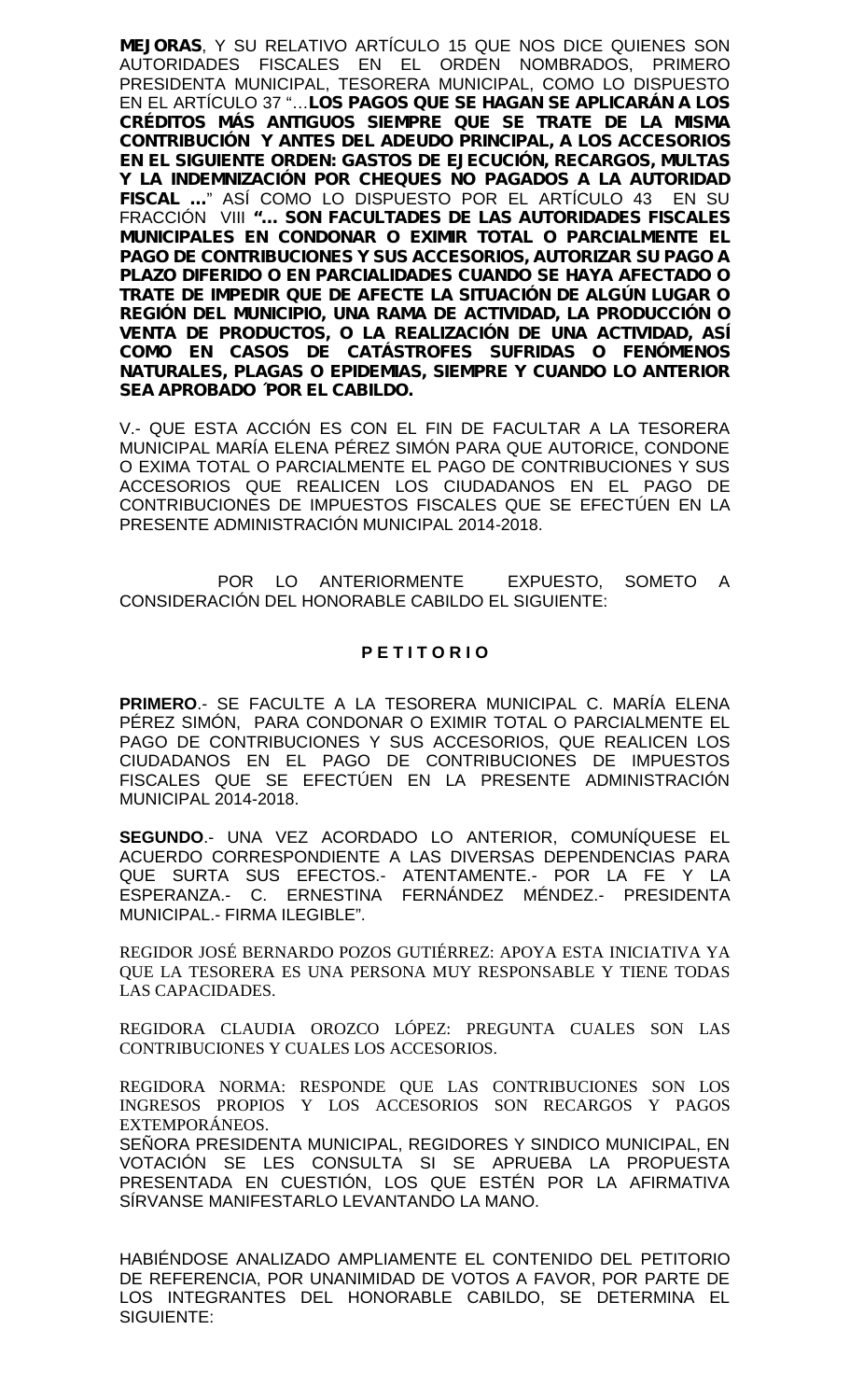# **A C U E R D O**

**PRIMERO**.- SE FACULTA A LA TESORERA MUNICIPAL C. MARÍA ELENA PÉREZ SIMÓN, PARA CONDONAR O EXIMIR TOTAL O PARCIALMENTE EL PAGO DE CONTRIBUCIONES Y SUS ACCESORIOS, QUE REALICEN LOS CIUDADANOS EN EL PAGO DE CONTRIBUCIONES DE IMPUESTOS FISCALES QUE SE EFECTÚEN EN LA PRESENTE ADMINISTRACIÓN MUNICIPAL 2014-2018.

**SEGUNDO**.- COMUNÍQUESE EL ACUERDO CORRESPONDIENTE A LAS DIVERSAS DEPENDENCIAS PARA QUE SURTA SUS EFECTOS.

LO ANTERIOR CON FUNDAMENTO EN LOS DISPOSITIVOS LEGALES INVOCADOS EN EL DICTAMEN DE REFERENCIA.

**COMISION DE PATRIMONIO Y HACIENDA PUBLICA MUNICIPAL.-ANALISIS, DISCUSION Y EN SU CASO APROBACION DEL DICTAMEN QUE CONTIENE AUTORIZACION DE LA LICENCIA DE FUNCIONAMIENTO A LA C. GABRIELA RUIZ RAMIREZ CON GIRO DE SALON DE FIESTAS Y/O JARDIN CAMPESTRE CON SERVICIO DE BEBIDAS ALCOHOLICAS CON DOMICILIO UBICADO EN CALLE 4 NORTE NUMERO 432 COLONIA IGNACIO ZARAGOZA DE ESTA CIUDAD DE TEHUACAN PUEBLA Y CON RAZON SOCIAL SALON & JARDIN "LA FUENTE".**

EL LIC. JOSÉ HONORIO PACHECO FLORES, PROCEDE A DAR LECTURA AL DICTAMEN CORRESPONDIENTE, MISMO QUE A LA LETRA DICE:

"…HONORABLE CABILDO:

LOS SUSCRITOS REGIDORES LIC. NORMA LILIANA FLORES MENDEZ PRESIDENTA DE LA COMISION, C. JESUS AMADOR HERNANDEZ MARTINEZ, C. GLADYS GUADALUPE MARTINEZ GONZALEZ, C. AMBROSIO LINARES AMAYO, C. JUAN ALVAREZ CAMPOS, C. ABRAHAM DAVID AGUILAR SANCHEZ, INTEGRANTES DE LA COMISION DE PATRIMONIO Y HACIENDA PUBLICA MUNICIPAL DEL HONORABLE AYUNTAMIENTO, POR ESTE MEDIO Y CON FUNDAMENTO EN LO DISPUESTO POR EL ARTICULO 92 FRACCIONES III, IV, V Y VII DE LA LEY ORGANICA MUNICIPAL, SOMETEMOS A ESTE HONORABLE CUERPO COLEGIADO EL PRESENTE DICTAMEN PARA SU ESTUDIO Y APROBACION BASADO EN LOS SIGUIENTES:

# **CONSIDERANDOS.**

I.- QUE DE CONFORMIDAD CON EL ARTICULO 115 CON LA FRACCION 11 DE LA CONSTITUCION POLITICA DE LOS ESTADOS UNIDOS MEXICANOS, LOS AYUNTAMIENTOS TENDRAN FACULTADES PARA APROBAR, DE ACUERDO CON LAS LEYES EN MATERIA MUNICIPAL QUE DEBERAN EXPEDIR LAS LEGISLATURAS DE LOS ESTADOS, LOS BANDOS DE POLICIA Y BUEN GOBIERNO, LOS REGLAMENTOS, CIRCULARES Y DISPOSICIONES ADMINISTRATIVAS DE OBSERVANCIA GENERAL DENTRO DE SUS RESPECTIVAS JURISDICCIONES, QUE ORGANICEN LA ADMINISTRACION PUBLICA MUNICIPAL, REGULEN LAS MATERIAS, PROCEDIMIENTOS, FUNCIONES Y SERVICIOS PUBLICOS DE SU COMPETENCIA Y ASEGUREN LA PARTICIPACIÓN CIUDADANA Y VECINAL; MISMAS DISPOSICIONES QUE SON TRASLADADAS AL ARTICULO 105 FRACCION III DE LA CONSTITUCION POLITICA DEL ESTADO LIBRE Y SOBERANO DE PUEBLA.

II.- QUE EL ARTÍCULO 78 FRACCIONES I,III,IV,XV, Y LX DE LA LEY ORGANICA MUNICIPAL, DETERMINA DENTRO DE LAS ATRIBUCIONES DE LOS AYUNTAMIENTOS EL CUMPLIR Y HACER CUMPLIR EN LOS ASUNTOS DE SU COMPETENCIA, LAS LEYES, DECRETOS, Y DISPOSICIONES DE OBSERVANCIA GENERAL DE LA FEDERACION Y DEL ESTADO, ASI COMO LOS ORDENAMIENTOS MUNICIPALES; APROBAR SU ORGANIZACIÓN Y DIVISION ADMINISTRATIVAS DE ACUERDO CON LAS NECESIDADES DEL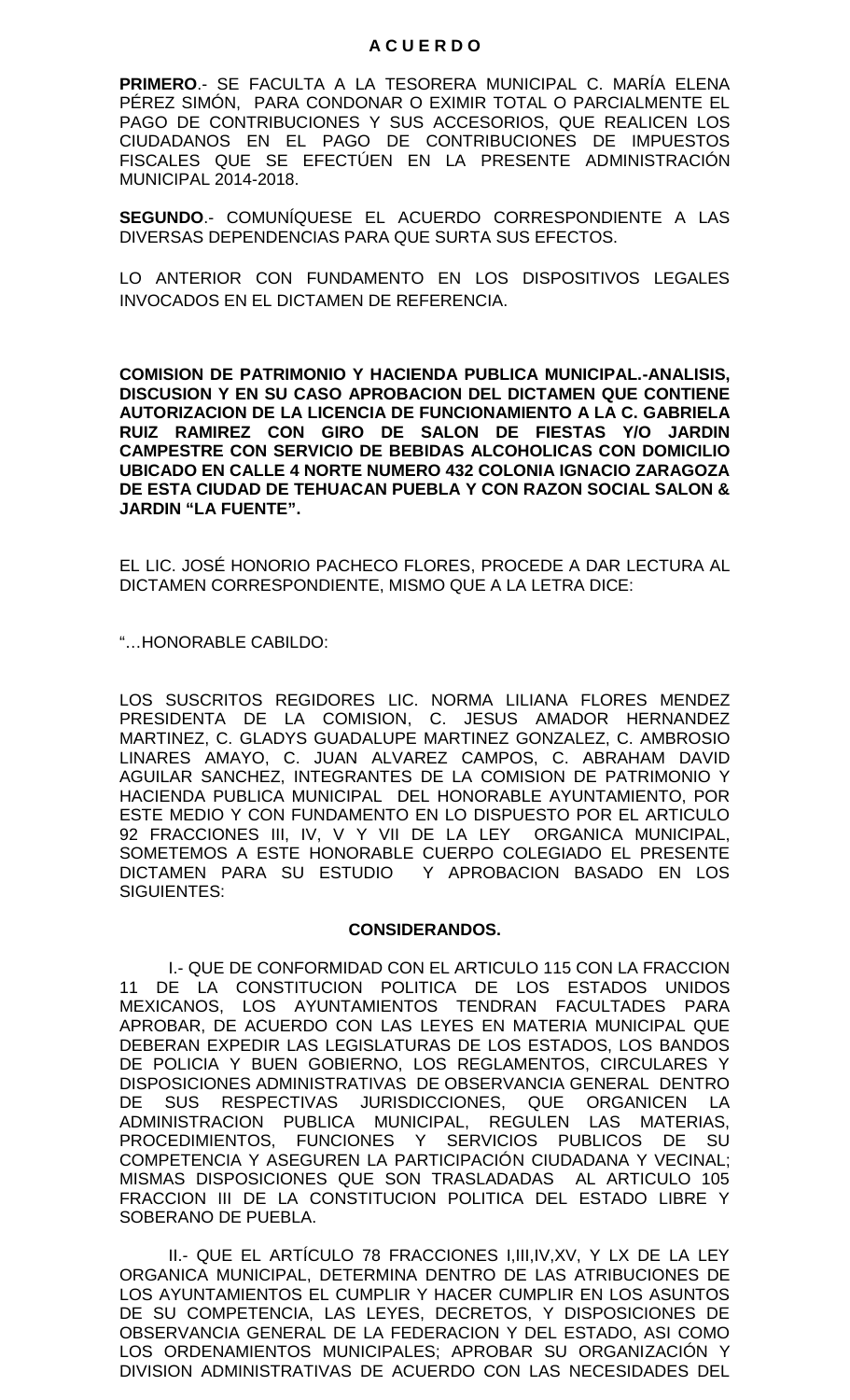MUNICIPIO; EXPEDIR BANDOS DE POLICIA Y GOBIERNO, REGLAMENTOS, CIRCULARES Y DISPOSICIONES ADMINISTRATIVAS DE OBSERVANCIA GENERAL, REFERENTES A SU ORGANIZACIÓN, FUNCIONAMIENTO, SERVICIOS PUBLICOS QUE DEBAN PRESTAR Y DEMAS ASUNTOS DE SU COMPETENCIA, SUJETANDOSE A LAS BASES NORMATIVAS ESTABLECIDAS POR LA CONSTITUCION POLITICA DEL ESTADO LIBRE Y SOBERANO DE PUEBLA , VIGILANDO SU OBSERVANCIA Y APLICACIÓN, DESIGNAR DE ENTRE LOS REGIDORES A QUIENES DEBAN INTEGRAR LAS COMISIONES QUE SE DETERMINAN EN LA PRESENTE LEY Y LAS DEMAS QUE LE CONFIERAN LAS LEYES Y ORDENAMIENTOS VIGENTES EN EL MUNICIPIO.

III.- QUE EL ARTICULO 92 DE LA MISMA LEY ARRIBA INVOCADA ESTIPULA EN SUS FRACCIONES III, IV, V, Y VII QUE SON FACULTADES Y OBLIGACIONES DE LOS REGIDORES EL EJERCER LAS FACULTADES DE DELIBERACION Y DECISION DE LOS ASUNTOS QUE LE COMPETEN AL AYUNTAMIENTO, FORMAR PARTE DE LAS COMISIONES PARA LAS QUE FUEREN DESIGNADOS POR ÉSTE Y DICTAMINAR E INFORMAR SOBRE LOS ASUNTOS QUE SE LES ENCOMIENDE; FORMULAR AL AYUNTAMIENTO LAS PROPUESTAS DE ORDENAMIENTO EN LOS ASUNTOS MUNICIPALES, Y PROMOVER TODO LO QUE CREAN CONVENIENTE AL BUEN SERVICIO PUBLICO.

IV.- QUE LA ANTERIOR DISPOSICION, SE ARTICULA CON EL DISPOSITIVO 96 FRACCION VIII DEL MISMO ORDENAMIENTO DEL QUE SE DESPRENDE ARMÓNICAMENTE QUE DENTRO DE LAS COMISIONES PERMANENTES DE REGIDORES SE ENCUENTRA LA COMISION DE PATRIMONIO Y HACIENDA PUBLICA MUNICIPAL DEL HONORABLE AYUNTAMIENTO DE LA QUE FORMAMOS PARTE LOS SUSCRITOS Y QUE FUE CONSTITUIDA EN CONCORDANCIA CON LOS RECURSOS NECESIDADES ESPECIFICAS DEL MUNICIPIO POR ACUERDO DEL HONORABLE PLENO DEL AYUNTAMIENTO EL QUINCE DE FEBRERO DE DOS MIL CATORCE Y QUE DEBERA ANALIZAR, DISCUTIR Y PROPONER SOBRE LOS ASUNTOS COMPRENDIDOS EN ESAS MATERIAS;

V.- EL CUMPLIMIENTO DE LAS DISPOSICIONES DEL REGLAMENTO PARA EL FUNCIONAMIENTO DE ESTABLECIMIENTOS CON VENTA DE BEBIDAS ALCOHOLICAS, SERVICIO DE HOSPEDAJE Y CELEBRACION DE ESPECTÁCULOS PÚBLICOS EN LA CIUDAD DE TEHUACAN PUEBLA, COMO LO ESTIPULA SU ARTÍCULO PRIMERO SON DE INTERÉS PÚBLICO Y APLICACIÓN GENERAL Y TIENE POR OBJETIVO REGULAR EL FUNCIONAMIENTO DE LOS ESTABLECIMIENTOS CUYO GIRO MERCANTÍL SEA LA VENTA DE BEBIDAS ALCOHOLICAS, DE SERVICIO DE HOSPEDAJE Y CELEBRACION DE ESPECTACULOS PUBLICOS.

VI.- LA APLICACIÓN DEL REGLAMENTO ANTES MENCIONADO CORRESPONDE AL AYUNTAMIENTO MUNICIPAL CONSTITUCIONAL DE TEHUACAN PUEBLA; ASI COMO SON ATRIBUCIONES DEL AYUNTAMIENTO COMO LO MARCA EL ARTICULO 4 Y 5 DEL MISMO, FIJAR LOS HORARIOS DE FUNCIONAMIENTO DE LOS ESTABLECIMIENTOS CON GIRO DE VENTA DE BEBIDAS ALCOHOLICAS, SERVICIO DE HOSPEDAJE Y CELEBRACION DE ESPECTACULOS PUBLICOS, ORDENAR LA SUSPENSION DE ACTIVIDADES EN FECHA U HORAS DETERMINADAS, DE LOS<br>ESTABLECIMIENTOS QUE OPEREN ALGUNOS DE LOS GIROS OPEREN ALGUNOS DE LOS GIROS ESPECIALMENTE REGULADOS EN ESTE REGLAMENTO, CON EL OBJETO DE REGULAR QUE NO SE ALTERE EL ORDEN Y LA SEGURIDAD PUBLICA, *EXPEDIR LAS LICENCIAS Y PERMISOS DE FUNCIONAMIENTO EN LOS TERMINOS DEL MISMO ORDENAMIENTO,* RECIBIR LAS DECLARACIONES DE APERTURA DE LOS ESTABLECIMIENTOS QUE NO REQUIERAN DE LICENCIA PARA SU FUNCIONAMIENTO, DESIGNAR A LOS INSPECTORES RESPONSABLES DE VIGILAR EL DESARROLLO DE LOS ESPECTACULOS PUBLICOS Y EL DEBIDO CUMPLIMIENTO SOBRE LA VENTA DE BEBIDAS ALCOHOLICAS, DESIGNAR AL PERSONAL QUE LLEVARA A CABO LAS INSPECCIONES Y VISITAS A QUE SE REFIERE EL REGLAMENTO, APLICAR LAS SANCIONES PREVISTAS EN ESTE ORDENAMIENTO, SUBSTANCIAR EL PROCEDIMIENTO DE CANCELACION DE LICENCIAS Y PERMISOS ASI COMO LAS DEMAS QUE SENALA EL REGLAMENTO U OTRAS DISPOSICIONES APLICABLES.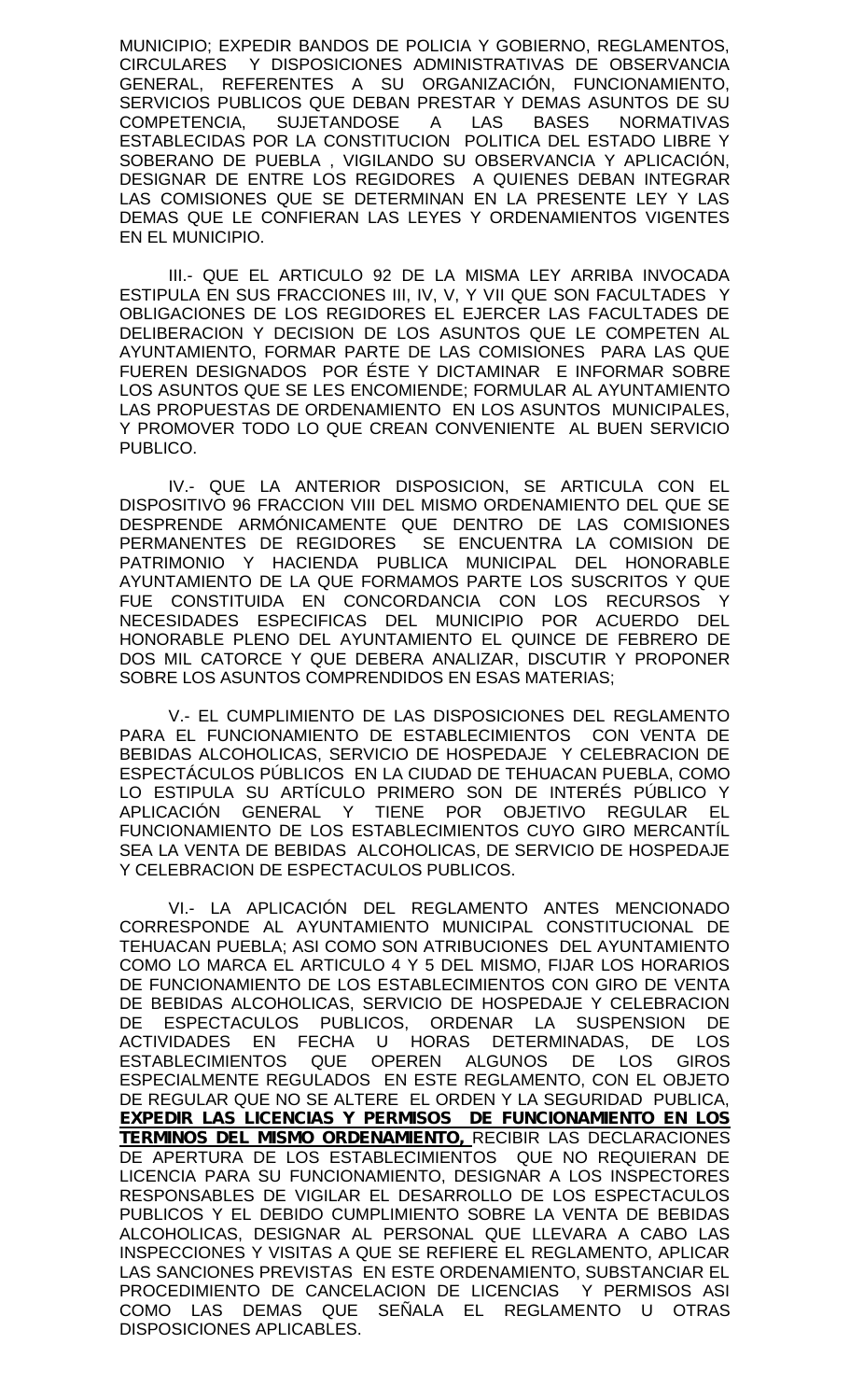VII.- COMO LO MARCA EL ARTICULO 11 DEL REGLAMENTO PARA EL FUNCIONAMIENTO DE ESTABLECIMIENTOS CON VENTA DE BEBIDAS ALCOHOLICAS, SERVICIO DE HOSPEDAJE Y CELEBRACION DE ESPECTACULOS PUBLICOS EN LA CIUDAD, QUEDAN SUJETOS A LOS REQUISITOS DE LICENCIAS DE FUNCIONAMIENTO TODOS LOS ESTABLECIMIENTOS MERCANTILES QUE EMITAN O GENEREN RUIDO, VIBRACIONES DE ENERGIA TERMICA, LUMINOSIDAD, HUMO POLVO O GASES Y DEBERAN CUMPLIR CON LAS DISPOSICIONES MARCADAS EN EL REGLAMENTO PARA EL MEJORAMIENTO Y PROTECCION DE LA IMAGEN URBANA DE TEHUACAN VIGENTES, LAS MEDIDAS SEÑALADAS POR LA DIRECCION DE ECOLOGIA DEL MUNICIPIO DE TEHUACAN, LAS MEDIDAS SEÑALAS POR LA DIRECCION DE PROTECCION CIVIL Y BOMBEROS DEL MUNICIPIO DE TEHUACAN PUEBLA. **MISMAS QUE HAN SIDO VERIFICADAS POR LA DIRECCION DE DESARROLLO URBANO AL OTORGARLES LA RENOVACION O EN SU CASO LA LICENCIA DE USO DE SUELO**.

VIII.- QUE EL REGLAMENTO PARA EL FUNCIONAMIENTO DE ESTABLECIMIENTOS CON VENTA DE BEBIDAS ALCOHOLICAS, SERVICIO DE HOSPEDAJE Y CELEBRACION DE ESPECTACULOS PUBLICOS EN ESTA CIUDAD, ESTABLECE EN SU ARTICULO SEXTO, LAS LICENCIAS DE FUNCIONAMIENTO ES LA AUTORIZACION QUE CUMPLIDOS LOS REQUISITOS ADMINISTRATIVOS ESTABLECIDOS EN ESTE REGLAMENTO EMITE EL H. AYUNTAMIENTO PARA QUE UNA PERSONA FISICA O MORAL PUEDA OPERAR UN ESTABLECIMIENTO.

IX.- ASI MISMO, DICHO REGLAMENTO MENCIONA EN SUS ARTICULOS 76 Y 77 QUE LOS INTERESADOS EN OBTENER DEL AYUNTAMIENTO LAS LICENCIAS CORRESPONDIENTES PARA LA OPERACIÓN DE ESTABLECIMIENTOS MERCANTILES, DEBERAN CONTAR PREVIAMENTE CON:

- CONSTANCIA DE ZONIFICACION DE USO DE SUELO, EN CASO DE QUE PRETENDA CONSTRUIR.
- LICENCIA DE USO DE SUELO
- AUTORIZACION SANITARIA EN CASO DE QUE SE REQUIERA
- EL VISTO BUENO DEL DEPARTAMENTO DE OBRAS PUBLICAS DEL AYUNTAMIENTO PARA LOS EFECTOS DEL CUMPLIMIENTO DE LAS DISPOSICIONES QUE ENMARCA EL REGLAMENTO DE CONSTRUCCIONES DEL ESTADO DE PUEBLA EN LAS EDIFICACIONES QUE LO REQUIERAN.
- LA AUTORIZACION DE USO Y OCUPACIÓN EN SU CASO A QUE SE REFIERE EL CITADO REGLAMENTO DE CONSTRUCCIONES.

PRESENTAR SOLICITUD POR ESCRITO ANTE EL AYUNTAMIENTO CON LOS SIGUIENTES DOCUMENTOS:

- NOMBRE, DOMICILIO, REGISTRO FEDERAL DE CONTRIBUYENTES Y NACIONALIDAD DEL SOLICITANTE, SI ES EXTRANJERO DEBERÁ COMPROBAR QUE ESTA AUTORIZADO POR LA SECRETARIA DE GOBERNACION PARA DEDICARSE A LA ACTIVIDAD RESPECTIVA, SI SE TRATA DE PERSONA MORAL SU REPRESENTANTE LEGAL ACOMPAÑARÁ TESTIMONIO O COPIA DE LA ESCRITURA CONSTITUTIVA Y EL DOCUMENTO QUE ACREDITE SU PERSONALIDAD, UBICACIÓN DEL LOCAL DONDE PRETENDE ESTABLECERSE;
- ANEXAR A LA SOLICITUD UN CROQUIS DONDE SE INDIQUE EN FORMA CLARA Y PRECISA LA UBICACIÓN Y DISTRIBUCION DEL LOCAL.
- CONTAR CON LOS ACCESORIOS NECESARIOS PARA LA PRESENTACION DEL GIRO QUE PRETENDA REALIZAR Y
- EL TITULO DE PROPIEDAD DEL INMUEBLE O COPIA DEL CONTRATO EN QUE SE ACREDITE EL DERECHO AL USO Y GOCE DEL MISMO, DEBIDAMENTE REGISTRADO EN LA TESORERIA DE ESTE AYUNTAMIENTO.

X.- RECIBA LA SOLICITUD ACOMPAÑADA DE LOS DOCUMENTOS Y REQUISITOS A QUE SE REFIERE EL ARTÍCULO ANTERIOR EL AYUNTAMIENTO DEBERA PROCEDER EN UN PLAZO MAXIMO DE TREINTA DIAS A EXPEDIR LA LICENCIA CORRESPONDIENTE, EL AYUNTAMIENTO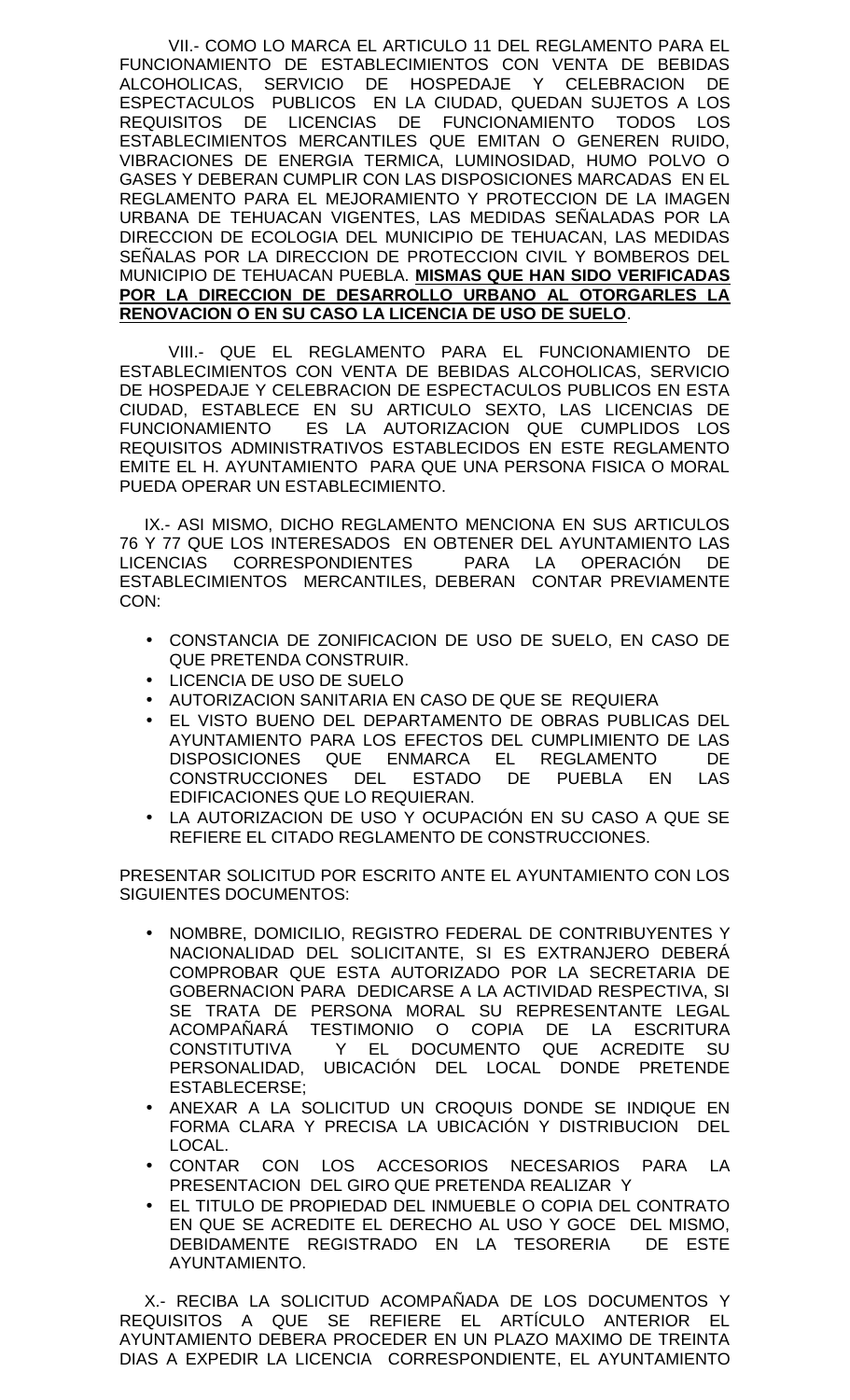PODRA DENTRO DEL PLAZO SEÑALADO, REALIZAR VISITAS PARA VERIFICAR QUE EL ESTABLECIMIENTO REUNA LAS CONDICIONES MANIFESTADAS EN LA SOLICITUD RESPECTIVA.

XI.- LA LEY DE HACIENDA MUNICIPAL MARCA COMO INGRESOS PROPIOS DE LA HACIENDA MUNICIPAL LOS DERECHOS CAUSADOS POR LA EXPEDICION DE LICENCIAS, PERMISOS, AUTORIZACIONES PARA EL FUNCIONAMIENTO DE ESTABLECIMIENTOS O LOCALES CUYOS GIROS SEAN LA ENAJENACION DE BEBIDAS ALCOHOLICAS O LA PRESTACION DE SERVICIOS QUE INCLUYAN. ASI EN SU ARTICULO 98 Y 99 ESTIPULA QUE SERAN SUJETOS DE ESTOS DERECHOS, SIN PERJUICIO DE LO QUE DISPONE LA LEY DE INGRESOS, LAS PERSONAS FISICAS O MORALES QUE ENAJENEN BEBIDAS ALCOHOLICAS O LA PRESTACION DE SERVICIOS QUE INCLUYAN EL EXPENDIO DE DICHAS BEBIDAS, Y QUE REQUIERAN PARA SU ACTIVIDAD LA EXPEDICION POR PARTE DEL AYUNTAMIENTO DE UNA LICENCIA, PERMISO O AUTORIZACION, DE LA MISMA FORMA LOS DERECHOS A QUE SE REFIERE ESTE CAPITULO, SE CAUSARAN Y PAGARAN DE ACUERDO A LAS CUOTAS Y TARIFAS QUE PARA CADA GIRO ESTABLEZA LA LEY DE INGRESOS DEL MUNICIPIO.

XII.- EN CONCORDANCIA CON LO ANTERIOR, LA LEY DE INGRESOS PARA EL EJERCICIO FISCAL 2014 DETERMINA EN SU ARTICULO 26 FRACCION I LAS CUOTAS QUE DEBERAN DE PAGARSE POR EL OTORGAMIENTO DE LICENCIAS DE FUNCIONAMIENTO DE ESTABLECIMIENTOS O LOCALES CUYO GIRO IMPLIQUE LA ENAJENACION O EXPENDIO DE BEBIDAS ALCOHOLICAS REALIZADAS TOTAL O PARCIALMENTE AL PUBLICO, SIENDO LOS CASOS QUE NOS OCUPAN LAS SIGUIENTES:

SALON DE FIESTAS Y/O JARDIN CAMPESTRE CON SERVICIO DE BEBIDAS ALCOHOLICAS CON UN COSTO ESTIPULADO EN LA LEY DE INGRESOS VIGENTE DE \$43,028.00 (CUARENTA Y TRES MIL VEINTIOCHO PESOS 00/100 M.N.)

LA CUOTA DEL COSTO MENCIONADO DEBERA DE CUBRIRSE POR EL INTERESADO EN LAS CAJAS DE LA TESORERIA MUNICIPAL UNA VEZ AUTORIZADA.

XIII.- EL CODIGO FISCAL MUNICIPAL EN SU ARTICULO 43 FRACCION III DETERMINA QUE SON FACULTADES DE LAS AUTORIDADES FISCALES MUNICIPALES EXPEDIR CIRCULARES PARA DAR A CONOCER A LAS DIVERSAS DEPENDENCIAS O UNIDADES ADMINISTRAIVAS *EL CRITERIO QUE DEBERAN SEGUIR EN CUANTO A LA APLICACIÓN DE LAS NORMAS TRIBUTARIAS,* COMO ES EL CASO DE LA LEY DE INGRESOS ANTES CITADA. EN EL EJERCICIO DE DICHA DISPOSICION **LA LEY ORGANICA MUNICIPAL** FACULTA AL TESORERO MUNICIPAL A FIN DE EJERCER LAS ATRIBUCIONES QUE EN LA LEGISLACION HACENDARIA SE CONFIEREN A LAS AUTORIDADES FISCALES MUNICIPALES.

XIV.- QUE CON FECHA 28 DE NOVIEMBRE DEL DOS MIL CATORCE, LA C. GABRIELA RUIZ RAMIREZ SOLICITÓ AL H. AYUNTAMIENTO A TRAVES DE LA DIRECCION DE NORMATIVIDAD COMERCIAL MUNICIPAL LICENCIA DE FUNCIONAMIENTO CON GIRO DE SALON DE FIESTAS Y/O JARDIN CAMPESTRE CON SERVICIO DE BEBIDAS ALCOHOLICAS SOLICITANDO SE AUTORICE CON DOMICILIO DE FUNCIONAMIENTO EL UBICADO EN CALLE 4 NORTE NUMERO 432 COLONIA IGNACIO ZARAGOZA DE ESTA CIUDAD DE TEHUACAN PUEBLA, Y CON RAZON SOCIAL SALON & JARDIN "LA FUENTE", SOLICITUD QUE FUE PRESENTADA DEBIDAMENTE REQUISITADA, CUMPLIENDO Y ACREDITANDO LOS EXTREMOS LEGALES MARCADOS POR EL REGLAMENTO.

POR LO ANTERIORMENTE EXPUESTO Y CON FUNDAMENTO EN LAS DISPOSICIONES CITADAS, LA SUSCRITA COMISION DE PATRIMONIO Y HACIENDA PÚBLICA MUNICIPAL DEL HONORABLE AYUNTAMIENTO SOLICITA A ESTE HONORABLE CUERPO COLEGIADO EL SIGUIENTE.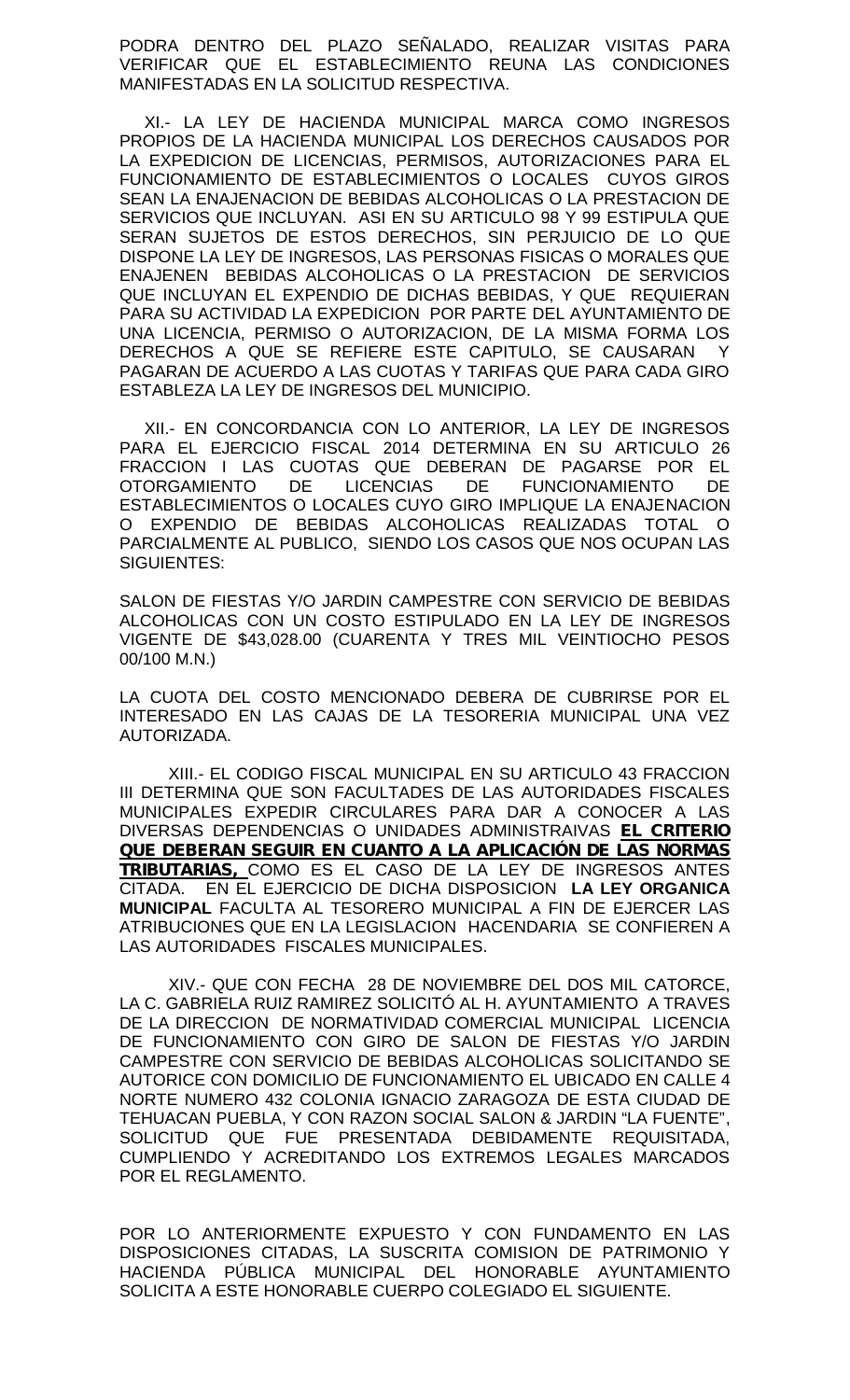### **DICTAMEN**

**PRIMERO.-** SE AUTORICE LA LICENCIA DE FUNCIONAMIENTO A LA C. GABRIELA RUIZ RAMIREZ CON GIRO DE SALON DE FIESTAS Y/O JARDIN CAMPESTRE CON SERVICIO DE BEBIDAS ALCOHOLICAS CON DOMICILIO AUTORIZADO EL UBICADO EN CALLE 4 NORTE NUMERO 432 COLONIA IGNACIO ZARAGOZA DE ESTA CIUDAD DE TEHUACAN PUEBLA CON RAZON SOCIAL SALON & JARDIN "LA FUENTE".

**SEGUNDO**.-SE INSTRUYA A LA TESORERIA MUNICIPAL ASI COMO A LA DIRECCION DE NORMATIVIDAD COMERCIAL A FIN DE QUE SE REALICE EL PAGO POR LA CANTIDAD DE \$43,028.00 (CUARENTA Y TRES MIL VEINTIOCHO PESOS 00/100 M.N.) COMO DERECHOS DE LA LICENCIA DE FUNCIONAMIENTO ANTES MENCIONADA, Y UNA VEZ PRESENTADO EL RECIBO ORIGINAL DEL MISMO, SE PROCEDA A OTORGAR LA LICENCIA AL SOLICITANTE.- "POR LA FE Y ESPERANZA DE TEHUACAN".- TEHUACAN PUEBLA, A 28 DE NOVIEMBRE DEL 2014.- LA COMISION DE PATRIMONIO Y HACIENDA PÚBLICA MUNICIPAL DEL HONORABLE AYUNTAMIENTO.- LIC. NORMA LILIANA FLORES MENDEZ.- C. JESUS AMADOR HERNANDEZ MARTINEZ.- C. GLADYS GUADALUPE MARTINEZ GONZALEZ.- C. AMBROSIO LINARES AMAYO.- C. JUAN ALVAREZ CAMPOS.- C. ABRAHAM DAVID AGUILAR SANCHEZ.- FIRMAS ILEGIBLES".

LA REGIDORA MARTHA GARCÍA DE LA CADENA ROMERO, COMENTA QUE NO SE LE AVISO DE LA COMISIÓN A TIEMPO, SOLO QUIERE SABER SI ES SOLO HACIENDA. EL LIC. JOSÉ HONORIO PACHECO FLORES: RESPONDE QUE CADA COMISIÓN TIENE SU COMPETENCIA, PUEDE SER CUALQUIER OTRA COMISIÓN, PERO EN ESTE MOMENTO LA COMPETENCIA ES DE HACIENDA.

SEÑORA PRESIDENTA MUNICIPAL, REGIDORES Y SINDICO MUNICIPAL, EN VOTACIÓN SE LES CONSULTA SI SE APRUEBA LA PROPUESTA PRESENTADA EN CUESTIÓN, LOS QUE ESTÉN POR LA AFIRMATIVA SÍRVANSE MANIFESTARLO LEVANTANDO LA MANO.

HABIÉNDOSE ANALIZADO AMPLIAMENTE EL CONTENIDO DEL DICTAMEN DE REFERENCIA, POR UNANIMIDAD DE VOTOS A FAVOR POR PARTE DE LOS INTEGRANTES DEL HONORABLE CABILDO, SE DETERMINA EL SIGUIENTE:

### **A C U E R D O**

**PRIMERO.-** SE AUTORIZA LA LICENCIA DE FUNCIONAMIENTO A LA C. GABRIELA RUIZ RAMIREZ CON GIRO DE SALON DE FIESTAS Y/O JARDIN CAMPESTRE CON SERVICIO DE BEBIDAS ALCOHOLICAS CON DOMICILIO AUTORIZADO EL UBICADO EN CALLE 4 NORTE NUMERO 432 COLONIA IGNACIO ZARAGOZA DE ESTA CIUDAD DE TEHUACAN PUEBLA CON RAZON SOCIAL SALON & JARDIN "LA FUENTE".

**SEGUNDO**.- SE INSTRUYE A LA TESORERIA MUNICIPAL ASI COMO A LA DIRECCION DE NORMATIVIDAD COMERCIAL A FIN DE QUE SE REALICE EL PAGO POR LA CANTIDAD DE \$43,028.00 (CUARENTA Y TRES MIL VEINTIOCHO PESOS 00/100 M.N.) COMO DERECHOS DE LA LICENCIA DE FUNCIONAMIENTO ANTES MENCIONADA, Y UNA VEZ PRESENTADO EL RECIBO ORIGINAL DEL MISMO, SE PROCEDA A OTORGAR LA LICENCIA AL SOLICITANTE.

LO ANTERIOR CON FUNDAMENTO EN LOS DISPOSITIVOS LEGALES INVOCADOS EN EL DICTAMEN DE REFERENCIA.

**COMISIÓN DE PATRIMONIO Y HACIENDA PÚBLICA MUNICIPAL.- ANÁLISIS, DISCUSION Y EN SU CASO APROBACION DEL DICTAMEN QUE CONTIENE AUTORIZACION DE LA LICENCIA DE FUNCIONAMIENTO A LA C. LINA MARTÍNEZ MARTÍNEZ, CON GIRO DE SALON DE FIESTAS Y/O JARDIN CAMPESTRE CON SERVICIO DE BEBIDAS ALCOHOLICAS CON DOMICILIO UBICADO EN CALLE CHIHUAHUA No. 1132 COLONIA MEXICO 68 DE ESTA CIUDAD DE TEHUACAN PUEBLA Y CON RAZON SOCIAL "CAMPESTRE LA CONCEPCION".**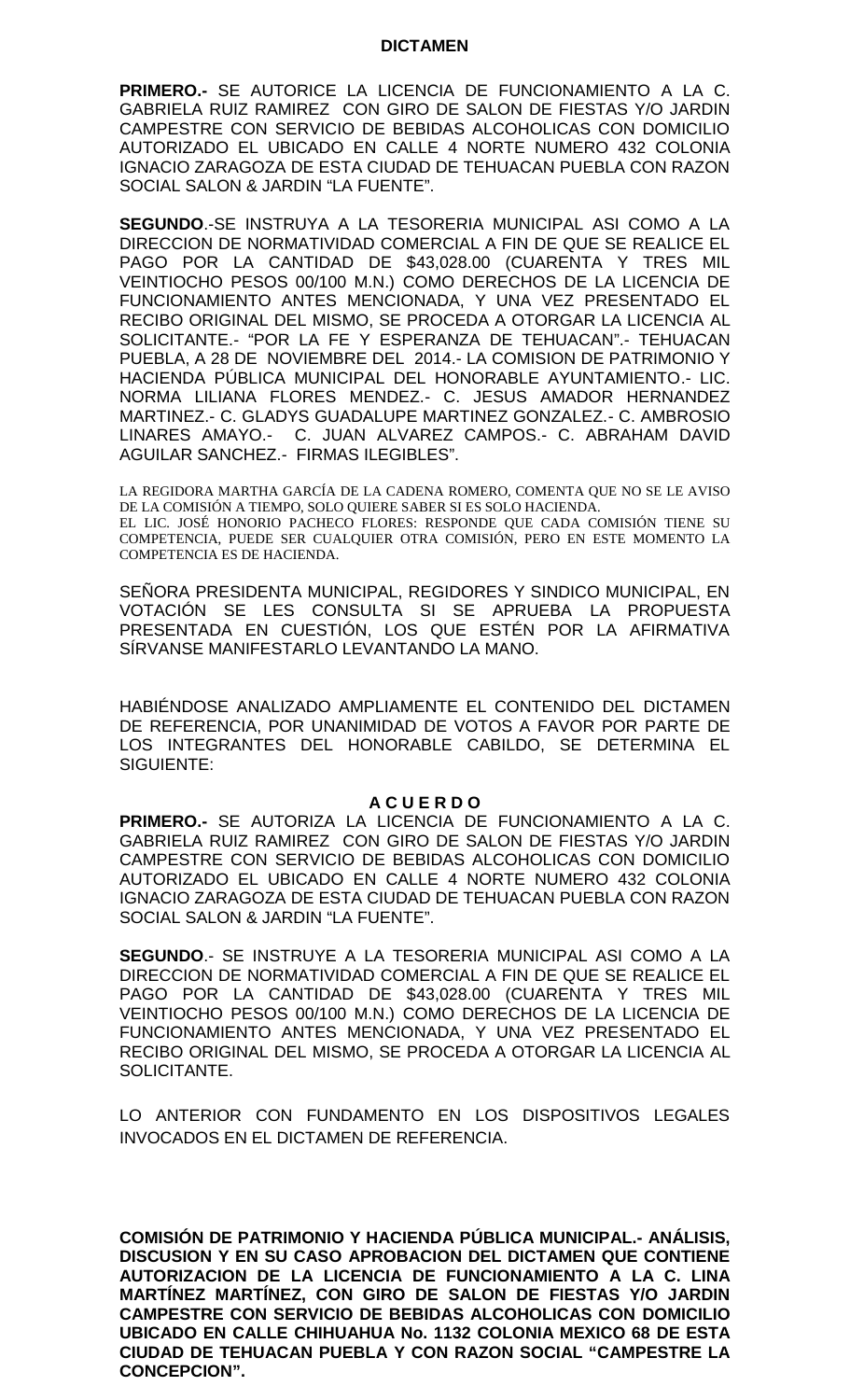EL LIC. JOSÉ HONORIO PACHECO FLORES, PROCEDE A DAR LECTURA AL DICTAMEN CORRESPONDIENTE, MISMO QUE A LA LETRA DICE:

"…HONORABLE CABILDO:

LOS SUSCRITOS REGIDORES LIC. NORMA LILIANA FLORES MENDEZ PRESIDENTA DE LA COMISION, C. JESUS AMADOR HERNANDEZ MARTINEZ, C. GLADYS GUADALUPE MARTINEZ GONZALEZ, C. AMBROSIO LINARES AMAYO, C. JUAN ALVAREZ CAMPOS, C. ABRAHAM DAVID AGUILAR SANCHEZ, INTEGRANTES DE LA COMISION DE PATRIMONIO Y HACIENDA PUBLICA MUNICIPAL DEL HONORABLE AYUNTAMIENTO, POR ESTE MEDIO Y CON FUNDAMENTO EN LO DISPUESTO POR EL ARTICULO 92 FRACCIONES III, IV, V Y VII DE LA LEY ORGANICA MUNICIPAL, SOMETEMOS A ESTE HONORABLE CUERPO COLEGIADO EL PRESENTE DICTAMEN PARA SU ESTUDIO Y APROBACION BASADO EN LOS SIGUIENTES:

# **CONSIDERANDOS.**

I.- QUE DE CONFORMIDAD CON EL ARTICULO 115 CON LA FRACCION 11 DE LA CONSTITUCION POLITICA DE LOS ESTADOS UNIDOS MEXICANOS, LOS AYUNTAMIENTOS TENDRAN FACULTADES PARA APROBAR, DE ACUERDO CON LAS LEYES EN MATERIA MUNICIPAL QUE DEBERAN EXPEDIR LAS LEGISLATURAS DE LOS ESTADOS, LOS BANDOS DE POLICIA Y BUEN GOBIERNO, LOS REGLAMENTOS, CIRCULARES Y DISPOSICIONES ADMINISTRATIVAS DE OBSERVANCIA GENERAL DENTRO DE SUS RESPECTIVAS JURISDICCIONES, QUE ORGANICEN LA ADMINISTRACION PUBLICA MUNICIPAL, REGULEN LAS MATERIAS, PROCEDIMIENTOS, FUNCIONES Y SERVICIOS PUBLICOS DE SU COMPETENCIA Y ASEGUREN LA PARTICIPACIÓN CIUDADANA Y VECINAL; MISMAS DISPOSICIONES QUE SON TRASLADADAS AL ARTICULO 105 FRACCION III DE LA CONSTITUCION POLITICA DEL ESTADO LIBRE Y SOBERANO DE PUEBLA.

II.- QUE EL ARTÍCULO 78 FRACCIONES I,III,IV,XV, Y LX DE LA LEY ORGANICA MUNICIPAL, DETERMINA DENTRO DE LAS ATRIBUCIONES DE LOS AYUNTAMIENTOS EL CUMPLIR Y HACER CUMPLIR EN LOS ASUNTOS DE SU COMPETENCIA, LAS LEYES, DECRETOS, Y DISPOSICIONES DE OBSERVANCIA GENERAL DE LA FEDERACION Y DEL ESTADO, ASI COMO LOS ORDENAMIENTOS MUNICIPALES; APROBAR SU ORGANIZACIÓN Y DIVISION ADMINISTRATIVAS DE ACUERDO CON LAS NECESIDADES DEL MUNICIPIO; EXPEDIR BANDOS DE POLICIA Y GOBIERNO, REGLAMENTOS, CIRCULARES Y DISPOSICIONES ADMINISTRATIVAS DE OBSERVANCIA GENERAL, REFERENTES A SU ORGANIZACIÓN, FUNCIONAMIENTO, SERVICIOS PUBLICOS QUE DEBAN PRESTAR Y DEMAS ASUNTOS DE SU COMPETENCIA, SUJETANDOSE A LAS BASES NORMATIVAS ESTABLECIDAS POR LA CONSTITUCION POLITICA DEL ESTADO LIBRE Y SOBERANO DE PUEBLA , VIGILANDO SU OBSERVANCIA Y APLICACIÓN, DESIGNAR DE ENTRE LOS REGIDORES A QUIENES DEBAN INTEGRAR LAS COMISIONES QUE SE DETERMINAN EN LA PRESENTE LEY Y LAS DEMAS QUE LE CONFIERAN LAS LEYES Y ORDENAMIENTOS VIGENTES EN EL MUNICIPIO.

III.- QUE EL ARTICULO 92 DE LA MISMA LEY ARRIBA INVOCADA ESTIPULA EN SUS FRACCIONES III, IV, V, Y VII QUE SON FACULTADES Y OBLIGACIONES DE LOS REGIDORES EL EJERCER LAS FACULTADES DE DELIBERACION Y DECISION DE LOS ASUNTOS QUE LE COMPETEN AL AYUNTAMIENTO, FORMAR PARTE DE LAS COMISIONES PARA LAS QUE FUEREN DESIGNADOS POR ÉSTE Y DICTAMINAR E INFORMAR SOBRE LOS ASUNTOS QUE SE LES ENCOMIENDE; FORMULAR AL AYUNTAMIENTO LAS PROPUESTAS DE ORDENAMIENTO EN LOS ASUNTOS MUNICIPALES, Y PROMOVER TODO LO QUE CREAN CONVENIENTE AL BUEN SERVICIO PUBLICO.

IV.- QUE LA ANTERIOR DISPOSICION, SE ARTICULA CON EL DISPOSITIVO 96 FRACCION VIII DEL MISMO ORDENAMIENTO DEL QUE SE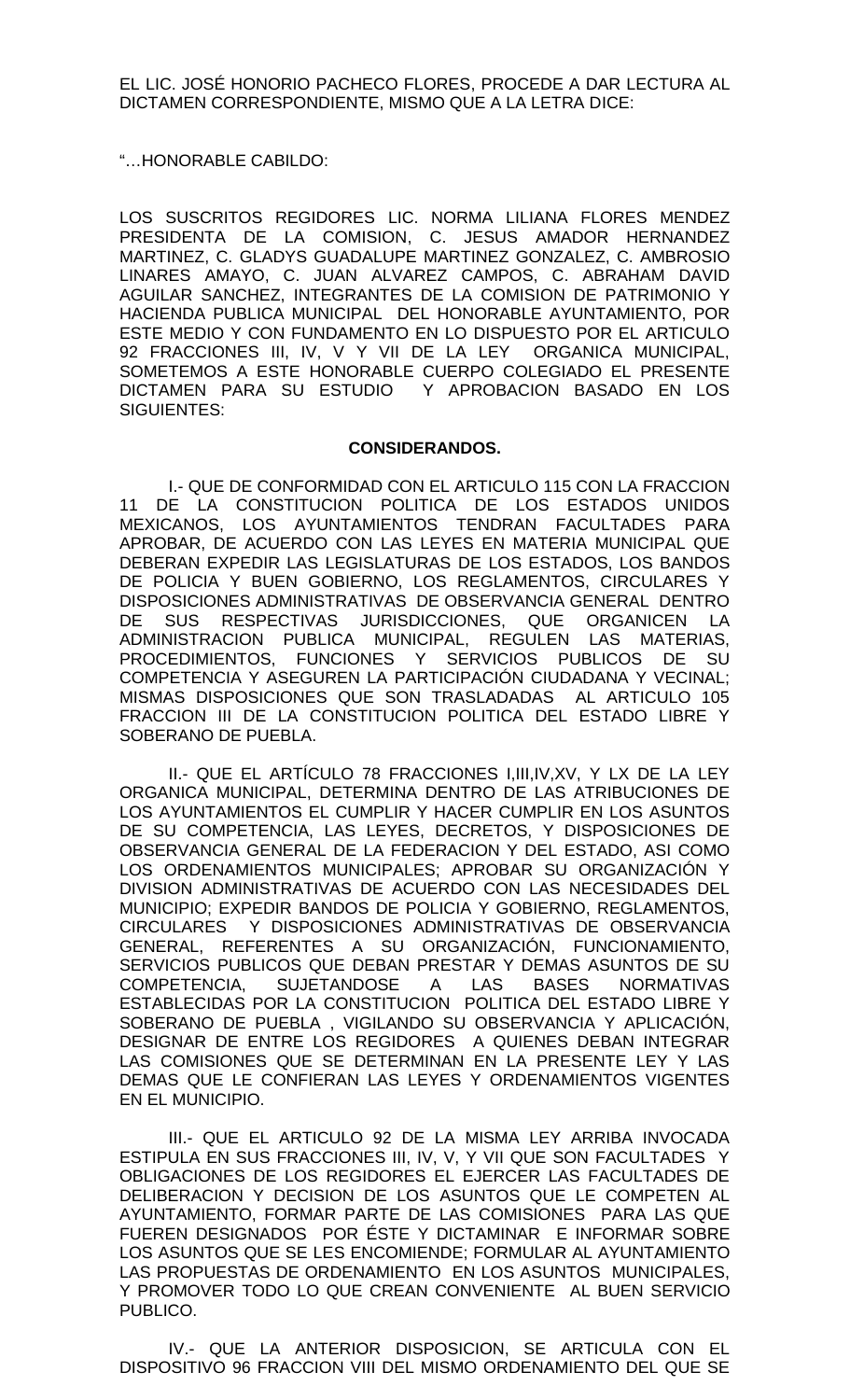DESPRENDE ARMÓNICAMENTE QUE DENTRO DE LAS COMISIONES PERMANENTES DE REGIDORES SE ENCUENTRA LA COMISION DE PATRIMONIO Y HACIENDA PUBLICA MUNICIPAL DEL HONORABLE AYUNTAMIENTO DE LA QUE FORMAMOS PARTE LOS SUSCRITOS Y QUE FUE CONSTITUIDA EN CONCORDANCIA CON LOS RECURSOS Y NECESIDADES ESPECIFICAS DEL MUNICIPIO POR ACUERDO DEL HONORABLE PLENO DEL AYUNTAMIENTO EL QUINCE DE FEBRERO DE DOS MIL CATORCE Y QUE DEBERA ANALIZAR, DISCUTIR Y PROPONER SOBRE LOS ASUNTOS COMPRENDIDOS EN ESAS MATERIAS;

V.-EL CUMPLIMIENTO DE LAS DISPOSICIONES DEL REGLAMENTO PARA EL FUNCIONAMIENTO DE ESTABLECIMIENTOS CON VENTA DE BEBIDAS ALCOHOLICAS, SERVICIO DE HOSPEDAJE Y CELEBRACION DE ESPECTÁCULOS PÚBLICOS EN LA CIUDAD DE TEHUACAN PUEBLA, COMO LO ESTIPULA SU ARTÍCULO PRIMERO SON DE INTERÉS PÚBLICO Y APLICACIÓN GENERAL Y TIENE POR OBJETIVO REGULAR EL FUNCIONAMIENTO DE LOS ESTABLECIMIENTOS CUYO GIRO MERCANTÍL SEA LA VENTA DE BEBIDAS ALCOHOLICAS, DE SERVICIO DE HOSPEDAJE Y CELEBRACION DE ESPECTACULOS PUBLICOS.

VI.- LA APLICACIÓN DEL REGLAMENTO ANTES MENCIONADO CORRESPONDE AL AYUNTAMIENTO MUNICIPAL CONSTITUCIONAL DE TEHUACAN PUEBLA; ASI COMO SON ATRIBUCIONES DEL AYUNTAMIENTO COMO LO MARCA EL ARTICULO 4 Y 5 DEL MISMO, FIJAR LOS HORARIOS DE FUNCIONAMIENTO DE LOS ESTABLECIMIENTOS CON GIRO DE VENTA DE BEBIDAS ALCOHOLICAS, SERVICIO DE HOSPEDAJE Y CELEBRACION DE ESPECTACULOS PUBLICOS, ORDENAR LA SUSPENSION DE ACTIVIDADES EN FECHA U HORAS DETERMINADAS, DE LOS ESTABLECIMIENTOS QUE OPEREN ALGUNOS DE LOS GIROS ESPECIALMENTE REGULADOS EN ESTE REGLAMENTO, CON EL OBJETO DE REGULAR QUE NO SE ALTERE EL ORDEN Y LA SEGURIDAD PUBLICA, *EXPEDIR LAS LICENCIAS Y PERMISOS DE FUNCIONAMIENTO EN LOS TERMINOS DEL MISMO ORDENAMIENTO,* RECIBIR LAS DECLARACIONES DE APERTURA DE LOS ESTABLECIMIENTOS QUE NO REQUIERAN DE LICENCIA PARA SU FUNCIONAMIENTO, DESIGNAR A LOS INSPECTORES RESPONSABLES DE VIGILAR EL DESARROLLO DE LOS ESPECTACULOS PUBLICOS Y EL DEBIDO CUMPLIMIENTO SOBRE LA VENTA DE BEBIDAS ALCOHOLICAS, DESIGNAR AL PERSONAL QUE LLEVARA A CABO LAS INSPECCIONES Y VISITAS A QUE SE REFIERE EL REGLAMENTO, APLICAR LAS SANCIONES PREVISTAS EN ESTE ORDENAMIENTO, SUBSTANCIAR EL PROCEDIMIENTO DE CANCELACION DE LICENCIAS Y PERMISOS ASI COMO LAS DEMAS QUE SEÑALA EL REGLAMENTO U OTRAS DISPOSICIONES APLICABLES.

VII.- COMO LO MARCA EL ARTICULO 11 DEL REGLAMENTO PARA EL FUNCIONAMIENTO DE ESTABLECIMIENTOS CON VENTA DE BEBIDAS ALCOHOLICAS, SERVICIO DE HOSPEDAJE Y CELEBRACION DE ESPECTACULOS PUBLICOS EN LA CIUDAD, QUEDAN SUJETOS A LOS REQUISITOS DE LICENCIAS DE FUNCIONAMIENTO TODOS LOS ESTABLECIMIENTOS MERCANTILES QUE EMITAN O GENEREN RUIDO, VIBRACIONES DE ENERGIA TERMICA, LUMINOSIDAD, HUMO POLVO O GASES Y DEBERAN CUMPLIR CON LAS DISPOSICIONES MARCADAS EN EL REGLAMENTO PARA EL MEJORAMIENTO Y PROTECCION DE LA IMAGEN URBANA DE TEHUACAN VIGENTES, LAS MEDIDAS SEÑALADAS POR LA DIRECCION DE ECOLOGIA DEL MUNICIPIO DE TEHUACAN, LAS MEDIDAS SEÑALAS POR LA DIRECCION DE PROTECCION CIVIL Y BOMBEROS DEL MUNICIPIO DE TEHUACAN PUEBLA. **MISMAS QUE HAN SIDO VERIFICADAS POR LA DIRECCION DE DESARROLLO URBANO AL OTORGARLES LA RENOVACION O EN SU CASO LA LICENCIA DE USO DE SUELO**.

VIII.- QUE EL REGLAMENTO PARA EL FUNCIONAMIENTO DE ESTABLECIMIENTOS CON VENTA DE BEBIDAS ALCOHOLICAS, SERVICIO DE HOSPEDAJE Y CELEBRACION DE ESPECTACULOS PUBLICOS EN ESTA CIUDAD, ESTABLECE EN SU ARTICULO SEXTO, LAS LICENCIAS DE FUNCIONAMIENTO ES LA AUTORIZACION QUE CUMPLIDOS LOS REQUISITOS ADMINISTRATIVOS ESTABLECIDOS EN ESTE REGLAMENTO EMITE EL H. AYUNTAMIENTO PARA QUE UNA PERSONA FISICA O MORAL PUEDA OPERAR UN ESTABLECIMIENTO.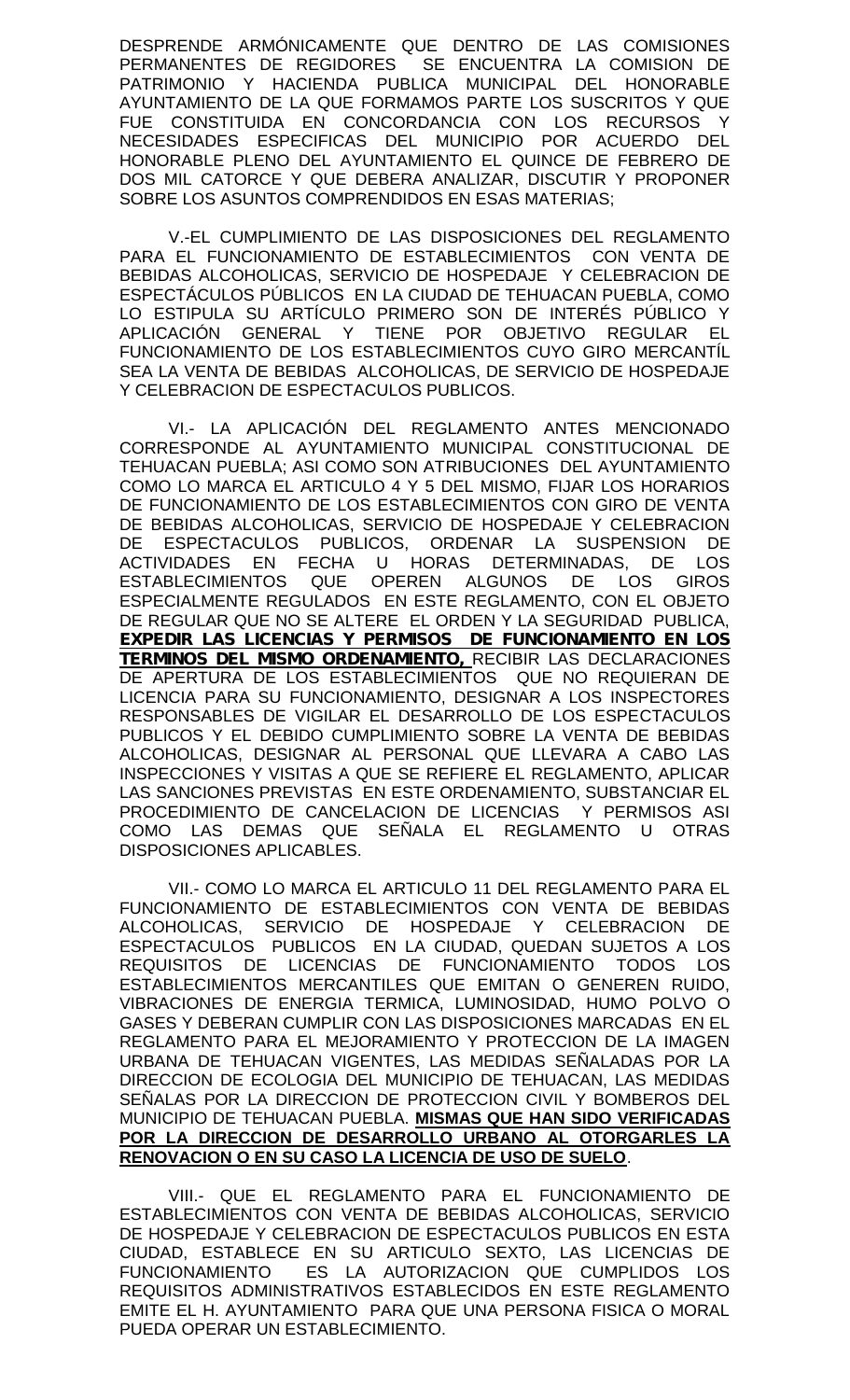IX.- ASI MISMO, DICHO REGLAMENTO MENCIONA EN SUS ARTICULOS 76 Y 77 QUE LOS INTERESADOS EN OBTENER DEL AYUNTAMIENTO LAS LICENCIAS CORRESPONDIENTES PARA LA OPERACIÓN DE ESTABLECIMIENTOS MERCANTILES, DEBERAN CONTAR PREVIAMENTE CON:

- CONSTANCIA DE ZONIFICACION DE USO DE SUELO, EN CASO DE QUE PRETENDA CONSTRUIR.
- LICENCIA DE USO DE SUELO
- AUTORIZACION SANITARIA EN CASO DE QUE SE REQUIERA
- EL VISTO BUENO DEL DEPARTAMENTO DE OBRAS PUBLICAS DEL AYUNTAMIENTO PARA LOS EFECTOS DEL CUMPLIMIENTO DE LAS DISPOSICIONES QUE ENMARCA EL REGLAMENTO DE CONSTRUCCIONES DEL ESTADO DE PUEBLA EN LAS EDIFICACIONES QUE LO REQUIERAN.
- LA AUTORIZACION DE USO Y OCUPACIÓN EN SU CASO A QUE SE REFIERE EL CITADO REGLAMENTO DE CONSTRUCCIONES.

PRESENTAR SOLICITUD POR ESCRITO ANTE EL AYUNTAMIENTO CON LOS SIGUIENTES DOCUMENTOS:

- NOMBRE, DOMICILIO, REGISTRO FEDERAL DE CONTRIBUYENTES Y NACIONALIDAD DEL SOLICITANTE, SI ES EXTRANJERO DEBERÁ COMPROBAR QUE ESTA AUTORIZADO POR LA SECRETARIA DE GOBERNACION PARA DEDICARSE A LA ACTIVIDAD RESPECTIVA, SI SE TRATA DE PERSONA MORAL SU REPRESENTANTE LEGAL ACOMPAÑARÁ TESTIMONIO O COPIA DE LA ESCRITURA CONSTITUTIVA Y EL DOCUMENTO QUE ACREDITE SU PERSONALIDAD, UBICACIÓN DEL LOCAL DONDE PRETENDE ESTABLECERSE;
- ANEXAR A LA SOLICITUD UN CROQUIS DONDE SE INDIQUE EN FORMA CLARA Y PRECISA LA UBICACIÓN Y DISTRIBUCION DEL LOCAL.
- CONTAR CON LOS ACCESORIOS NECESARIOS PARA LA PRESENTACION DEL GIRO QUE PRETENDA REALIZAR Y
- EL TITULO DE PROPIEDAD DEL INMUEBLE O COPIA DEL CONTRATO EN QUE SE ACREDITE EL DERECHO AL USO Y GOCE DEL MISMO, DEBIDAMENTE REGISTRADO EN LA TESORERIA DE ESTE AYUNTAMIENTO.

X.- RECIBA LA SOLICITUD ACOMPAÑADA DE LOS DOCUMENTOS Y REQUISITOS A QUE SE REFIERE EL ARTÍCULO ANTERIOR EL AYUNTAMIENTO DEBERA PROCEDER EN UN PLAZO MAXIMO DE TREINTA DIAS A EXPEDIR LA LICENCIA CORRESPONDIENTE, EL AYUNTAMIENTO PODRA DENTRO DEL PLAZO SEÑALADO, REALIZAR VISITAS PARA VERIFICAR QUE EL ESTABLECIMIENTO REUNA LAS CONDICIONES MANIFESTADAS EN LA SOLICITUD RESPECTIVA.

XI.- LA LEY DE HACIENDA MUNICIPAL MARCA COMO INGRESOS PROPIOS DE LA HACIENDA MUNICIPAL LOS DERECHOS CAUSADOS POR LA EXPEDICION DE LICENCIAS, PERMISOS, AUTORIZACIONES PARA EL FUNCIONAMIENTO DE ESTABLECIMIENTOS O LOCALES CUYOS GIROS SEAN LA ENAJENACION DE BEBIDAS ALCOHOLICAS O LA PRESTACION DE SERVICIOS QUE INCLUYAN. ASI EN SU ARTICULO 98 Y 99 ESTIPULA QUE SERAN SUJETOS DE ESTOS DERECHOS, SIN PERJUICIO DE LO QUE DISPONE LA LEY DE INGRESOS, LAS PERSONAS FISICAS O MORALES QUE ENAJENEN BEBIDAS ALCOHOLICAS O LA PRESTACION DE SERVICIOS QUE INCLUYAN EL EXPENDIO DE DICHAS BEBIDAS, Y QUE REQUIERAN PARA SU ACTIVIDAD LA EXPEDICION POR PARTE DEL AYUNTAMIENTO DE UNA LICENCIA, PERMISO O AUTORIZACION, DE LA MISMA FORMA LOS DERECHOS A QUE SE REFIERE ESTE CAPITULO, SE CAUSARAN Y PAGARAN DE ACUERDO A LAS CUOTAS Y TARIFAS QUE PARA CADA GIRO ESTABLEZA LA LEY DE INGRESOS DEL MUNICIPIO.

XII.- EN CONCORDANCIA CON LO ANTERIOR, LA LEY DE INGRESOS PARA EL EJERCICIO FISCAL 2014 DETERMINA EN SU ARTICULO 26 FRACCION I LAS CUOTAS QUE DEBERAN DE PAGARSE POR EL OTORGAMIENTO DE LICENCIAS DE FUNCIONAMIENTO DE ESTABLECIMIENTOS O LOCALES CUYO GIRO IMPLIQUE LA ENAJENACION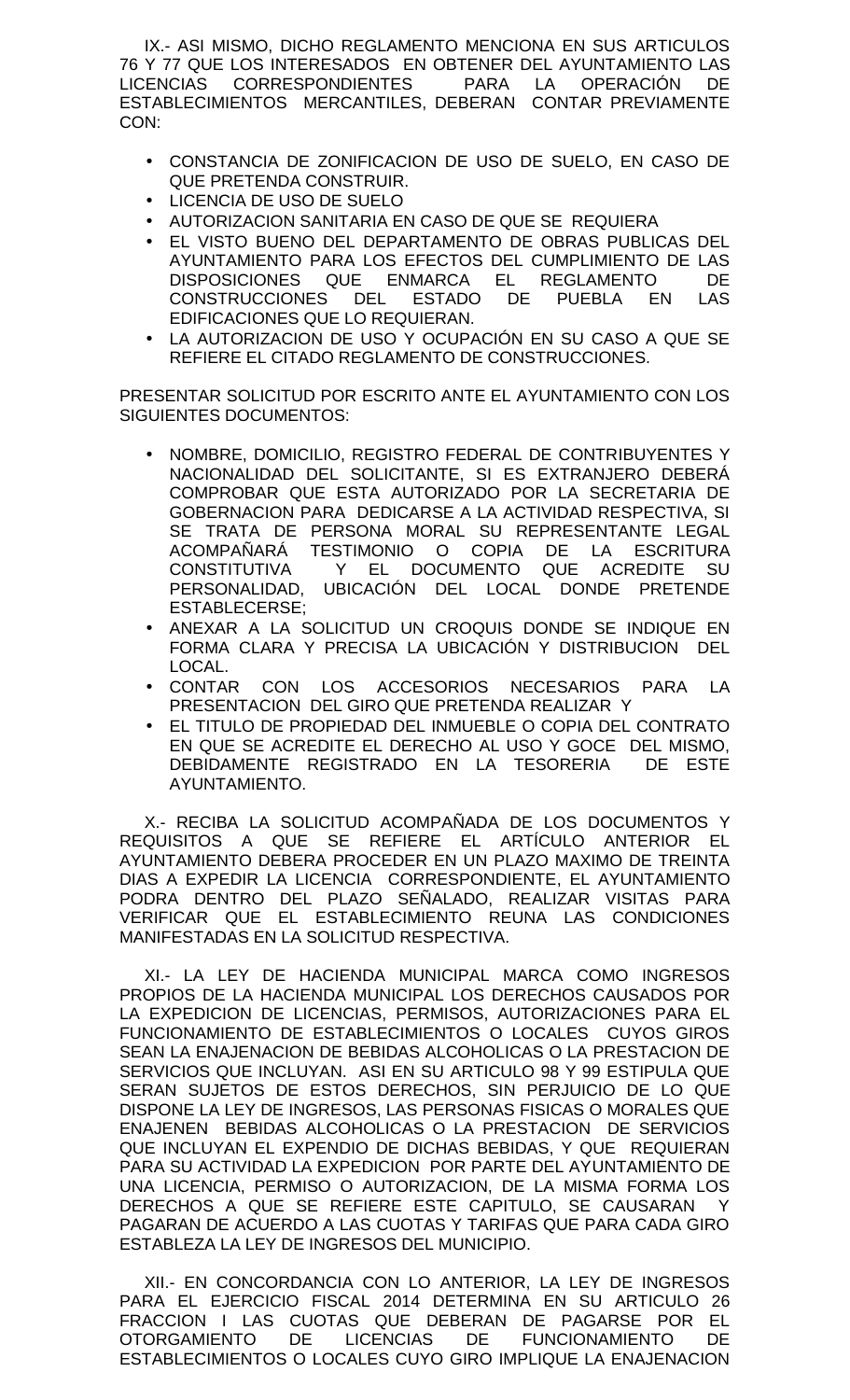O EXPENDIO DE BEBIDAS ALCOHOLICAS REALIZADAS TOTAL O PARCIALMENTE AL PUBLICO, SIENDO LOS CASOS QUE NOS OCUPAN LAS SIGUIENTES:

SALON DE FIESTAS Y/O JARDIN CAMPESTRE CON SERVICIO DE BEBIDAS ALCOHOLICAS CON UN COSTO ESTIPULADO EN LA LEY DE INGRESOS VIGENTE DE \$43,028.00 (CUARENTA Y TRES MIL VEINTIOCHO PESOS 00/100 M.N.)

LA CUOTA DEL COSTO MENCIONADO DEBERA DE CUBRIRSE POR EL INTERESADO EN LAS CAJAS DE LA TESORERIA MUNICIPAL UNA VEZ AUTORIZADA.

XIII.- EL CODIGO FISCAL MUNICIPAL EN SU ARTICULO 43 FRACCION III DETERMINA QUE SON FACULTADES DE LAS AUTORIDADES FISCALES MUNICIPALES EXPEDIR CIRCULARES PARA DAR A CONOCER A LAS DIVERSAS DEPENDENCIAS O UNIDADES ADMINISTRAIVAS *EL CRITERIO QUE DEBERAN SEGUIR EN CUANTO A LA APLICACIÓN DE LAS NORMAS TRIBUTARIAS,* COMO ES EL CASO DE LA LEY DE INGRESOS ANTES CITADA. EN EL EJERCICIO DE DICHA DISPOSICION **LA LEY ORGANICA MUNICIPAL** FACULTA AL TESORERO MUNICIPAL A FIN DE EJERCER LAS ATRIBUCIONES QUE EN LA LEGISLACION HACENDARIA SE CONFIEREN A LAS AUTORIDADES FISCALES MUNICIPALES.

XIV.- QUE CON FECHA 11 DE NOVIEMBRE DEL DOS MIL CATORCE, LA C. LINA MARTINEZ MARTÍNEZ SOLICITÓ AL H. AYUNTAMIENTO A TRAVES DE LA DIRECCION DE NORMATIVIDAD COMERCIAL MUNICIPAL LICENCIA DE FUNCIONAMIENTO CON GIRO DE SALON DE FIESTAS Y/O JARDIN CAMPESTRE CON SERVICIO DE BEBIDAS ALCOHOLICAS SOLICITANDO SE AUTORICE CON DOMICILIO DE FUNCIONAMIENTO EL UBICADO EN CALLE CHIHUAHUA No: 1132 COLONIA MEXICO 68 EN LA CIUDAD DE TEHUACAN PUEBLA, Y CON RAZON SOCIAL "CAMPESTRE LA CONCEPCION", SOLICITUD QUE FUE PRESENTADA DEBIDAMENTE REQUISITADA, CUMPLIENDO Y ACREDITANDO LOS EXTREMOS LEGALES MARCADOS POR EL REGLAMENTO.

POR LO ANTERIORMENTE EXPUESTO Y CON FUNDAMENTO EN LAS DISPOSICIONES CITADAS, LA SUSCRITA COMISION DE PATRIMONIO Y HACIENDA PÚBLICA MUNICIPAL DEL HONORABLE AYUNTAMIENTO SOLICITA A ESTE HONORABLE CUERPO COLEGIADO EL SIGUIENTE.

# **DICTAMEN**

**PRIMERO.-** SE AUTORICE LA LICENCIA DE FUNCIONAMIENTO A LA C. LINA MARTINEZ MARTINEZ CON GIRO DE SALON DE FIESTAS Y/O JARDIN CAMPESTRE CON SERVICIO DE BEBIDAS ALCOHOLICAS CON DOMICILIO AUTORIZADO EL UBICADO EN CALLE CHIHUAHUA No: 1132 COLONIA MEXICO 68 EN LA CIUDAD DE TEHUACAN PUEBLA, CON RAZON SOCIAL "CAMPESTRE LA CONCEPCION".

**SEGUNDO**.- SE INSTRUYA A LA TESORERIA MUNICIPAL ASI COMO A LA DIRECCION DE NORMATIVIDAD COMERCIAL A FIN DE QUE SE REALICE EL PAGO POR LA CANTIDAD DE \$43,028.00 (CUARENTA Y TRES MIL VEINTIOCHO PESOS 00/100 M.N.) COMO DERECHOS DE LA LICENCIA DE FUNCIONAMIENTO ANTES MENCIONADA, Y UNA VEZ PRESENTADO EL RECIBO ORIGINAL DEL MISMO SE PROCEDA A OTORGAR LA LICENCIA AL SOLICITANTE.- "POR LA FE Y ESPERANZA DE TEHUACAN".- TEHUACAN PUEBLA, A 24 DE NOVIEMBRE DEL 2014.- LA COMISION DE PATRIMONIO Y HACIENDA PÚBLICA MUNICIPAL DEL HONORABLE AYUNTAMIENTO.- LIC. NORMA LILIANA FLORES MENDEZ.- C. JESUS AMADOR HERNANDEZ MARTINEZ.- C. GLADYS GUADALUPE MARTINEZ GONZALEZ.- C. AMBROSIO LINARES AMAYO.- C. JUAN ALVAREZ CAMPOS.- C. ABRAHAM DAVID AGUILAR SANCHEZ.- FIRMAS ILEGIBLES".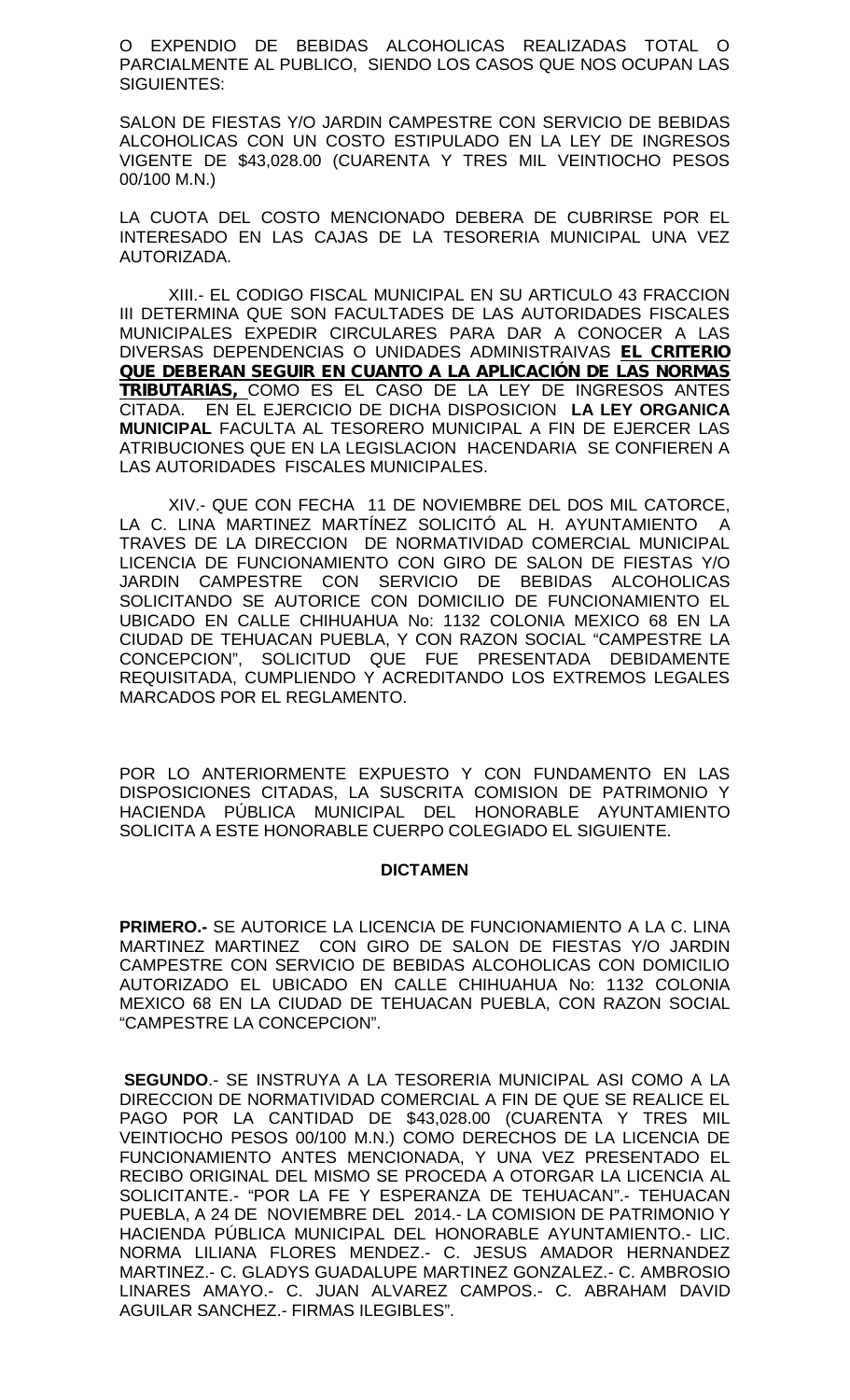EL REGIDOR JOSÉ BERNARDO POZOS GUTIÉRREZ: SOLO COMENTO QUE SI SON LUGARES QUE SE ESTÁN REGULARIZANDO.

LA REGIDORA NORMA LILIANA FLORES MÉNDEZ: RESPONDE QUE SÍ SOLO SE ESTÁN REGULARIZANDO INCLUSO SE ESTÁ CHECANDO CADA UNA Y LAS QUE ESTÁN MAL SE ESTÁN REGRESANDO.

EL REGIDOR JESÚS AMADOR HERNÁNDEZ MARTÍNEZ: COMENTA QUE SE ESTÁ TRABAJANDO EN CONJUNTO, Y QUE INCLUSO HAY PREDIOS QUE ESTAN TRABAJANDO SIN CONSTANCIA Y SIN ALGÚN PERMISO.

SEÑORA PRESIDENTA MUNICIPAL, REGIDORES Y SINDICO MUNICIPAL, EN VOTACIÓN SE LES CONSULTA SI SE APRUEBA LA PROPUESTA PRESENTADA EN CUESTIÓN, LOS QUE ESTÉN POR LA AFIRMATIVA SÍRVANSE MANIFESTARLO LEVANTANDO LA MANO.

HABIÉNDOSE ANALIZADO AMPLIAMENTE EL CONTENIDO DEL DICTAMEN DE REFERENCIA, POR UNANIMIDAD DE VOTOS A FAVOR, POR PARTE DE LOS INTEGRANTES DEL HONORABLE CABILDO, SE DETERMINA EL SIGUIENTE:

# **A C U E R D O**

**PRIMERO.-** SE AUTORIZA LA LICENCIA DE FUNCIONAMIENTO A LA C. LINA MARTÍNEZ MARTÍNEZ, CON GIRO DE SALÓN DE FIESTAS Y/O JARDÍN CAMPESTRE CON SERVICIO DE BEBIDAS ALCOHÓLICAS CON DOMICILIO AUTORIZADO EL UBICADO EN CALLE CHIHUAHUA No: 1132 COLONIA MÉXICO 68 EN LA CIUDAD DE TEHUACÁN PUEBLA, CON RAZÓN SOCIAL "CAMPESTRE LA CONCEPCIÓN".

**SEGUNDO**.- SE INSTRUYE A LA TESORERIA MUNICIPAL ASI COMO A LA DIRECCION DE NORMATIVIDAD COMERCIAL A FIN DE QUE SE REALICE EL PAGO POR LA CANTIDAD DE \$43,028.00 (CUARENTA Y TRES MIL VEINTIOCHO PESOS 00/100 M.N.) COMO DERECHOS DE LA LICENCIA DE FUNCIONAMIENTO ANTES MENCIONADA, Y UNA VEZ PRESENTADO EL RECIBO ORIGINAL DEL MISMO SE PROCEDA A OTORGAR LA LICENCIA AL SOLICITANTE.

LO ANTERIOR CON FUNDAMENTO EN LOS DISPOSITIVOS LEGALES INVOCADOS EN EL DICTAMEN DE REFERENCIA.

**COMISIÓN DE PATRIMONIO Y HACIENDA PÚBLICA MUNICIPAL.- ANÁLISIS, DISCUSIÓN Y EN SU CASO APROBACIÓN DEL DICTAMEN QUE CONTIENE AUTORIZACIÓN DE LA LICENCIA DE FUNCIONAMIENTO A FAVOR DE LA C. GUDELIA TIRZO DE JESÚS, CON GIRO DE HOTEL O MOTEL CON SERVICIO DE BAR, CON DOMICILIO UBICADO EN CALLE 9 ORIENTE No. 917 COLONIA LA PURÍSMA, EN LA CIUDAD DE TEHUACÁN PUEBLA.**

EL LIC. JOSÉ HONORIO PACHECO FLORES, PROCEDE A DAR LECTURA AL DICTAMEN CORRESPONDIENTE, MISMO QUE A LA LETRA DICE:

"…HONORABLE CABILDO:

LOS SUSCRITOS REGIDORES LIC. NORMA LILIANA FLORES MENDEZ, C. JESUS AMADOR HERNANDEZ MARTINEZ, C. GLADYS GUADALUPE MARTINEZ GONZALEZ, C. AMBROSIO LINARES AMAYO, C. JUAN ALVAREZ CAMPOS, C. ABRAHAM DAVID AGUILAR SANCHEZ, PRESIDENTA E INTEGRANTES DE LA COMISION DE PATRIMONIO Y HACIENDA PUBLICA MUNICIPAL DEL HONORABLE AYUNTAMIENTO, POR ESTE MEDIO Y CON FUNDAMENTO EN LO DISPUESTO POR EL ARTICULO 92 FRACCIONES III, IV, V Y VII DE LA LEY ORGANICA MUNICIPAL, SOMETEMOS A ESTE HONORABLE CUERPO COLEGIADO EL PRESENTE DICTAMEN PARA SU ESTUDIO Y APROBACION BASADO EN LOS SIGUIENTES: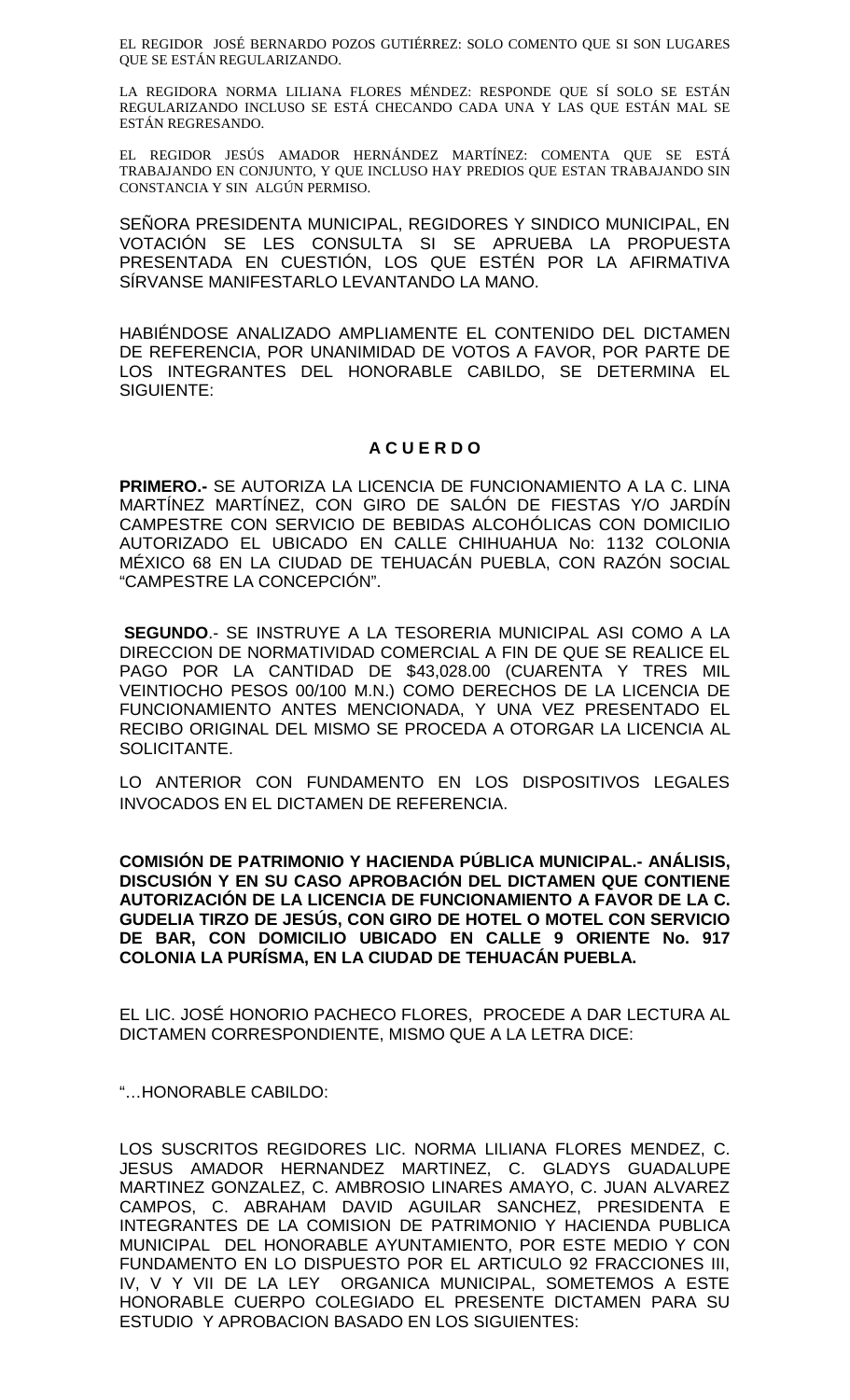I.- QUE DE CONFORMIDAD CON EL ARTICULO 115 CON LA FRACCION 11 DE LA CONSTITUCION POLITICA DE LOS ESTADOS UNIDOS MEXICANOS, LOS AYUNTAMIENTOS TENDRAN FACULTADES PARA APROBAR, DE ACUERDO CON LAS LEYES EN MATERIA MUNICIPAL QUE DEBERAN EXPEDIR LAS LEGISLATURAS DE LOS ESTADOS, LOS BANDOS DE POLICIA Y BUEN GOBIERNO, LOS REGLAMENTOS, CIRCULARES Y DISPOSICIONES ADMINISTRATIVAS DE OBSERVANCIA GENERAL DENTRO DE SUS RESPECTIVAS JURISDICCIONES, QUE ORGANICEN LA ADMINISTRACION PUBLICA MUNICIPAL, REGULEN LAS MATERIAS, PROCEDIMIENTOS, FUNCIONES Y SERVICIOS PUBLICOS DE SU COMPETENCIA Y ASEGUREN LA PARTICIPACIÓN CIUDADANA Y VECINAL; MISMAS DISPOSICIONES QUE SON TRASLADADAS AL ARTICULO 105 FRACCION III DE LA CONSTITUCION POLITICA DEL ESTADO LIBRE Y SOBERANO DE PUEBLA.

II.- QUE EL ARTÍCULO 78 FRACCIONES I,III,IV,XV, Y LX DE LA LEY ORGANICA MUNICIPAL, DETERMINA DENTRO DE LAS ATRIBUCIONES DE LOS AYUNTAMIENTOS EL CUMPLIR Y HACER CUMPLIR EN LOS ASUNTOS DE SU COMPETENCIA, LAS LEYES, DECRETOS, Y DISPOSICIONES DE OBSERVANCIA GENERAL DE LA FEDERACION Y DEL ESTADO, ASI COMO LOS ORDENAMIENTOS MUNICIPALES; APROBAR SU ORGANIZACIÓN Y DIVISION ADMINISTRATIVAS DE ACUERDO CON LAS NECESIDADES DEL MUNICIPIO; EXPEDIR BANDOS DE POLICIA Y GOBIERNO, REGLAMENTOS, CIRCULARES Y DISPOSICIONES ADMINISTRATIVAS DE OBSERVANCIA GENERAL, REFERENTES A SU ORGANIZACIÓN, FUNCIONAMIENTO, SERVICIOS PUBLICOS QUE DEBAN PRESTAR Y DEMAS ASUNTOS DE SU COMPETENCIA, SUJETANDOSE A LAS BASES NORMATIVAS ESTABLECIDAS POR LA CONSTITUCION POLITICA DEL ESTADO LIBRE Y SOBERANO DE PUEBLA , VIGILANDO SU OBSERVANCIA Y APLICACIÓN, DESIGNAR DE ENTRE LOS REGIDORES A QUIENES DEBAN INTEGRAR LAS COMISIONES QUE SE DETERMINAN EN LA PRESENTE LEY Y LAS DEMAS QUE LE CONFIERAN LAS LEYES Y ORDENAMIENTOS VIGENTES EN EL MUNICIPIO.

III.- QUE EL ARTICULO 92 DE LA MISMA LEY ARRIBA INVOCADA ESTIPULA EN SUS FRACCIONES III, IV, V, Y VII QUE SON FACULTADES Y OBLIGACIONES DE LOS REGIDORES EL EJERCER LAS FACULTADES DE DELIBERACION Y DECISION DE LOS ASUNTOS QUE LE COMPETEN AL AYUNTAMIENTO, FORMAR PARTE DE LAS COMISIONES PARA LAS QUE FUEREN DESIGNADOS POR ÉSTE Y DICTAMINAR E INFORMAR SOBRE LOS ASUNTOS QUE SE LES ENCOMIENDE; FORMULAR AL AYUNTAMIENTO LAS PROPUESTAS DE ORDENAMIENTO EN LOS ASUNTOS MUNICIPALES, Y PROMOVER TODO LO QUE CREAN CONVENIENTE AL BUEN SERVICIO PUBLICO.

IV.- QUE LA ANTERIOR DISPOSICION, SE ARTICULA CON EL DISPOSITIVO 96 FRACCION VIII DEL MISMO ORDENAMIENTO DEL QUE SE DESPRENDE ARMÓNICAMENTE QUE DENTRO DE LAS COMISIONES PERMANENTES DE REGIDORES SE ENCUENTRA LA COMISION DE PATRIMONIO Y HACIENDA PUBLICA MUNICIPAL DEL HONORABLE AYUNTAMIENTO DE LA QUE FORMAMOS PARTE LOS SUSCRITOS Y QUE FUE CONSTITUIDA EN CONCORDANCIA CON LOS RECURSOS Y NECESIDADES ESPECIFICAS DEL MUNICIPIO POR ACUERDO DEL HONORABLE PLENO DEL AYUNTAMIENTO EL QUINCE DE FEBRERO DE DOS MIL CATORCE Y QUE DEBERA ANALIZAR, DISCUTIR Y PROPONER SOBRE LOS ASUNTOS COMPRENDIDOS EN ESAS MATERIAS;

V.- EL CUMPLIMIENTO DE LAS DISPOSICIONES DEL REGLAMENTO PARA EL FUNCIONAMIENTO DE ESTABLECIMIENTOS CON VENTA DE BEBIDAS ALCOHOLICAS, HOSPEDAJE Y CELEBRACION DE ESPECTÁCULOS EN EL MUNICIPIO DE TEHUACAN PUEBLA, COMO LO ESTIPULA SU ARTÍCULO PRIMERO SON DE INTERÉS PÚBLICO Y APLICACIÓN GENERAL Y TIENE POR OBJETIVO REGULAR EL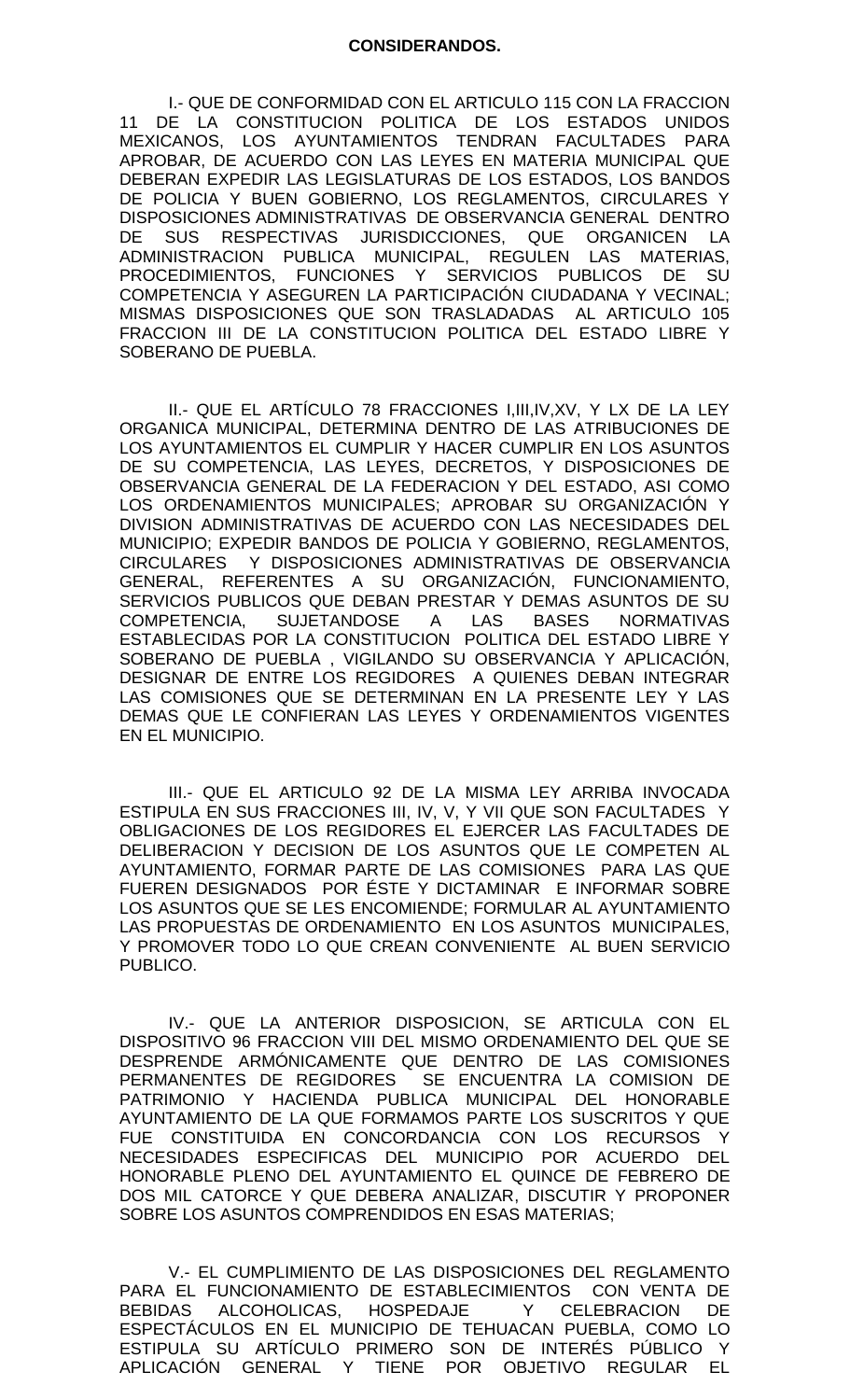FUNCIONAMIENTO DE LOS ESTABLECIMIENTOS CUYO GIRO MERCANTÍL SEA LA VENTA DE BEBIDAS ALCOHOLICAS, DE SERVICIO DE HOSPEDAJE Y CELEBRACION DE ESPECTACULOS.

VI.- LA APLICACIÓN DEL REGLAMENTO ANTES MENCIONADO CORRESPONDE AL H, AYUNTAMIENTO MUNICIPAL CONSTITUCIONAL DE TEHUACAN PUEBLA; ASI COMO SON ATRIBUCIONES DEL AYUNTAMIENTO COMO LO MARCA EL ARTICULO 4 Y 5 DEL MISMO, FIJAR LOS HORARIOS DE FUNCIONAMIENTO DE LOS ESTABLECIMIENTOS CON GIRO DE VENTA DE BEBIDAS ALCOHOLICAS, SERVICIO DE HOSPEDAJE Y CELEBRACION DE ESPECTACULOS PUBLICOS, ORDENAR LA SUSPENSION DE ACTIVIDADES EN FECHA U HORAS DETERMINADAS, DE LOS ESTABLECIMIENTOS QUE OPEREN ALGUNOS DE LOS GIROS ESPECIALMENTE REGULADOS EN ESTE REGLAMENTO, CON EL OBJETO DE REGULAR QUE NO SE ALTERE EL ORDEN Y LA SEGURIDAD PUBLICA, *EXPEDIR LAS LICENCIAS Y PERMISOS DE FUNCIONAMIENTO EN LOS TERMINOS DEL MISMO ORDENAMIENTO,* RECIBIR LAS DECLARACIONES DE APERTURA DE LOS ESTABLECIMIENTOS QUE NO REQUIERAN DE LICENCIA PARA SU FUNCIONAMIENTO, DESIGNAR A LOS INSPECTORES RESPONSABLES DE VIGILAR EL DESARROLLO DE LOS ESPECTACULOS PUBLICOS Y EL DEBIDO CUMPLIMIENTO SOBRE LA VENTA DE BEBIDAS ALCOHOLICAS, DESIGNAR AL PERSONAL QUE LLEVARA A CABO LAS INSPECCIONES Y VISITAS A QUE SE REFIERE EL REGLAMENTO, APLICAR LAS SANCIONES PREVISTAS EN ESTE ORDENAMIENTO, SUBSTANCIAR EL PROCEDIMIENTO DE CANCELACION DE LICENCIAS Y PERMISOS ASI COMO LAS DEMAS QUE SEÑALA EL REGLAMENTO U OTRAS DISPOSICIONES APLICABLES.

VII.- COMO LO MARCA EL ARTICULO 11 DEL REGLAMENTO PARA EL FUNCIONAMIENTO DE ESTABLECIMIENTOS CON VENTA DE BEBIDAS ALCOHOLICAS, HOSPEDAJE Y CELEBRACION DE ESPECTACULOS EN EL MUNICIPIO DE TEHUACAN, PUEBLA, QUEDAN SUJETOS A LOS REQUISITOS DE LICENCIAS DE FUNCIONAMIENTO TODOS LOS ESTABLECIMIENTOS MERCANTILES QUE EMITAN O GENEREN RUIDO, VIBRACIONES DE ENERGIA TERMICA, LUMINOSIDAD, HUMO POLVO O GASES Y DEBERAN CUMPLIR CON LAS DISPOSICIONES MARCADAS EN EL REGLAMENTO PARA EL MEJORAMIENTO Y PROTECCION DE LA IMAGEN URBANA DE TEHUACAN VIGENTES, LAS MEDIDAS SEÑALADAS POR LA DIRECCION DE ECOLOGIA DEL MUNICIPIO DE TEHUACAN, LAS MEDIDAS SEÑALADAS POR LA DIRECCION DE PROTECCION CIVIL Y BOMBEROS DEL MUNICIPIO DE TEHUACAN PUEBLA. **MISMAS QUE HAN SIDO VERIFICADAS POR LA** DESARROLLO URBANO AL **RENOVACION O EN SU CASO LA LICENCIA DE USO DE SUELO.**

VIII.- QUE EL REGLAMENTO PARA EL FUNCIONAMIENTO DE ESTABLECIMIENTOS CON VENTA DE BEBIDAS ALCOHOLICAS, HOSPEDAJE Y CELEBRACION DE ESPECTACULOS EN EL MUNICIPIO DE TEHUACAN, PUEBLA, ESTABLECE EN SU ARTICULO SEXTO, LAS LICENCIAS DE FUNCIONAMIENTO ES LA AUTORIZACION QUE CUMPLIDOS LOS REQUISITOS ADMINISTRATIVOS ESTABLECIDOS EN ESTE REGLAMENTO EMITE EL H. AYUNTAMIENTO PARA QUE UNA PERSONA FISICA O MORAL PUEDA OPERAR UN ESTABLECIMIENTO.

IX.- ASI MISMO, DICHO REGLAMENTO MENCIONA EN SUS ARTICULOS 76 Y 77 QUE LOS INTERESADOS EN OBTENER DEL AYUNTAMIENTO LAS LICENCIAS CORRESPONDIENTES PARA LA OPERACIÓN DE ESTABLECIMIENTOS MERCANTILES, DEBERAN CONTAR PREVIAMENTE CON:

- CONSTANCIA DE ZONIFICACION DE USO DE SUELO, EN CASO DE QUE PRETENDA CONSTRUIR.
- LICENCIA DE USO DE SUELO
- AUTORIZACION SANITARIA EN CASO DE QUE SE REQUIERA
- EL VISTO BUENO DEL DEPARTAMENTO DE OBRAS PUBLICAS DEL AYUNTAMIENTO PARA LOS EFECTOS DEL CUMPLIMIENTO DE LAS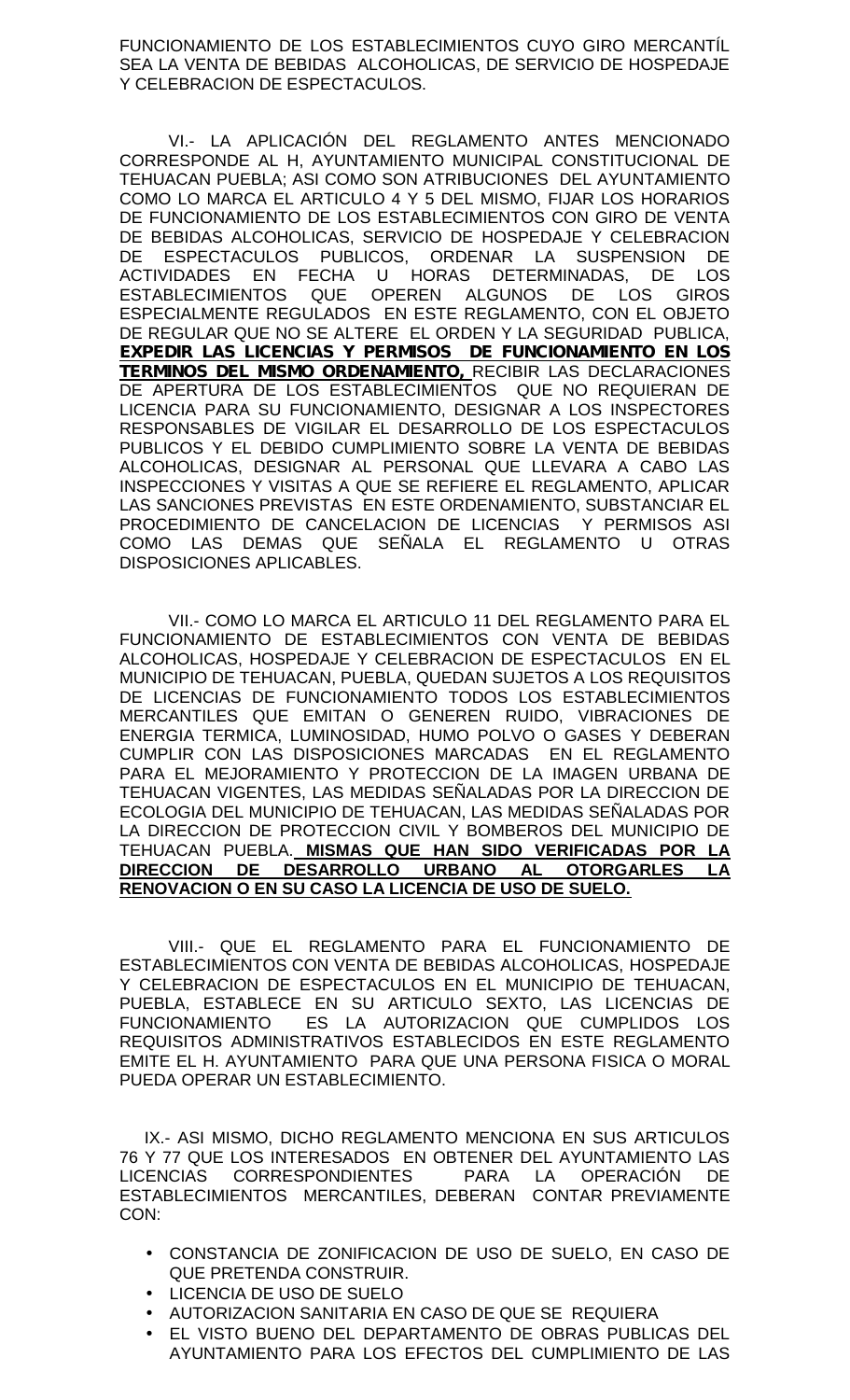DISPOSICIONES QUE ENMARCA EL REGLAMENTO DE CONSTRUCCIONES DEL ESTADO DE PUEBLA EN LAS EDIFICACIONES QUE LO REQUIERAN.

 LA AUTORIZACION DE USO Y OCUPACIÓN EN SU CASO A QUE SE REFIERE EL CITADO REGLAMENTO DE CONSTRUCCIONES.

PRESENTAR SOLICITUD POR ESCRITO ANTE EL AYUNTAMIENTO CON LOS SIGUIENTES DOCUMENTOS:

- NOMBRE, DOMICILIO, REGISTRO FEDERAL DE CONTRIBUYENTES Y NACIONALIDAD DEL SOLICITANTE, SI ES EXTRANJERO DEBERÁ COMPROBAR QUE ESTA AUTORIZADO POR LA SECRETARIA DE GOBERNACION PARA DEDICARSE A LA ACTIVIDAD RESPECTIVA, SI SE TRATA DE PERSONA MORAL SU REPRESENTANTE LEGAL ACOMPAÑARÁ TESTIMONIO O COPIA DE LA ESCRITURA CONSTITUTIVA Y EL DOCUMENTO QUE ACREDITE SU PERSONALIDAD, UBICACIÓN DEL LOCAL DONDE PRETENDE ESTABLECERSE;
- ANEXAR A LA SOLICITUD UN CROQUIS DONDE SE INDIQUE EN FORMA CLARA Y PRECISA LA UBICACIÓN Y DISTRIBUCION DEL LOCAL.
- CONTAR CON LOS ACCESORIOS NECESARIOS PARA LA PRESENTACION DEL GIRO QUE PRETENDA REALIZAR Y
- EL TITULO DE PROPIEDAD DEL INMUEBLE O COPIA DEL CONTRATO EN QUE SE ACREDITE EL DERECHO AL USO Y GOCE DEL MISMO, DEBIDAMENTE REGISTRADO EN LA TESORERIA DE ESTE AYUNTAMIENTO.

IX.- RECIBIDA LA SOLICITUD ACOMPAÑADA DE LOS DOCUMENTOS Y REQUISITOS A QUE SE REFIERE EL ARTÍCULO ANTERIOR EL AYUNTAMIENTO DEBERA PROCEDER EN UN PLAZO MAXIMO DE TREINTA DIAS A EXPEDIR LA LICENCIA CORRESPONDIENTE, EL AYUNTAMIENTO PODRA DENTRO DEL PLAZO SEÑALADO, REALIZAR VISITAS PARA VERIFICAR QUE EL ESTABLECIMIENTO REUNA LAS CONDICIONES MANIFESTADAS EN LA SOLICITUD RESPECTIVA.

XI.- LA LEY DE HACIENDA MUNICIPAL MARCA COMO INGRESOS PROPIOS DE LA HACIENDA MUNICIPAL LOS DERECHOS CAUSADOS POR LA EXPEDICION DE LICENCIAS, PERMISOS, AUTORIZACIONES PARA EL FUNCIONAMIENTO DE ESTABLECIMIENTOS O LOCALES CUYOS GIROS SEAN LA ENAJENACION DE BEBIDAS ALCOHOLICAS O LA PRESTACION DE SERVICIOS QUE INCLUYAN. ASI EN SU ARTICULO 98 Y 99 ESTIPULA QUE SERAN SUJETOS DE ESTOS DERECHOS, SIN PERJUICIO DE LO QUE DISPONE LA LEY DE INGRESOS, LAS PERSONAS FISICAS O MORALES QUE ENAJENEN BEBIDAS ALCOHOLICAS O LA PRESTACION DE SERVICIOS QUE INCLUYAN EL EXPENDIO DE DICHAS BEBIDAS, Y QUE REQUIERAN PARA SU ACTIVIDAD LA EXPEDICION POR PARTE DEL AYUNTAMIENTO DE UNA LICENCIA, PERMISO O AUTORIZACION, DE LA MISMA FORMA LOS DERECHOS A QUE SE REFIERE ESTE CAPITULO, SE CAUSARAN Y PAGARAN DE ACUERDO A LAS CUOTAS Y TARIFAS QUE PARA CADA GIRO ESTABLEZA LA LEY DE INGRESOS DEL MUNICIPIO.

XII.- EN CONCORDANCIA CON LO ANTERIOR, LA LEY DE INGRESOS PARA EL EJERCICIO FISCAL 2014 DETERMINA EN SU ARTICULO 26 FRACCION I LAS CUOTAS QUE DEBERAN DE PAGARSE POR EL<br>OTORGAMIENTO DE LICENCIAS DE FUNCIONAMIENTO DE OTORGAMIENTO DE LICENCIAS DE FUNCIONAMIENTO DE ESTABLECIMIENTOS O LOCALES CUYO GIRO IMPLIQUE LA ENAJENACION O EXPENDIO DE BEBIDAS ALCOHOLICAS REALIZADAS TOTAL O PARCIALMENTE AL PUBLICO, SIENDO EL CASO QUE NOS OCUPA EL SIGUIENTE:

**LA C. GUDELIA TIRZO DE JESUS, SOLICITÓ ESPECIFICAMENTE LA LICENCIA DE FUNCIONAMIENTO CON GIRO DE HOTEL O MOTEL CON SERVICIO DE BAR, CON DOMICILIO UBICADO EN 9 ORIENTE No. 917 COLONIA LA PURISIMA EN LA CIUDAD DE TEHUACAN, PUEBLA.**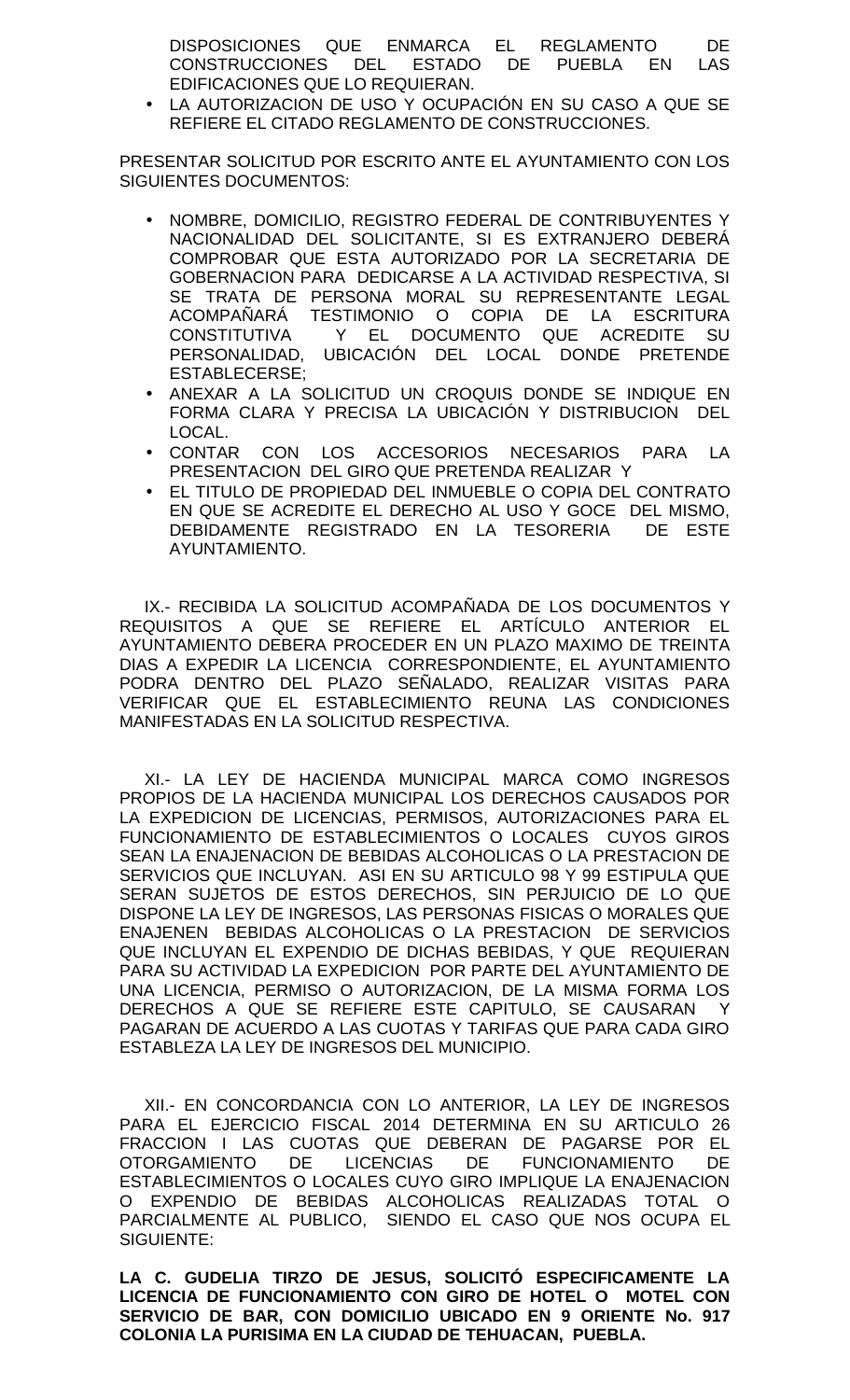CON UN COSTO ESTIPULADO EN LA LEY DE INGRESOS, EN EL ARTICULO 26 INCISO R, POR LA CANTIDAD DE \$58,238.50 (CINCUENTA Y OCHO MIL DOSCIENTOS TREINTA Y OCHO PESOS 50/100 M.N.).

LA CUOTA DEL COSTO MENCIONADO DEBERA DE CUBRIRSE POR EL INTERESADO EN LAS CAJAS DE LA TESORERIA MUNICIPAL UNA VEZ, ACORDADO MEDIANTE CABILDO LA AUTORIZACION Y EXPEDICION DE LA LICENCIA DE FUNCIONAMIENTO QUE HA QUEDADO SEÑALADO EN LINEAS QUE ANTECEDE.

XIII.- EL CODIGO FISCAL MUNICIPAL EN SU ARTICULO 43 FRACCION III DETERMINA QUE SON FACULTADES DE LAS AUTORIDADES FISCALES MUNICIPALES EXPEDIR CIRCULARES PARA DAR A CONOCER A LAS DIVERSAS DEPENDENCIAS O UNIDADES ADMINISTRATIVAS *EL CRITERIO QUE DEBERAN SEGUIR EN CUANTO A LA APLICACIÓN DE LAS NORMAS TRIBUTARIAS,* COMO ES EL CASO DE LA LEY DE INGRESOS ANTES CITADA. EN EL EJERCICIO DE DICHA DISPOSICION **LA LEY ORGANICA MUNICIPAL,** FACULTA AL TESORERO MUNICIPAL A FIN DE EJERCER LAS ATRIBUCIONES QUE EN LA LEGISLACION HACENDARIA SE CONFIEREN A LAS AUTORIDADES FISCALES MUNICIPALES.

XIV.- QUE CON FECHA 14 DE NOVIEMBRE DEL DOS MIL CATORCE, LA C. GUDELIA TIRZO DE JESUS, SOLICITA ANTE ESTE H. AYUNTAMIENTO A TRAVES DE LA DIRECCION DE NORMATIVIDAD COMERCIAL MUNICIPAL LICENCIA DE FUNCIONAMIENTO CON GIRO **HOTEL O MOTEL CON SERVICIO DE BAR,**CON DOMICILIO EN 9 ORIENTE No. 917 COLONIA LA PURISIMA DE ESTA CIUDAD DE TEHUACAN PUEBLA**,** ACOMPAÑANDO SU SOLICITUD LA LICENCIA DE USO DE SUELO CON UNA SUPERFICIE DE 170.00 METROS CUADRADOS, OTORGADA POR LA DIRECCION DE DESARROLLO URBANO DE ESTE H. AYUNTAMIENTO MUNICIPAL DE TEHUACAN PUEBLA, DANDO CUMPLIMIENTO A LOS EXTREMOS LEGALES MARCADOS POR EL REGLAMENTO DE ESTABLECIMIENTOS CON VENTA DE BEBIDAS ALCOHOLICAS, HOSPEDAJE Y CELEBRACION DE ESPECTACULOS EN EL MUNICIPIO DE TEHUACAN PUEBLA, CABE HACER MENCION QUE LA REGIDURA DE INDUSTRIA, COMERCIO, AGRICULTURA Y GANADERIA REPRESENTADA POR EL C. JESUS AMADOR HERNANDEZ MARTINEZ, EN EL ANIMO DE CREAR, APOYAR E IMPULSAR A LA INDUSTRIA TEHUACANERA, SOLICITA LA SIGUIENTE LICENCIA A LA COMISION QUE SESIONA.

POR LO ANTERIORMENTE EXPUESTO Y CON FUNDAMENTO EN LAS DISPOSICIONES CITADAS, LA SUSCRITA COMISION DE PATRIMONIO Y HACIENDA PÚBLICA MUNICIPAL DEL HONORABLE AYUNTAMIENTO SOLICITA A ESTE HONORABLE CUERPO COLEGIADO EL SIGUIENTE.

# **DICTAMEN**

**PRIMERO.-** SE AUTORICE LA LICENCIA DE FUNCIONAMIENTO A LA **C. GUDELIA TIRZO DE JESUS, CON GIRO DE HOTEL O MOTEL CON SERVICIO DE BAR, CON DOMICILIO UBICADO EN CALLE 9 ORIENTE No. 917 EN LA CIUDAD DE TEHUACAN, PUEBLA.**

**SEGUNDO**.- SE INSTRUYA A LA TESORERIA MUNICIPAL ASI COMO A LA DIRECCION DE NORMATIVIDAD COMERCIAL A FIN DE QUE SE REALICE EL PAGO POR LA CANTIDAD DE \$58,238.50 (CINCUENTA Y OCHO MIL DOSCIENTOS TREINTA Y OCHO PESOS 50/100 M.N.) COMO DERECHOS DE LA LICENCIA DE FUNCIONAMIENTO ANTES MENCIONADA, Y UNA VEZ PRESENTADO EL RECIBO ORIGINAL DEL MISMO, SE PROCEDA A OTORGAR LA LICENCIA AL SOLICITANTE.- "POR LA FE Y ESPERANZA DE TEHUACAN".- TEHUACAN PUEBLA, A 03 DE DICIEMBRE DEL 2014.- LA COMISION DE PATRIMONIO Y HACIENDA PÚBLICA MUNICIPAL DEL HONORABLE AYUNTAMIENTO.- LIC. NORMA LILIANA FLORES MENDEZ.- C. JESUS AMADOR HERNANDEZ MARTINEZ.- C. GLADYS GUADALUPE MARTINEZ GONZALEZ.- C. AMBROSIO LINARES AMAYO.- C. JUAN ALVAREZ CAMPOS.- C. ABRAHAM DAVID AGUILAR SANCHEZ.- FIRMAS ILEGIBLES".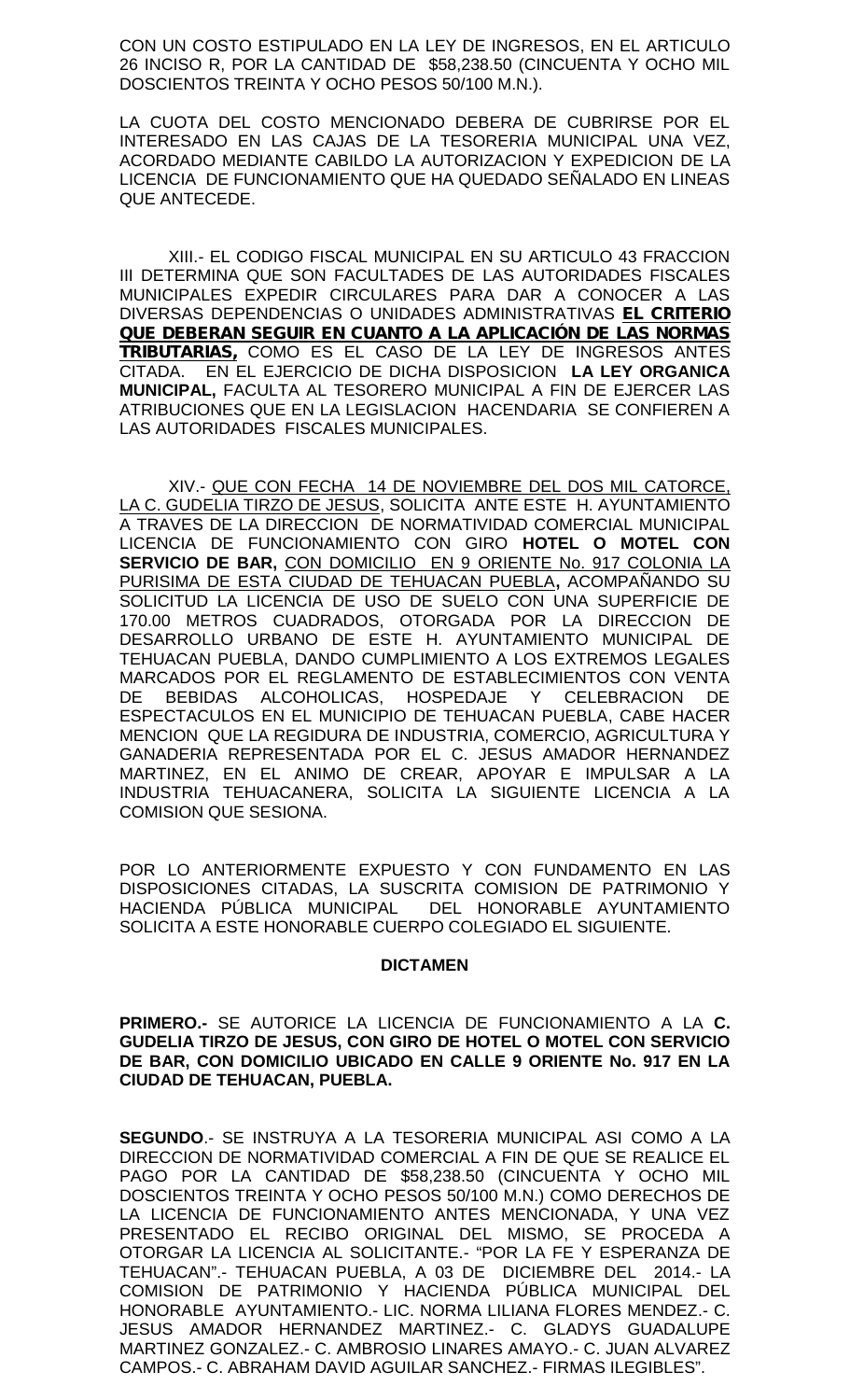LA REGIDORA NORMA LILIANA FLORES MÉNDEZ: COMENTA QUE ES HOTEL FAMILIAR CON SERVICIO DE BAR.

SEÑORA PRESIDENTA MUNICIPAL, REGIDORES Y SINDICO MUNICIPAL, EN VOTACIÓN SE LES CONSULTA SI SE APRUEBA LA PROPUESTA PRESENTADA EN CUESTIÓN, LOS QUE ESTÉN POR LA AFIRMATIVA SÍRVANSE MANIFESTARLO LEVANTANDO LA MANO.

HABIÉNDOSE ANALIZADO AMPLIAMENTE EL CONTENIDO DEL DICTAMEN DE REFERENCIA, POR UNANIMIDAD DE VOTOS A FAVOR, POR PARTE DE LOS INTEGRANTES DEL HONORABLE CABILDO, SE DETERMINA EL SIGUIENTE:

# **A C U E R D O**

**PRIMERO.-** SE AUTORIZA LA LICENCIA DE FUNCIONAMIENTO A LA **C. GUDELIA TIRZO DE JESUS, CON GIRO DE HOTEL O MOTEL CON SERVICIO DE BAR, CON DOMICILIO UBICADO EN CALLE 9 ORIENTE No. 917 EN LA CIUDAD DE TEHUACAN, PUEBLA.**

**SEGUNDO**.- SE INSTRUYA A LA TESORERIA MUNICIPAL ASI COMO A LA DIRECCION DE NORMATIVIDAD COMERCIAL A FIN DE QUE SE REALICE EL PAGO POR LA CANTIDAD DE \$58,238.50 (CINCUENTA Y OCHO MIL DOSCIENTOS TREINTA Y OCHO PESOS 50/100 M.N.) COMO DERECHOS DE LA LICENCIA DE FUNCIONAMIENTO ANTES MENCIONADA, Y UNA VEZ PRESENTADO EL RECIBO ORIGINAL DEL MISMO, SE PROCEDA A OTORGAR LA LICENCIA AL SOLICITANTE.-

LO ANTERIOR CON FUNDAMENTO EN LOS DISPOSITIVOS LEGALES INVOCADOS EN EL DICTAMEN DE REFERENCIA.

**COMISIÓN DE DESARROLLO URBANO Y OBRAS PÚBLICAS.- ANÁLISIS, DISCUSIÓN Y EN SU CASO APROBACIÓN DEL DICTAMEN QUE VERSA SOBRE LA AUTORIZACIÓN DE RENOVACIÓN DE LICENCIA DE USO DE SUELO PARA MOTEL CON SERVICIO DE BAR EN LAS HABITACIONES.**

EL LIC. JOSÉ HONORIO PACHECO FLORES, PROCEDE A DAR LECTURA AL DICTAMEN CORRESPONDIENTE, MISMO QUE A LA LETRA DICE:

**TEHUACÁN PUEBLA A 06 DE OCTUBRE DE 2014**

**REGIDURIA DE DESARROLLO URBANO Y OBRAS PÚBLICAS**

**ASUNTO: DICTAMEN PARA APROBACIÓN EN CABILDO**

**"… HONORABLE CUERPO EDILICIO DEL AYUNTAMIENTO DE TEHUACÁN:**

LOS SUSCRITOS C. JUAN ÁLVAREZ CAMPOS REGIDOR PRESIDENTE, C. JESUS AMADOR HERNÁNDEZ MARTÍNEZ, LIC. PIOQUINTO APOLINAR LEYVA, LAE. NORMA LILIANA FLORES MENDEZ, C. GLADYS GUADALUPE MARTÍNEZ GONZÁLEZ, Y C. CLAUDIA OROZCO LÓPEZ, REGIDORES MIEMBROS DE LA **COMISIÓN DE DESARROLLO URBANO Y OBRAS PÚBLICAS** QUE EN USO DE LAS FACULTADES QUE SE NOS CONFIERE EN TÉRMINOS DE LO QUE DISPONEN LOS ARTÍCULOS **92** FRACCIONES **I, IV**, **94**, **96** FRACCIÓN **III** Y **98** DE LA LEY ORGÁNICA MUNICIPAL; Y TOMANDO EN CONSIDERACIÓN LOS ARGUMENTOS QUE EN EL PRESENTE SE VIERTEN, SOMETEMOS A USTEDES EL PRESENTE DICTAMEN QUE VERSA SOBRE:

ANÁLISIS, DISCUSIÓN Y EN SU CASO APROBACIÓN DEL DICTAMEN PARA LA AUTORIZACIÓN DE RENOVACIÓN DE LICENCIA DE USO DE SUELO PARA MOTEL CON SERVICIO DE BAR EN LAS HABITACIONES, UBICADO EN CALLE 28 PONIENTE CON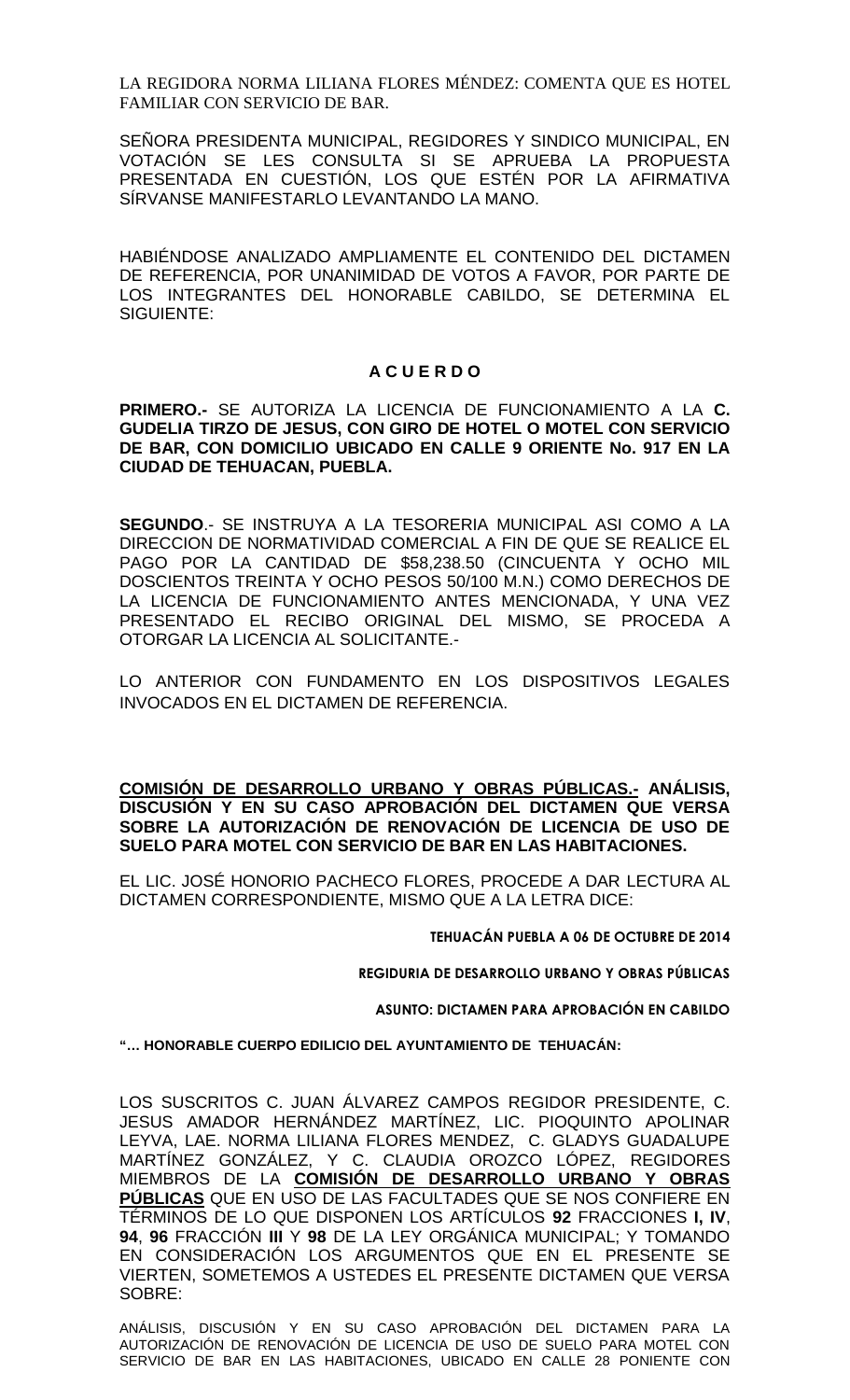AVENIDA VÍA PUEBLA NÚMERO 1605 Y/O VÍA PUEBLA NÚMERO 2607, AMBOS DOMICILIO DE LA JUNTA AUXILIAR DE SAN NICOLÁS TETITZINTLA DE ESTA CIUDAD.

### **A N T E C E D E N T E S**

**ÚNICO.-**CON FECHA 15 DE DICIEMBRE DEL AÑO DOS MIL DIEZ EL C. ELIAS HERNÁNDEZ MONTIEL SOLICITO USO DE SUELO PARA SERVICIOS DE ALOJAMIENTO ESPECÍFICAMENTE PARA MOTEL CON SERVICIO DE BAR EN LAS HABITACIONES ÚNICAMENTE, CON FECHA 20 DE DICIEMBRE DEL AÑO DOS MIL DIEZ LA DIRECCIÓN DE DESARROLLO URBANO EXPIDE LA CONSTANCIA NÚMERO 2793/10 DE LICENCIA DE USO DE SUELO, CON UNA SUPERFICIE DE 1,366.20 M2. PARA SERVICIO DE ALOJAMIENTO ESPECÍFICAMENTE PARA, MOTEL CON SERVICIO DE BAR EN LAS HABITACIONES ÚNICAMENTE; LUEGO ENTONCES CON FECHA 21 DE DICIEMBRE DEL AÑO DOS MIL ONCE LA DIRECCIÓN DE DESARROLLO URBANO EXPIDE LA RENOVACIÓN DE LICENCIA DE CONSTRUCCIÓN NÚMERO 342/11 PARA DOS NIVELES CON UNA SUPERFICIE DE CONSTRUCCIÓN DE 1.366.20 M2. ESPECÍFICAMENTE PARA MOTEL CON SERVICIO DE BAR EN LAS HABITACIONES.POSTERIORMENTE CON FECHA 11 DE JUNIO DEL AÑO DOS MIL DOCE EN SESIÓN ORDINARIA DE CABILDO SE APROBÓ CON UNANIMIDAD DE VOTOS, "LA ANULACIÓN DE LICENCIA DE USO DE SUELO PARA SERVICIOS DE ALOJAMIENTO, ESPECÍFICAMENTE PARA MOTEL, CON SERVICIO DE BAR EN LAS HABITACIONES ÚNICAMENTE", PARA EL PREDIO UBICADO EN LA CALLE 28 PONIENTE CON VÍA PUEBLA NÚMERO 1605 DE SAN NICOLÁS TETITZINTLA; POSTERIORMENTE CON FECHA VEINTISÉIS DE MARZO DEL AÑO DOS MIL CATORCE INGRESO DOCUMENTACIÓN NUEVAMENTE, SOLICITANDO RENOVACIÓN DE LICENCIA DE USO DE SUELO, PARA MOTEL CON SERVICIO DE BAR EN LAS HABITACIONES Y RENOVACIÓN DE LICENCIA DE CONSTRUCCIÓN, TOMANDO EN CUENTA LO ANTERIOR, ESTA DIRECCIÓN DE DESARROLLO URBANO, OTORGA NÚMERO OFICIAL Y ALINEAMIENTO POSTERIORMENTE A LA FUSIÓN REALIZADA POR EL C. ELIAS HERNÁNDEZ MONTIEL, MISMA FUSIÓN QUE SE ACREDITA CON LA CONSTANCIA DE FECHA VEINTICINCO DE MARZO DEL AÑO DOS MIL CATORCE, EMITIDA POR LA NOTARIA NÚMERO 3 DE ESTE DISTRITO JUDICIAL A CARGO DEL LICENCIADO FABIO ARTURO FRANCISCO BELTRAN CARRILES, EN CUAL HACE CONSTAR QUE SE OTORGA ESCRITURA DE DECLARACIÓN DE CONTRATO DE COMPRA VENTA, DECLARACIÓN DE ERECCIÓN Y FUSIÓN DE INMUEBLES, MEDIANTE INSTRUMENTO NÚMERO DIECINUEVE MIL CUATROCIENTOS SEIS, DE FECHA SEIS DE ABRIL DEL AÑO DOS MIL TRECE, QUE OTORGA POR UNA PARTE COMO VENDEDOR EL C. FRANCISCO JAVIER HERNÁNDEZ MONTIEL Y COMO COMPRADOR, DECLARANDO LA ERECCIÓN Y FUSIÓN DE LOS INMUEBLES EL C. ELIAS HERNÁNDEZ MONTIEL, RESPECTO A LA FINCA URBANA, UBICADA EN AVENIDA VÍA PUEBLA NÚMERO 2607 DE LA JUNTA AUXILIAR DE SAN NICOLAS TETITZINTLA, MISMO INMUEBLE QUE CUENTA CON ACCESO SOBRE CORREDOR URBANO (COU).

### **C O N S I D E R A N D O**

**I.-** QUE ES OBLIGACIÓN DE ESTE HONORABLE AYUNTAMIENTO EN TÉRMINOS DE LO QUE DISPONEN LOS ARTÍCULOS **102, 103** Y **105** DE LA CONSTITUCIÓN POLÍTICA DEL ESTADO LIBRE Y SOBERANO DE PUEBLA, CUMPLIR Y HACER CUMPLIR LA CONSTITUCIÓN, LEYES Y REGLAMENTOS SECUNDARIOS QUE EMANEN DEL PACTO FEDERAL; ELLO EN ESTRICTO APEGO Y CONCORDANCIA EN LO DISPUESTO POR EL ARTÍCULO **115** FRACCIÓN **V** DE LA PROPIA CONSTITUCIÓN POLÍTICA DE LOS ESTADOS UNIDOS MEXICANOS.

**II.-** QUE EN TÉRMINOS DE LO DISPUESTO POR LOS ARTÍCULOS **9** FRACCIONES **I, III, X , XV,** Y PÁRRAFO ÚLTIMODE LA LEY GENERAL DE ASENTAMIENTOS HUMANOS Y **78** FRACCIONES **XXXIX**, **XLI** DE LA LEY ORGÁNICA MUNICIPAL DEL ESTADO DE PUEBLA CORRESPONDE A ESTE MUNICIPIO EN EL ÁMBITO DE SU JURISDICCIÓN ENTRE OTROS, ADMINISTRAR LOS PLANES O PROGRAMAS DE DESARROLLO URBANO, DE CENTROS DE POBLACIÓN, ASÍ COMO EXPEDIR LAS AUTORIZACIONES, LICENCIAS O PERMISOS DE USO DE SUELO; EJERCIENDO SUS ATRIBUCIONES EN MATERIA DE DESARROLLO URBANO A TRAVÉS DE LOS CABILDOS DE LOS AYUNTAMIENTOS O CON EL CONTROL Y EVALUACIÓN DE ESTOS.

**III.-** QUE EL ARTÍCULO **92** EN SUS FRACCIONES **III, IV**, Y **V** DE LA LEY ORGÁNICA MUNICIPAL DEL ESTADO DE PUEBLA; ESTABLECE QUE SON FACULTADES Y OBLIGACIONES DE LOS REGIDORES DELIBERAR Y DECIDIR SOBRE LOS ASUNTOS QUE LE COMPETEN AL AYUNTAMIENTO, FORMAR PARTE DE LAS COMISIONES PARA LAS QUE FUEREN DESIGNADOS POR ÉSTE Y DICTAMINAR E INFORMAR SOBRE LOS ASUNTOS QUE SE LES ENCOMIENDE; DISPOSICIÓN QUE SE ARTICULA CON EL ARTÍCULO **96** FRACCIÓN **III** DE ESA PROPIA LEY, QUE ESTABLECE QUE DENTRO DE LAS COMISIONES PERMANENTES DE REGIDORES SE ENCUENTRAN LA DE DESARROLLO URBANO Y OBRAS PÚBLICAS,QUE DEBERÁ ANALIZAR, DISCUTIR Y PROPONER SOBRE LOS ASUNTOS COMPRENDIDOS EN ESAS MATERIAS.

**IV.-** QUE DE ACUERDO A LA LEY DE INGRESOS VIGENTE, PUBLICADA EL LUNES 16 DE DICIEMBRE DEL 2013, EN SU TÍTULO TERCERO DE LOS DERECHOS, CAPITULO I DE LOS DERECHOS POR OBRAS MATERIALES, ARTICULO 13, FRACCIÓN XIV Y XV MENCIONA QUE LA LICENCIA DE USO DE SUELO PARA CONSTRUCCIÓN, REGULARIZACIÓN O ESPECÍFICO PARA EMPADRONAMIENTO DE ACUERDO A LA VIGENCIA FIJADA REGLAMENTARIA, SE PAGARA SOBRE LA SUPERFICIE DE CONSTRUCCIÓN POR M2 O FRACCIÓN……..

**V.-** POR LO QUE ESTA COMISION NO ENCUENTRA NEGATIVA ALGUNA DE PODER OTORGAR EL USO DE SUELO SOLICITADO Y ENUNCIADOS EN ESTE DICTAMEN, PUESTO QUE NO ATENTAN CONTRA NINGÚN INTERÉS SOCIAL. PERO SI ES IMPORTANTE QUE PARA SALVAGUARDAR LA ESTABILIDAD SOCIAL, LA INTEGRIDAD FÍSICA DE QUIENES CONCURREN A ESTOS ESTABLECIMENTOS Y DE ACUERDO AL ARTICULO 47 DEL REGLAMENTO DE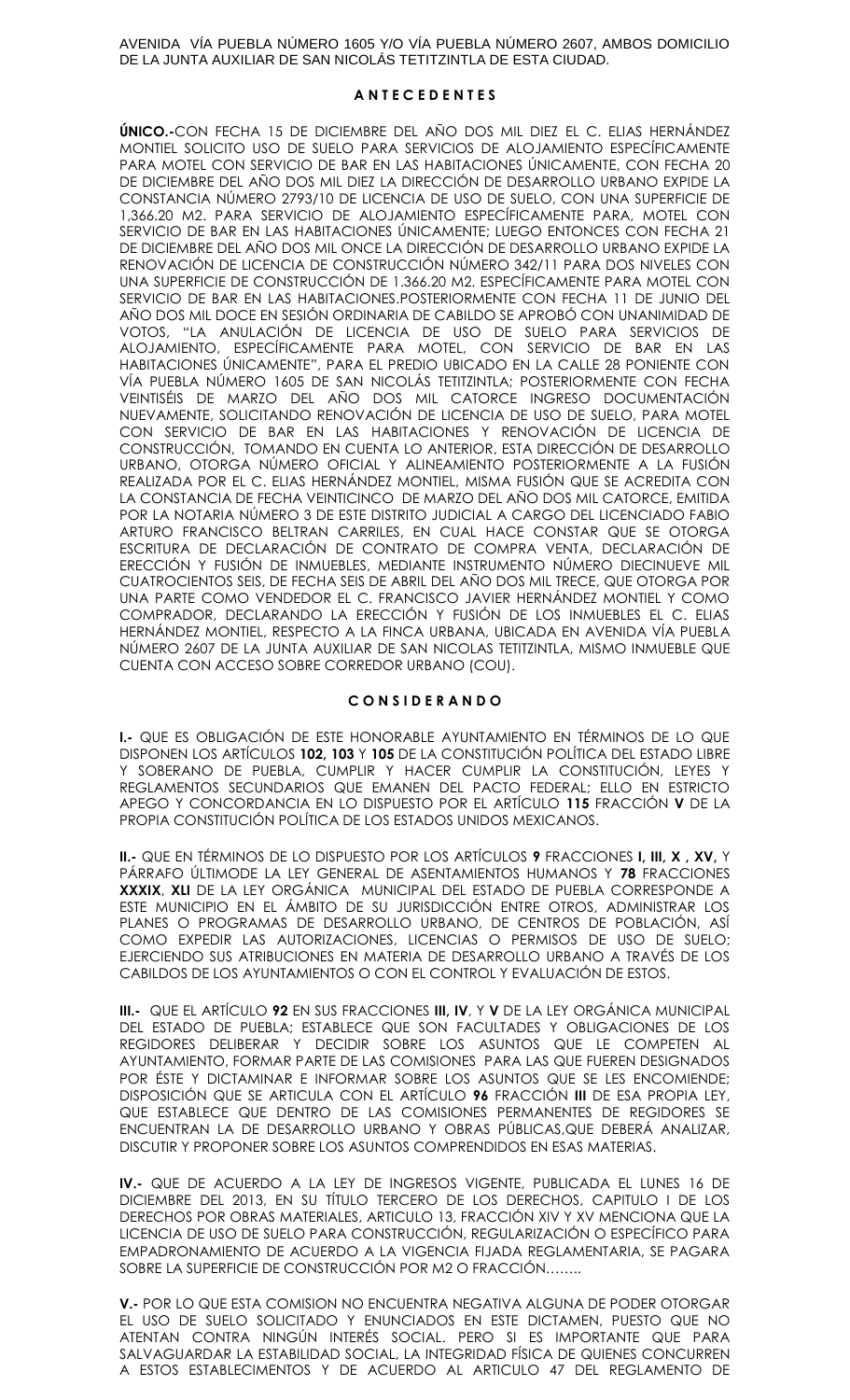CONSTRUCCIÓN DE TEHUACÁN VIGENTE, DEBERÁN TENER COMO REQUISITO DE INGRESO PARA SOLICITAR EL USO DE SUELO EL DICTAMEN DE PROTECCIÓN CIVIL, ES DECIR, QUE A SU SOLICITUD DEBERÁ INGRESAR LOS DOCUMENTOS QUE YA OBSERVA EL DEPARTAMENTO DE DESARROLLO URBANO, Y DEBERÁ ANEXAR EL DICTAMEN DE PROTECCIÓN CIVI MUNICIPAL. DE IGUAL FORMA ATENDIENDO A LA PROTECCIÓN A MEDIO AMBIENTE Y RESPETANDO NORMAS DE EMISIÓN DE RUIDO SE DEBERA ANEXAR EL DICTAMEN DE ECOLOGIA, MISMOS QUE DEBERA RENOVAR CADA AÑO. SI ESTOS REQUISITOS NO ACOMPAÑAN LA SOLICITUD, NO SE DARÁ EL TRAMITE CORRESPONDIENTE AL OTORGAMIENTO DE USO DE SUELO.

**VI.-** DEBIDO A LO ANTERIORMENTE EXPUESTO, ES PROCEDENTE AUTORIZAR LA LICENCIA DE USO DE SUELO SOLICITADA POR ELPROPIETARIO DEL BIEN INMUEBLE, DEBIDO A LO ANTERIOR, ESTA COMISION OBSERVA FACTIBLE EL PODER OBTENER EL USO DE SUELO QUE SOLICITA, SIEMPRE Y CUANDO PROCEDA A CUMPLIR LO ESTABLECIDO POR EL ARTÍCULO 18 DEL REGLAMENTO DE CONSTRUCCIONES PARA EL MUNICIPIO DE TE HUACAN PUEBLA Y LAS SIGUIENTES CONDICIONANTES:

**1.-** LICENCIA DE FUNCIONAMIENTO Y CEDULA DE EMPADRONAMIENTO ACTUALIZADO.

**2.-** NO PODRÁ SER UTILIZADA LA LICENCIA DE FUNCIONAMIENTO POR DOS LOCALES AL MISMO TIEMPO.

**3.-** AVISO DE FUNCIONAMIENTO ANTE LA SECRETARIA DE SALUD. ASÍ COMO LLEVAR A EFECTO LO QUE EN MATERIA ESTIPULA LA LEY GENERAL DE SALUD.

**4.-** RESPETAR LAS MEDIDAS DE PREVENCIÓN Y COMBATE A CONTINGENCIAS, QUE SEÑALE LA DIRECCIÓN DE PROTECCIÓN CIVIL DE ESTE MUNICIPIO. CON ESPECIAL ATENCIÓN A LAS SIGUIENTES DISPOSICIONES:

A).- LAS SALIDAS DE EMERGENCIA DEBERÁN ESTAR DISTRIBUIDAS EN LUGAR, NÚMERO Y TAMAÑO SUFICIENTE, DE ACUERDO A LA CAPACIDAD DEL LUGAR, PARA QUE ESTE PUEDA SER DESALOJADO TOTALMENTE EN 3 MINUTOS.

B).- SUPERFICIES DE CIRCULACIÓN BIEN DELIMITADOS CON SEÑALES.

C).- LAS CONEXIONES ELÉCTRICAS DEBERÁN SER REVISADAS COMO MÍNIMO UNA VEZ AL AÑO, PARA EVITAR SOBRECARGAS.

D).-CONDICIONES DE SEGURIDAD EN INSTALACIÓN DE GAS L.P.

E).-SUFICIENTE VENTILACIÓN NATURAL Y/O ARTIFICIAL, NO SE PERMITIRÁN CONCENTRACIONES DE BIÓXIDO DE CARBONO MAYORES A 500 PARTES POR MILLÓN.

**5.-** DEBERÁ CONTAR CON UN CONVENIO CON EL ORGANISMO OPERADOR DE LOS SERVICIOS DE LIMPIA DE TEHUACÁN (OOSELITE) PARA LA DISPOSICIÓN ADECUADA DE LOS RESIDUOS SÓLIDOS MUNICIPALES.

**6.-** TENER LA FACTIBILIDAD DE CONSUMO DE AGUA POTABLE Y PERMISO DE DESCARGA, EMITIDA POR EL ORGANISMO OPERADOR DEL SERVICIO DE AGUA POTABLE Y ALCANTARILLADO DE TEHUACÁN (OOSAPAT)

**7.**- NO SE PODRÁ DAR NINGÚN OTRO GIRO MÁS QUE EL ESPECIFICADO EN EL PRESENTE ACUERDO DE CADA UNO DE LOS ESTABLECIMIENTOS AQUÍ INDICADOS.

**8.-** Y LAS DEMÁS QUE CONFORME A LA REGLAMENTACIÓN URBANA SEAN NECESARIAS.

**VII.-** ES PRECISO DESTACAR QUE LA CONSTANCIA QUE EN SU MOMENTO EXPIDA LA DIRECCIÓN DE DESARROLLO URBANO, NO ES DEFINITIVA Y NO CREA NINGÚN DERECHO REAL O ACCESORIO.ASÍ MISMO, SE HACE EL APERCIBIMIENTO QUE EN CASO DE NO CUMPLIR CON LAS CONDICIONANTES ESTABLECIDAS, LA CONSTANCIA DE USO DE SUELO NO PODRÁ SER RENOVADA NI PRORROGADA, HACIÉNDOSE ACREEDORES LOS PARTICULARES A LAS SANCIONES PERTINENTES Y/O CANCELACIÓN DE LA CONSTANCIA EXPEDIDA.

**VIII**.- ASÍ MISMO, Y CON FUNDAMENTO EN LOS ARTÍCULOS 1, 3 FRACCIÓN V, 18, DEL REGLAMENTO DE CONSTRUCCIONES PARA EL MUNICIPIO DE TEHUACAN PUEBLA, Y SIENDO QUE TANTO EL PROGRAMA DE DESARROLLO URBANO, COMO EL REGLAMENTO DE CONSTRUCCIÓN PARA EL MUNICIPIO DE TEHUACAN PUEBLA, DONDE SE OBSERVA QUE LA DIRECCIÓN DE DESARROLLO URBANO DEBE REGULAR Y CONTROLAR EL CRECIMIENTO DE LOS CENTROS DE POBLACIÓN Y DE LAS ACTIVIDADES ECONÓMICAS EN EL MUNICIPIO POR LO QUE ES PROCEDENTE QUE SE LE OTORGUE EL USO DE SUELO, PUESTO QUE DE LAS INSPECCIONES A LOS BIENES INMUEBLES, ASÍ COMO DE LA SOLICITUD DE GIRO, NO SE OBSERVA QUE ESTÉN EN CONSTRUCCIONES MALSANAS, PELIGROSAS, VETUSTAS, O CAUSEN MOLESTIAS.

**IX.-** QUE EL ARTÍCULO 18 DEL REGLAMENTO DE CONSTRUCCIONES DEL MUNICIPIO DE TEHUACÁN, PUEBLA; DISPONE ADEMÁS, QUE ES FACULTAD DISCRECIONAL DE LA DIRECCIÓN DE DESARROLLO URBANO, ESTABLECER LA VIGENCIA DE LAS CONSTANCIAS DE USO DE SUELO; EN ESE CONTEXTO SE DEBERÁ FIJAR EN LA CONSTANCIA RESPECTIVA DE *PARA LA LICENCIA ESTABLECIDA EN EL CUERPO DEL PRESENTE DICTAMEN, UNA VI*GENCIA DE *DOCE MESES*, PARA EL INMUEBLE UBICADO EN 28 PONIENTE CON AVENIDA VÍA PUEBLA NÚMERO 1605 y/o VÍA PUEBLA NÚMERO 2607 AMBOS DOMICILIOS DE LA JUNTA AUXILIAR DE SAN NICOLÁS TETITZINTLA DE ESTA CIUDAD**.** POR LO ANTES EXPUESTO EN LOS PUNTOS DE HECHO Y DE DERECHO QUE EN EL CUERPO DEL PRESENTE DICTAMEN SE VIERTEN, EN USO DE LAS FACULTADES CONFERIDAS, SOMETEMOS A CONSIDERACIÓN DE ESTA HONORABLE COMISIÓN EL SIGUIENTE:

### **D I C T A M E N**

*PRIMERO.- SE APRUEBE EL OTORGAMIENTO Y EXPEDICIÓN DE LICENCIA DE USO DE SUELO, PARA MOTEL CON SERVICIO EN LAS HABITACIONES, UBICADO EN 28 PONIENTE CON AVENIDA VÍA PUEBLA NÚMERO 1605 Y/O VÍA PUEBLA NÚMERO 2607, AMBOS DOMICILIOS DE LA JUNTA AUXILIAR DE SAN NICOLÁS TETITZINTLA DE ESTA CIUDAD.*

**SEGUNDO.- SE HAGA LA ATENTA OBSERVACIÓN Y APERCIBIMIENTO QUE DE NO DAR CUMPLIMIENTO A TODOS Y CADA UNO DE LOS PUNTOS**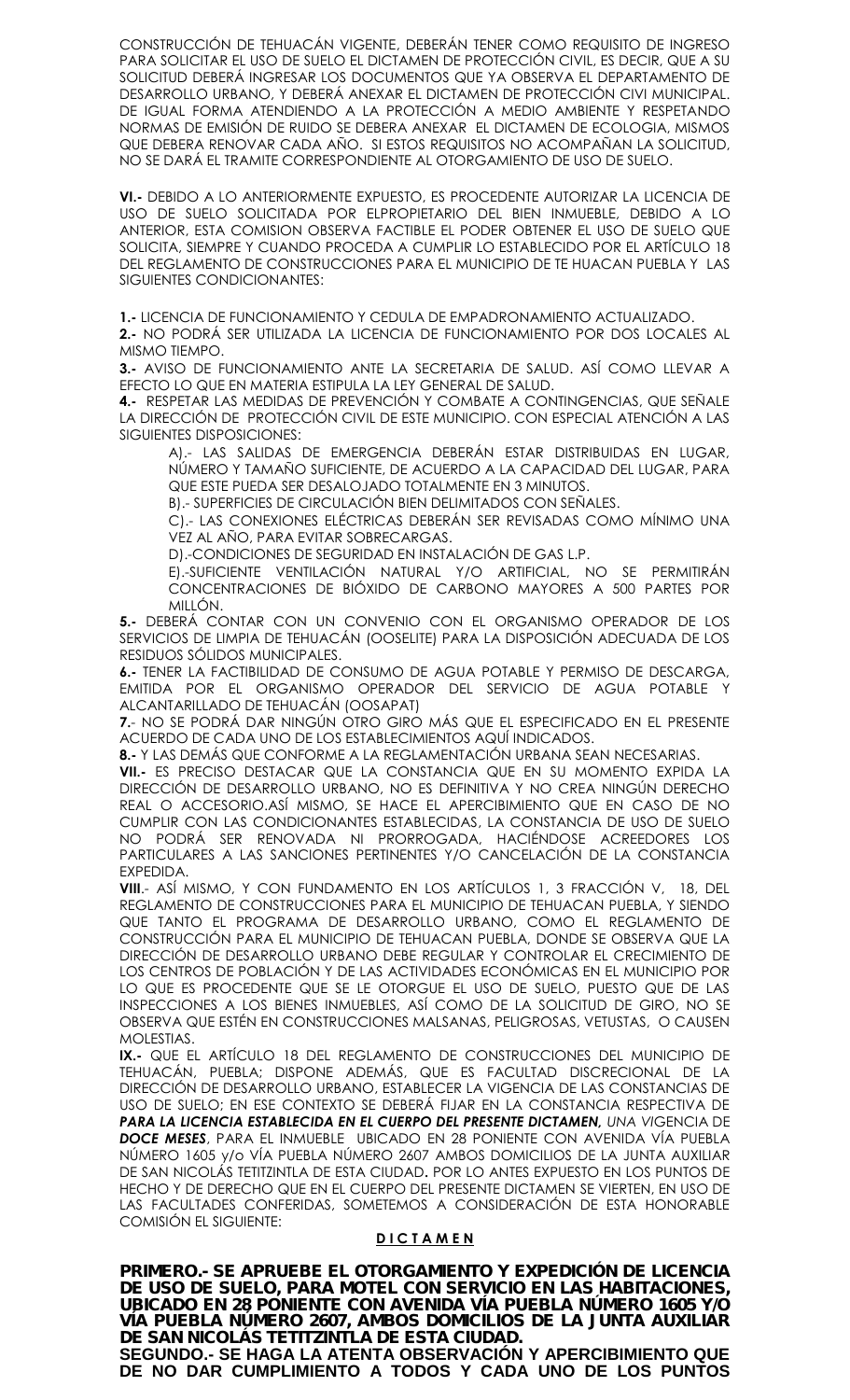**CITADOS DENTRO DEL CAPÍTULO DE "CONSIDERANDO" LA LICENCIA DE USO DE SUELO QUEDARA SIN EFECTO.**

**TERCERO.- QUE INFORME A LA COMISIÓN RESPECTIVA DE LOS AVANCES REALIZADOS EN LOS TRÁMITES DE SU ESCRITURACIÓN.- ATENTAMENTE.- COMISIÓN DE DESARROLLO URBANO Y OBRAS PÚBLICAS.- TEHUACÁN, PUEBLA A SEIS DE OCTUBRE DEL DOS MIL CATORCE.- C. JUAN ÁLVAREZ CAMPOS.- REGIDOR PRESIDENTE.- C. JESUS AMADOR HERNÁNDEZ MARTÍNEZ.- REGIDOR MIEMBRO.- LIC. PIOQUINTO APOLINAR LEYVA.- REGIDOR MIEMBRO.- LAE. NORMA LILIANA FLORES MENDEZ.- REGIDOR MIEMBRO.- C. GLADYS GUADALUPE MARTÍNEZ GONZÁLEZ.- REGIDOR MIEMBRO.- C. CLAUDIA OROZCO LÓPEZ.- REGIDOR MIEMBRO.- FIRMAS ILEGIBLES".**

REGIDOR VICTOR MANUEL RODRÍGUEZ LEZAMA: LO INVITARON A LA COMISIÓN Y COMENTA QUE SI NO SE REÚNEN LOS REQUISITOS QUEDA FUERA, PERO HUBO UN DETALLE CON LA ADMINISTRACIÓN PASADA SOBRE LA SALIDA DE ESTE LUGAR Y EXPLICO UNOS ASUNTOS SOBRE EL TERRENO, EN BASE A UNOS ARTÍCULOS DEL REGLAMENTO DE CONSTRUCCIÓN, SOBRE LA SALIDA DE ESTÉ LUGAR HACIA LA VÍA PUEBLA CARECE DE VALIDEZ, NO TIENE NADA EN CONTRA DE QUE LA GENTE INVIERTA Y QUIERA GENERAR MÁS TRABAJO PARA TEHUACÁN, PERO PORQUE DE MOMENTO Y DE URGENCIA.

EL LIC. MIGUEL ÁNGEL ROMERO CALDERON: PARA DAR UNA RESPUESTA A USTEDES NECESITA CHECAR COMO ESTÁN LAS CONDICIONES, Y EN RELACIÓN A UN CONTRATO DE COMPRAVENTA, TIENE VALIDEZ DESDE EL MOMENTO EN QUE SE HACE EL TRATO, Y YA ESTÁ, SOLO FALTARÍA LA VALIDEZ DEL NOTARIO Y QUIEN SERÁ DARLE LA VALIDEZ QUE CORRESPONDE.

EL LIC. JOSÉ HONORIO PACHECO FLORES: CUANDO HABLA DE TERCERAS PERSONAS ES CUANDO SE REFIERE A UN CONFLICTO EN EL CONTRATO DEL PREDIO, QUE APAREZCA UNA TERCERA PERSONA COMO DUEÑO DE ESTE.

REGIDOR JUAN ALVAREZ CAMPOS: COMENTA A LA SEÑORA, QUE YA SE LE DIO EL USO DE SUELO EN LA ANTERIOR ADMINISTRACIÓN Y LOS DEMÁS REQUISITOS YA ESTÁN POR PARTE DE DESARROLLO URBANO.

REGIDOR JOSÉ BERNARDO POZOS GUTIÉRREZ: PREGUNTA QUE SI SE AUTORIZA AUNQUE NO ESTÉ BIEN?

EL LIC. JOSÉ HONORIO PACHECO FLORES: LO PRIMERO ES VERIFICAR SI EL INMUEBLE ES DE LA PERSONA CORRECTA, Y ES CHECARLO EN EL REGISTRO PÚBLICO DE LA PROPIEDAD. REGIDORA NORMA LILIANA FLORES MÉNDEZ: COMENTA QUE YA SE HABÍA CANCELADO UNA VEZ Y UNA DE LAS RAZONES FUE PORQUE NO CUMPLÍA CON LA DENSIDAD

POBLACIONAL. REGIDOR JOSÉ BERNARDO POZOS GUTIÉRREZ: SOLICITA QUE QUEDE ASENTADO EN EL ACTA DE CABILDO, QUE EN CASO DE QUE NO SE CUMPLA CON ESTO, SE REVOCARA Y QUE QUEDE SUJETO A REVISIÓN.

EL LIC. JOSÉ HONORIO PACHECO FLORES: COMENTA QUE QUIEN EXPIDE EL DOCUMENTO QUE SE ESTÁ HACIENDO EL TRÁMITE, ES EL NOTARIO PÚBLICO, Y APROXIMADAMENTE SE TARDA MÁS DE UN AÑO EN ASENTARLO.

REGIDOR JOSÉ BERNARDO POZOS GUTIÉRREZ: PIDE QUE SE INSCRIBA EN EL DICTAMEN DE QUE SE LE VA DAR EL SEGUIMIENTO.

REGIDORA GLADYS GUADALUPE MARTÍNEZ GONZÁLEZ: COMENTA QUE LA DIRECTORA DE DESARROLLO URBANO EXPLICÓ A LA COMISIÓN DE ESTA SITUACIÓN Y COMENTA QUE EL PERITO EXPLICÓ QUE YA CUMPLE CON TODOS LOS REQUISITOS Y ELLA LE PREGUNTÓ AL PERITO QUE SI HABÍA ALGÚN IMPEDIMENTO PARA LLEVAR A CABO ESTE TRÁMITE Y EL PERITO RESPONDIÓ QUE NO.

EL LIC. JOSÉ HONORIO PACHECO FLORES: COMENTA QUE UNA VEZ QUE YA SE ESCRITURA SE HACE LA FUSIÓN.

SEÑORA PRESIDENTA MUNICIPAL, REGIDORES Y SINDICO MUNICIPAL, EN VOTACIÓN SE LES CONSULTA SI SE APRUEBA LA PROPUESTA PRESENTADA EN CUESTIÓN, LOS QUE ESTÉN POR LA AFIRMATIVA SÍRVANSE MANIFESTARLO LEVANTANDO LA MANO.

HABIÉNDOSE ANALIZADO AMPLIAMENTE EL CONTENIDO DEL DICTAMEN DE REFERENCIA, POR MAYORÍA CON 11 VOTOS A FAVOR, 1 ABSTENCIÓN POR PARTE DE LA REGIDORA PALOMA NOVELO ALDAZ Y UN VOTO EN CONTRA DEL REGIDOR VÍCTOR MANUEL RODRÍGUEZ LEZAMA, NTEGRANTES DEL HONORABLE CABILDO, SE DETERMINA EL SIGUIENTE:

# **A C U E R D O**

**PRIMERO.- SE APRUEBA EL OTORGAMIENTO Y EXPEDICIÓN DE LICENCIA DE USO DE SUELO, PARA MOTEL CON SERVICIO EN LAS HABITACIONES, UBICADO EN 28 PONIENTE CON AVENIDA VÍA PUEBLA NÚMERO 1605 Y/O VÍA PUEBLA NÚMERO 2607, AMBOS DOMICILIOS DE LA JUNTA AUXILIAR DE SAN NICOLÁS TETITZINTLA DE ESTA CIUDAD.**

**SEGUNDO.- SE HAGA LA ATENTA OBSERVACIÓN Y APERCIBIMIENTO QUE DE NO DAR CUMPLIMIENTO A TODOS Y CADA UNO DE LOS PUNTOS CITADOS DENTRO DEL CAPÍTULO DE "CONSIDERANDO" LA LICENCIA DE USO DE SUELO QUEDARA SIN EFECTO.**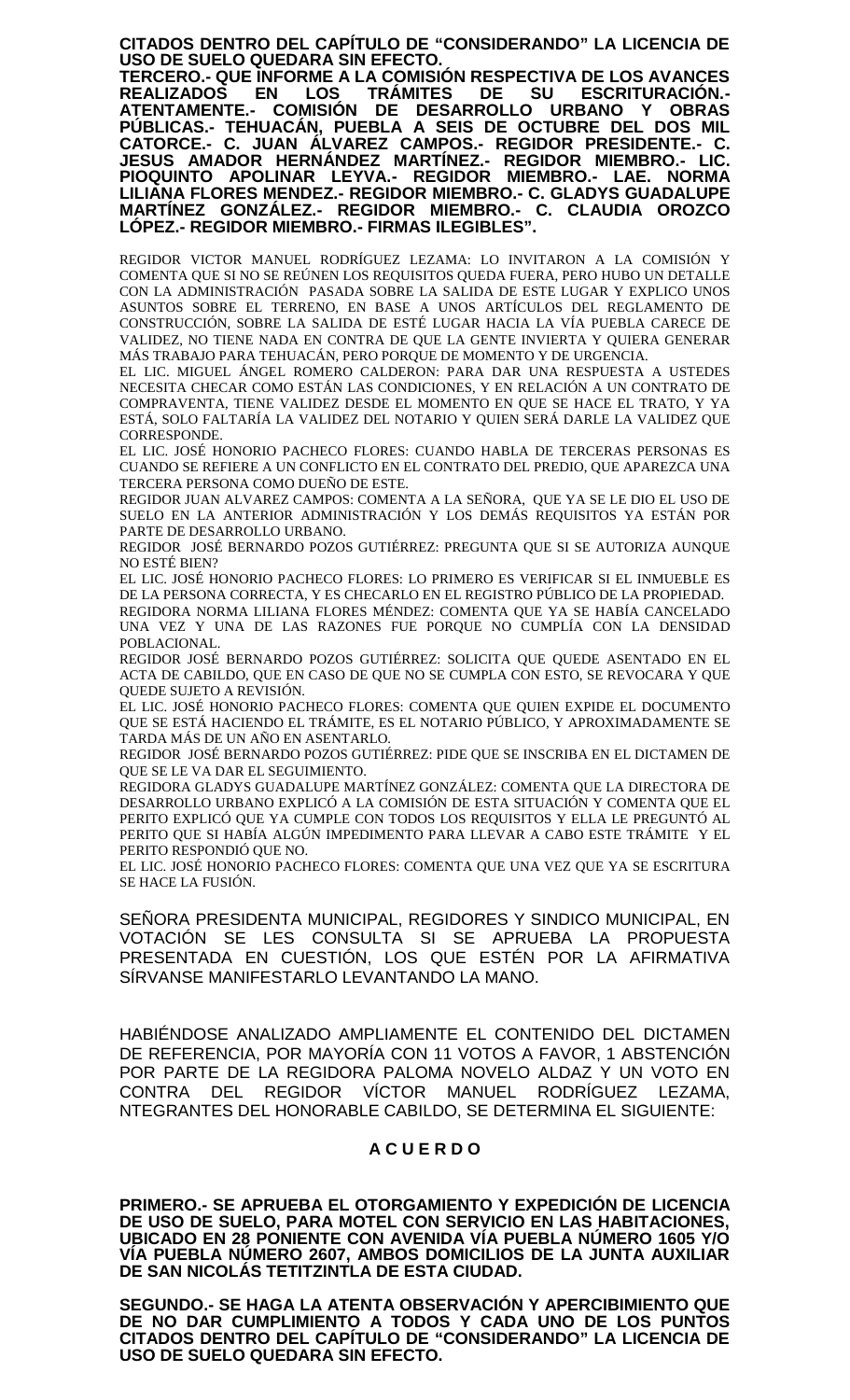# **TERCERO.- QUE INFORME A LA COMISIÓN RESPECTIVA DE LOS AVANCES REALIZADOS EN LOS TRÁMITES DE SU ESCRITURACIÓN.-**

LO ANTERIOR CON FUNDAMENTO EN LOS DISPOSITIVOS LEGALES INVOCADOS EN EL DICTAMEN DE REFERENCIA.

**COMISIÓN DE SALUBRIDAD Y ASISTENCIA PÚBLICA.- ANÁLISIS, DISCUSIÓN Y EN SU CASO APROBACIÓN DEL PETITORIO QUE CONTIENE LA APROBACIÓN PARA QUE LOS C.C. CLAUDIA OROZCO LÓPEZ, JESUS AMADOR HERNÁNDEZ MARTÍNEZ Y PIOQUINTO APOLINAR LEYVA, REGIDORES DE ESTE H. AYUNTAMIENTO, SE INTEGREN Y FORMEN PARTE DENTRO DE LA COMISIÓN DE SALUBRIDAD Y ASISTENCIA PÚBLICA.**

SEÑORA REGIDORA TIENE USTED EL USO DE LA PALABRA.

LA REGIDORA MARTHA GARCÍA DE LA CADENA ROMERO, PROCEDE A DAR LECTURA AL DICTAMEN CORRESPONDIENTE, MISMO QUE A LA LETRA DICE:

# **"… HONORABLE AYUNTAMIENTO DE TEHUACAN, PUEBLA.**

LOS QUE SUSCRIBIMOS, C.C. MARTHA GARCIA DE LA CADENA ROMERO, NORMA LILIANA FLORES MÉNDEZ, PALOMA NOVELO ALDAZ Y JOSE BERNARDO POZOS GUTIERREZ, REGIDORES INTEGRANTES DE LA COMISIÓN DE SALUBRIDAD Y ASISTENCIA PUBLICA DE ESTE HONORABLE AYUNTAMIENTO DE TEHUACÁN, POR EL PERIODO 2014 - 2018, EN EJERCICIO DE LAS FACULTADES QUE NOS CONFIEREN LOS ARTÍCULOS 90, 91 FRACCIONES III, XLVI, XLIX, LXI Y DEMÁS RELATIVOS Y APLICABLES DE LA LEY ORGÁNICA MUNICIPAL, SOMETO A SU APROBACIÓN EL PETITORIO QUE CONTIENE: LA APROBACION DE QUE LOS C.C. CLAUDIA OROZCO LOPEZ, JESUS AMADOR HERNANDEZ MARTINEZ, PIOQUINTO APOLINAR LEYVA, REGIDORES DE ESTE H. AYUNTAMIENTO DE TEHUACAN, **SE INTEGREN Y FORRMEN PARTE COMO INTEGRANTES DE ESTA COMISION** CON BASE EN LOS SIGUIENTES:

### **A N T E C E D E N T E S**

I.- QUE EN TÉRMINOS DE LO DISPUESTO POR EL ARTÍCULO 115 FRACCIONES I PRIMER PÁRRAFO, II Y IV DE LA CONSTITUCIÓN POLÍTICA DE LOS ESTADOS UNIDOS MEXICANOS, DETERMINA QUE CADA MUNICIPIO SERÁ GOBERNADO POR UN AYUNTAMIENTO DE ELECCIÓN POPULAR DIRECTA, INTEGRADO POR UN PRESIDENTE MUNICIPAL Y EL NÚMERO DE REGIDORES Y SÍNDICOS QUE LA LEY DETERMINE. LA COMPETENCIA QUE ESTA CONSTITUCIÓN OTORGA AL GOBIERNO MUNICIPAL SE EJERCERÁ POR EL AYUNTAMIENTO DE MANERA EXCLUSIVA Y NO HABRÁ AUTORIDAD INTERMEDIA ALGUNA ENTRE ÉSTE Y EL GOBIERNO DEL ESTADO, ASIMISMO ESTABLECE QUE LOS AYUNTAMIENTOS TENDRÁN FACULTADES PARA APROBAR, DE ACUERDO CON LAS LEYES EN MATERIA MUNICIPAL QUE DEBERÁN EXPEDIR LAS LEGISLATURAS DE LOS ESTADOS, LOS BANDOS DE POLICÍA Y GOBIERNO, LOS REGLAMENTOS, CIRCULARES Y DISPOSICIONES ADMINISTRATIVAS DE OBSERVANCIA GENERAL DENTRO DE SUS RESPECTIVAS JURISDICCIONES, QUE ORGANICEN LA ADMINISTRACIÓN PÚBLICA MUNICIPAL, REGULEN LAS MATERIAS, PROCEDIMIENTOS, FUNCIONES Y SERVICIOS PÚBLICOS DE SU COMPETENCIA Y ASEGUREN LA PARTICIPACIÓN CIUDADANA Y VECINAL; EL OBJETO DE LAS LEYES A QUE SE REFIERE EL PÁRRAFO ANTERIOR SERÁ ESTABLECER: A) LAS BASES GENERALES DE LA ADMINISTRACIÓN PÚBLICA MUNICIPAL Y DEL PROCEDIMIENTO ADMINISTRATIVO, INCLUYENDO LOS MEDIOS DE IMPUGNACIÓN Y LOS ÓRGANOS PARA DIRIMIR LAS CONTROVERSIAS ENTRE DICHA ADMINISTRACIÓN Y LOS PARTICULARES, CON SUJECIÓN A LOS PRINCIPIOS DE IGUALDAD, PUBLICIDAD, AUDIENCIA Y LEGALIDAD;

II.- QUE LA FRACCIÓN III DEL ARTÍCULO 105 DE LA CONSTITUCIÓN POLÍTICA DEL ESTADO LIBRE Y SOBERANO DE PUEBLA QUE MENCIONA: III.- LOS AYUNTAMIENTOS TENDRÁN FACULTADES PARA EXPEDIR DE ACUERDO CON LAS LEYES EN MATERIA MUNICIPAL QUE EMITA EL CONGRESO DEL ESTADO, LOS BANDOS DE POLICÍA Y GOBIERNO, LOS REGLAMENTOS, CIRCULARES Y DISPOSICIONES ADMINISTRATIVAS DE OBSERVANCIA GENERAL DENTRO DE SUS RESPECTIVAS JURISDICCIONES, QUE ORGANICEN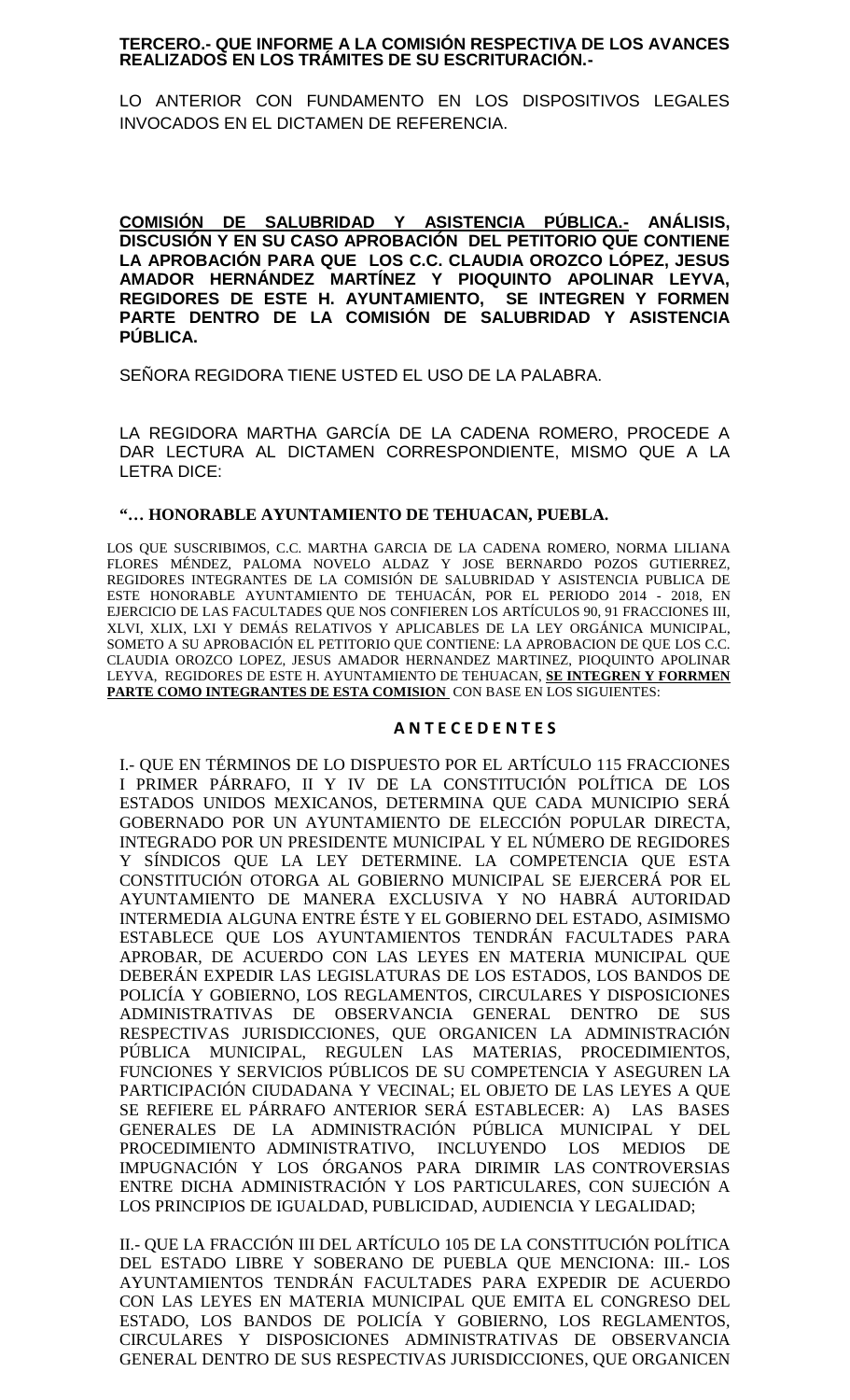LA ADMINISTRACIÓN PÚBLICA MUNICIPAL, REGULEN LAS MATERIAS, PROCEDIMIENTOS, FUNCIONES Y SERVICIOS PÚBLICOS DE SU COMPETENCIA Y ASEGUREN LA PARTICIPACIÓN CIUDADANA Y VECINAL.

### C O N S I D E R A N D O

I. QUE EL PÁRRAFO PRIMERO DE LA FRACCIÓN II DEL ARTÍCULO 115 DE LA CONSTITUCIÓN POLÍTICA DE LOS ESTADOS UNIDOS MEXICANOS, DETERMINA QUE LOS AYUNTAMIENTOS TENDRÁN FACULTADES PARA APROBAR, DE ACUERDO CON LAS LEYES EN MATERIA MUNICIPAL QUE DEBERÁN EXPEDIR LAS LEGISLATURAS DE LOS ESTADOS, LOS BANDOS DE POLICÍA Y GOBIERNO, LOS REGLAMENTOS, CIRCULARES Y DISPOSICIONES ADMINISTRATIVAS DE OBSERVANCIA GENERAL DENTRO DE SUS RESPECTIVAS JURISDICCIONES, QUE ORGANICEN LA ADMINISTRACIÓN PÚBLICA MUNICIPAL, REGULEN LAS MATERIAS, PROCEDIMIENTOS, FUNCIONES Y SERVICIOS PÚBLICOS DE SU COMPETENCIA Y ASEGUREN LA PARTICIPACIÓN CIUDADANA Y VECINAL; MISMA DISPOSICIÓN QUE ES TRASLADADA A LA FRACCIÓN III DEL ARTÍCULO 105 DE LA CONSTITUCIÓN POLÍTICA DEL ESTADO LIBRE Y SOBERANO DE PUEBLA;

II. QUE EL ARTÍCULO 78 DE LA LEY ORGÁNICA MUNICIPAL DENTRO DE LAS ATRIBUCIONES DE LOS AYUNTAMIENTOS DETERMINA EN SUS FRACCIONES I. CUMPLIR Y HACER CUMPLIR, EN LOS ASUNTOS DE SU COMPETENCIA, LAS LEYES, DECRETOS Y DISPOSICIONES DE OBSERVANCIA GENERAL DE LA FEDERACIÓN Y DEL ESTADO, ASÍ COMO LOS ORDENAMIENTOS MUNICIPALES; V. INDUCIR Y ORGANIZAR LA PARTICIPACIÓN DE LOS CIUDADANOS EN LA PROMOCIÓN DEL DESARROLLO INTEGRAL DE SUS COMUNIDADES; XV. DESIGNAR DE ENTRE LOS REGIDORES A QUIENES DEBAN INTEGRAR LAS COMISIONES QUE SE DETERMINAN EN LA PRESENTE LEY; LXVI. LAS DEMÁS QUE LE CONFIERAN LAS LEYES Y ORDENAMIENTOS VIGENTES EN EL MUNICIPIO.

III. QUE EL ARTÍCULO 92 DE LA MISMA LEY ARRIBA INVOCADA ESTIPULA EN SUS FRACCIONES I. III, IV Y V QUE SON FACULTADES Y OBLIGACIONES DE LOS REGIDORES EJERCER LA DEBIDA INSPECCIÓN Y VIGILANCIA, EN LOS RAMOS A SU CARGO; EL EJERCER LAS FACULTADES DE DELIBERACIÓN Y DECISIÓN DE LOS ASUNTOS QUE LE COMPETEN AL AYUNTAMIENTO, FORMAR PARTE DE LAS COMISIONES PARA LAS QUE FUEREN DESIGNADOS POR ESTE Y DICTAMINAR E INFORMAR SOBRE LOS ASUNTOS QUE SE LES ENCOMIENDE;

IV. QUE LA LEY ORGÁNICA MUNICIPAL ESTABLECE EN SU ARTÍCULO 94.- EL AYUNTAMIENTO, PARA FACILITAR EL DESPACHO DE LOS ASUNTOS QUE LE COMPETEN, NOMBRARÁ COMISIONES PERMANENTES O TRANSITORIAS, QUE LOS EXAMINEN E INSTRUYAN HASTA PONERLOS EN ESTADO DE RESOLUCIÓN. ESTAS COMISIONES SESIONARÁN DE FORMA MENSUAL, SIENDO CONVOCADAS POR EL REGIDOR QUE PRESIDA LA MISMA, CONFORME AL REGLAMENTO RESPECTIVO.

V. QUE LAS ACTIVIDADES QUE REALIZAMOS COMO COMISIÓN SON DE SUMA IMPORTANCIA PARA LA CIUDADANÍA A QUIEN NOS DEBEMOS, ES QUE ES NECESARIO CONTAR CON ELEMENTOS QUE APOYEN EN LA REALIZACIÓN DE ACTIVIDADES Y EN LA TOMA DE DECISIONES PARA EL MEJORAMIENTO DE LAS CONDICIONES DEL MUNICIPIO EN MATERIA DE SALUD; Y DADO QUE EN LAS SESIONES DE LA COMISIÓN DE SALUD QUE DE FORMA MENSUAL SE HAN REALIZADO HEMOS TENIDO AUSENCIA DE ALGUNOS INTEGRANTES DE DICHA COMISIÓN, ES QUE FORMULO LA PRESENTE PETICIÓN EN PRIMER LUGAR A LA COMISIÓN DE LA CUAL FORMO PARTE Y A ESTE HONORABLE CABILDO PARA QUE SE INTEGRE COMISIÓN LA CIUDADANA CLAUDIA OROZCO LÓPEZ, ASIMISMO SOLICITO QUE FORMEN PARTE DE LA COMISION DE SALUBRIDAD Y ASISTENCIA PUBLICA QUE PRESIDO LOS CIUDADANOS REGIDORES JESUS AMADOR HERNANDEZ MARTINEZ Y PIOQUINTO APOLINAR LEYVA A QUIENES LES HE HECHO FORMALMENTE LA INVITACION PARA INTEGRARSE.

CABE HACER MENCIÓN QUE EL PRESENTE HA SIDO EXPUESTO A LOS MIEMBROS INTEGRANTES DE LA COMISIÓN, QUIENES HAN ACEPTADO Y FIRMAN SU CONFORMIDAD EN EL PRESENTE DOCUMENTO.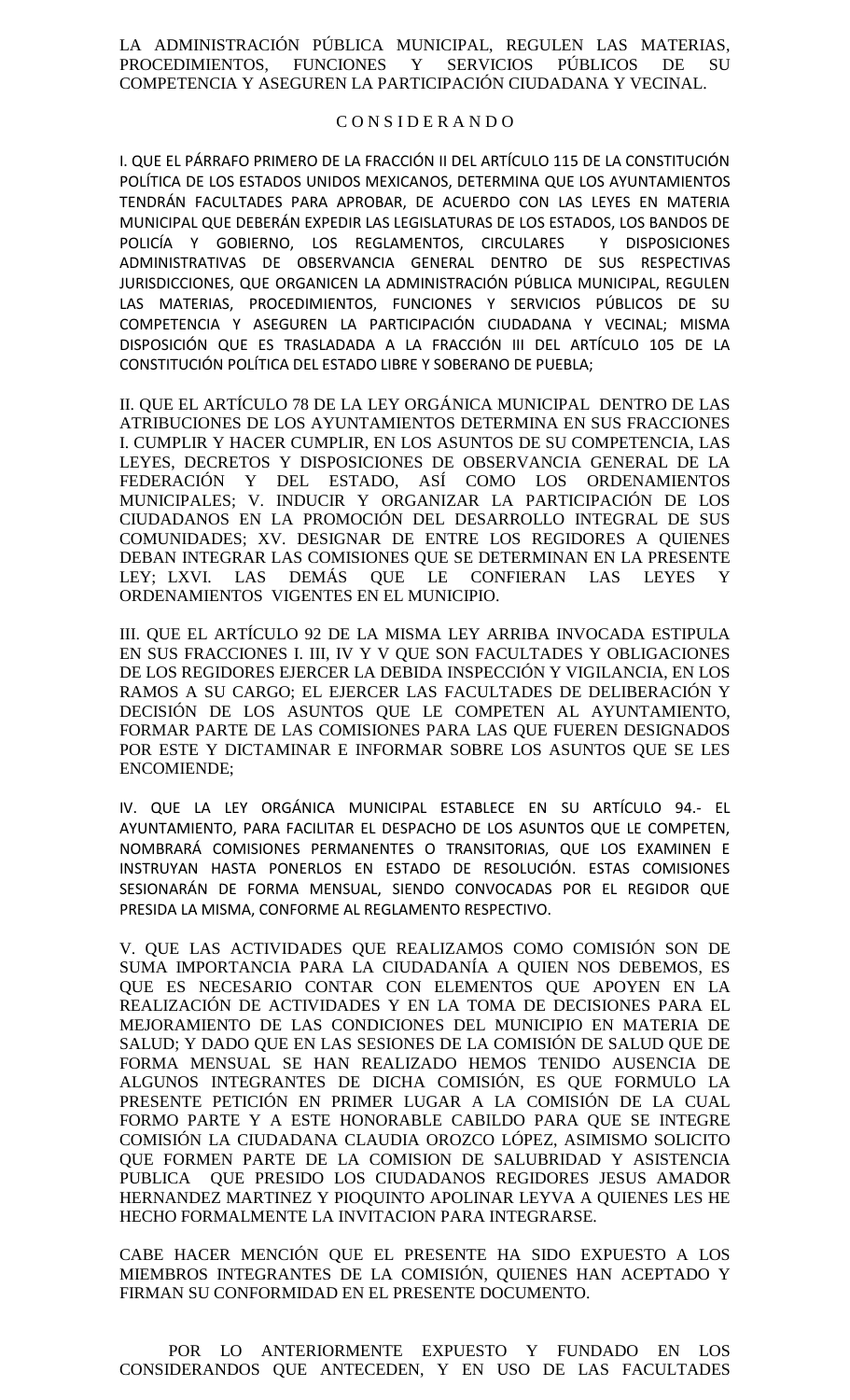CONFERIDAS SE PROPONE A CONSIDERACIÓN DE ESTE HONORABLE CUERPO COLEGIADO EL SIGUIENTE:

# P E T I T O R I O

**ÚNICO.- SE APRUEBE**: **QUE LOS C.C. CLAUDIA OROZCO LOPEZ, JESUS AMADOR HERNANDEZ MARTINEZ Y PIOQUINTO APOLINAR LEYVA, REGIDORES DE ESTE H. AYUNTAMIENTO DE TEHUACAN SE INTEGREN Y FORMEN PARTE DENTRO DE ESTA COMISION DE SALUBRIDAD Y ASISTENCIA PUBLICA.–** ATENTAMENTE.- COMISIÓN DE SALUBRIDAD Y ASISTENCIA PÚBLICA.- TEHUACAN, PUEBLA, A 07 DE NOVIEMBRE DEL 2014.- LIC. MARTHA GARCIA DE LA CADENA ROMERO.- REGIDORA PRESIDENTE DE LA COMISION.- L.A.E. NORMA LILIANA FLORES MENDEZ.- INTEGRANTE DE LA COMISION.- LIC. PALOMA NOVELO ALDAZ.- INTEGRANTE DE LA COMISION.- MTRO. JOSE BERNARDO POZOS GUTIERREZ.- INTEGRANTE DE LA COMISION.- FIRMAS ILEGIBLES".

LA REGIDORA MARTHA GARCÍA DE LA CADENA ROMERO COMENTA: QUE TENEMOS QUE TENER MUCHA INFORMACIÓN PARA TRABAJAR EL PRÓXIMO AÑO.

EL REGIDOR JESÚS AMADOR HERNÁNDEZ MARTÍNEZ: ACEPTA LA PROPUESTA DE LA REGIDORA, PERO DICE QUE NO PODRÍA ASISTIR POR QUE EN LOS MERCADOS HAY MUCHO TRABAJO Y SE NECESITA DE MUCHO TIEMPO EN RELACIÓN A SU TRABAJO.

EL LIC. JOSÉ HONORIO PACHECO FLORES, COMENTA QUE NO SÓLO ES DE QUE SE INTEGREN, ES CHECAR TAMBIÉN, LAS ACTIVIDADES QUE TIENEN CADA REGIDURÍA, YA QUE NO VA TENER SENTIDO QUE ACEPTEN ESTAR EN LA COMISIÓN, SI NO SE VAN A INTEGRAR A LAS REUNIONES.

LA REGIDORA CLAUDIA OROZCO LÓPEZ: COMENTA QUE CONOCE MUCHO DE ESTO Y LE DICE A LA REGIDORA MARTHA QUE CUENTA CON SU APOYO Y ACEPTA FORMAR PARTE DE LA COMISIÓN.

EL REGIDOR JOSÉ BERNARDO POZOS GUTIÉRREZ, COMENTA: SALUD ES UN RUBRO EN EL QUE TODOS ESTAMOS INVOLUCRADOS Y ENTIENDE LA POSTURA DEL REGIDOR JESÚS, PERO NO QUIERE DECIR QUE SE DESLINDE DE ESTA RESPONSABILIDAD.

EL REGIDOR PIOQUINTO APOLINAR LEYVA: COMENTA QUE INDEPENDIENTEMENTE DE LAS RESPONSABILIDADES QUE TENGA ES UNA OBLIGACIÓN TRABAJAR DE LA MANO CON LA COMISIÓN DE SALUD Y ACEPTA TRABAJAR EN LA COMISIÓN.

EL REGIDOR VÍCTOR MANUEL RODRÍGUEZ LEZAMA: FELICITA A LA REGIDORA POR ESTA INICIATIVA Y CUENTA CON SU VOTO.

LA REGIDORA MARTHA GARCÍA DE LA CADENA ROMERO: DICE QUE LO QUE COMENTA EL SECRETARIO ES MUY IMPORTANTE, PERO SI NECESITA QUE LOS QUE INTEGREN ESTÉN PRESENTES CUANDO HAYA COMISIÓN, PERO SI PIDE QUE QUIEN NO PUEDA LO COMENTE EN ESTE MOMENTO.

REGIDOR JESÚS AMADOR HERNÁNDEZ MARTÍNEZ: COMENTA QUE SE HA ESTADO TRABAJANDO CON SALUD AUNQUE NO PERTENEZCA A LA COMISIÓN, PERO SI DEJA EN CLARO QUE MANDARA A SU ASISTENTE PARA LAS REUNIONES DE COMISIÓN, PERO QUE NO ES FALTA DE INTERÉS.

SEÑORA PRESIDENTA MUNICIPAL, REGIDORES Y SINDICO MUNICIPAL, EN VOTACIÓN SE LES CONSULTA SI SE APRUEBA LA PROPUESTA PRESENTADA EN CUESTIÓN, LOS QUE ESTÉN POR LA AFIRMATIVA SÍRVANSE MANIFESTARLO LEVANTANDO LA MANO.

HABIÉNDOSE ANALIZADO AMPLIAMENTE EL CONTENIDO DEL DICTAMEN DE REFERENCIA, POR UNANIMIDAD DE VOTOS A FAVOR, POR PARTE DE LOS INTEGRANTES DEL HONORABLE CABILDO, SE DETERMINA EL SIGUIENTE:

# **A C U E R D O**

**ÚNICO.- SE APRUEBA QUE LOS C.C. CLAUDIA OROZCO LOPEZ, JESUS AMADOR HERNANDEZ MARTINEZ Y PIOQUINTO APOLINAR LEYVA, REGIDORES DE ESTE H. AYUNTAMIENTO DE TEHUACAN SE INTEGREN Y FORMEN PARTE DENTRO DE ESTA COMISION DE SALUBRIDAD Y ASISTENCIA PUBLICA.**

LO ANTERIOR CON FUNDAMENTO EN LOS DISPOSITIVOS LEGALES INVOCADOS EN EL DICTAMEN DE REFERENCIA.

**COMISIÓN DE NOMENCLATURA.-** ANÁLISIS, DISCUSIÓN Y EN SU CASO APROBACIÓN DEL DICTAMEN QUE CONTIENE: EL **PROYECTO DE MEJORAMIENTO DE LA IMAGEN URBANA DE TEHUACÁN, PUEBLA**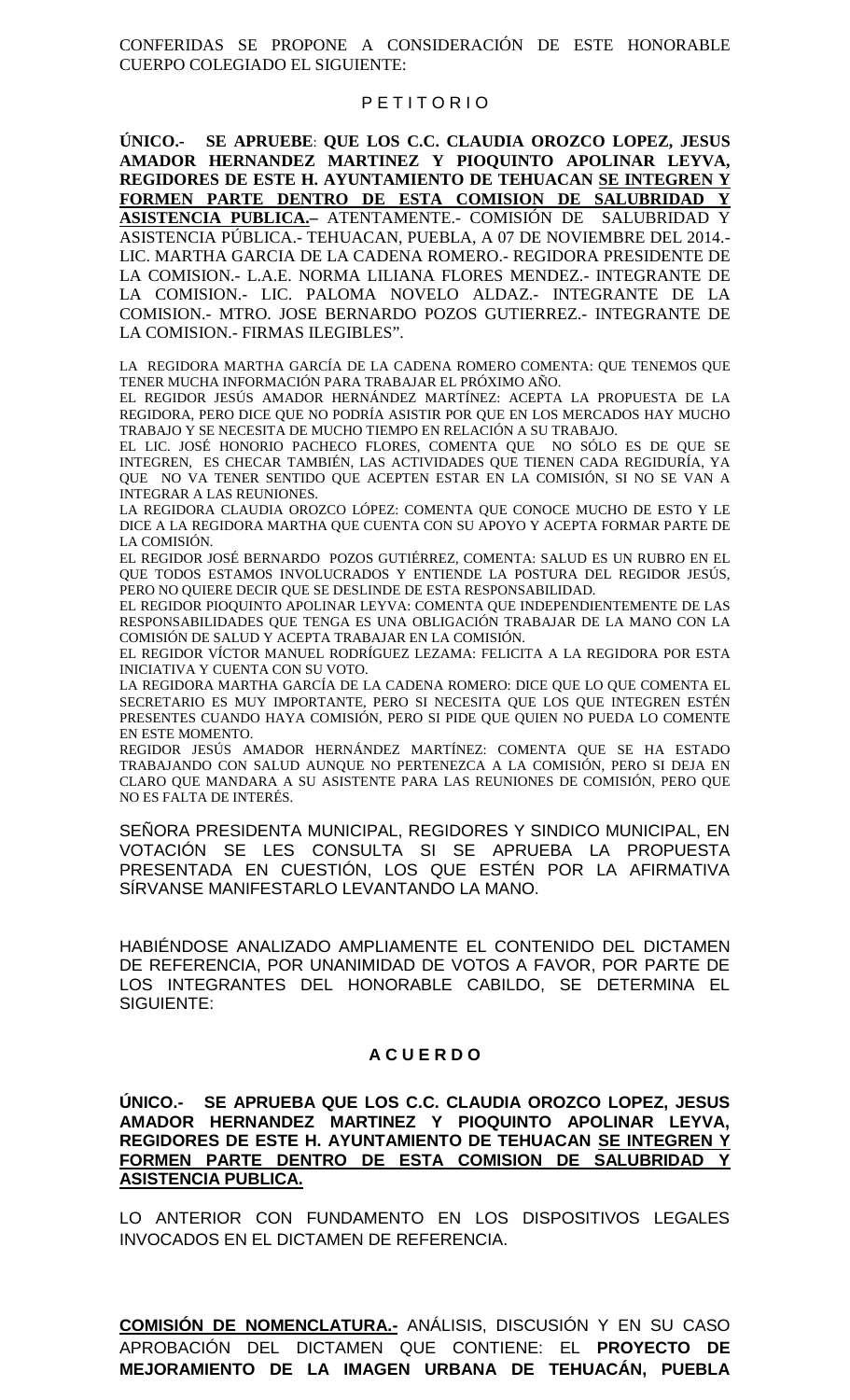**(PRIMERA ETAPA)**, CONSISTIENDO EN EL MANTENIMIENTO A LAS PLACAS DE NOMENCLATURA Y LA COLOCACIÓN DE PLACAS DE NOMENCLATURA EN SISTEMA BRAILE, EN EL PRIMER CUADRO DE LA CIUDAD.

SEÑORA REGIDORA TIENE USTED EL USO DE LA PALABRA.

# LA REGIDORA PALOMA NOVELO ALDAZ, PROCEDE A DAR LECTURA AL DICTAMEN CORRESPONDIENTE, MISMO QUE A LA LETRA DICE:

### TEHUACÁN, PUEBLA; NOVIEMBRE11 DE 2014. **"… HONORABLE CABILDO DE TEHUACÁN, PUEBLA.**

LOS SUSCRITOS REGIDORES **C. PALOMA NOVELO ALDAZ, C. NORMA LILIANA FLORES MÉNDEZ, C. CLAUDIA OROZCO LÓPEZ Y C. AMBROSIO LINARES AMAYO,** MIEMBROS INTEGRANTES DE LA **COMISIÓN DE NOMENCLATURA**; EN USO DE LAS FACULTADES QUE NOS CONFIEREN LOS ARTÍCULOS 78 FRACCIÓN IV, XVIII, XXXIV; 92 FRACCIÓN IV, V Y VII DE LA LEY ORGÁNICA MUNICIPAL PARA EL ESTADO DE PUEBLA, SOMETEMOS A LA CONSIDERACIÓN DE ESTE HONORABLE CUERPO COLEGIADO EL DICTAMEN QUE CONTIENE EL**"PROYECTO DE MEJORAMIENTO DE LA IMAGEN URBANA DE TEHUACÁN, PUEBLA (PRIMERA ETAPA)"** CONSISTIENDO EN EL MANTENIMIENTO A LAS PLACAS DE NOMENCLATURA Y LA COLOCACIÓN DE PLACAS DE NOMENCLATURA EN SISTEMA BRAILLE, EN EL PRIMER CUADRO DE LA CIUDAD; EN BASE A LO SIGUIENTE:

### **C O N S I D E R A N D O**

- I. QUE EL ARTÍCULO 2 DE LA LEY ORGÁNICA MUNICIPAL ESTABLECE QUE EL MUNICIPIO LIBRE ES UNA ENTIDAD DE DERECHO PÚBLICO, BASE DE LA DIVISIÓN TERRITORIAL Y DE LA ORGANIZACIÓN POLÍTICA Y ADMINISTRATIVA DEL ESTADO DE PUEBLA, INTEGRADO POR UNA COMUNIDAD ESTABLECIDA EN UN TERRITORIO, CON UN GOBIERNO DE ELECCIÓN POPULAR DIRECTA, EL CUAL TIENE COMO PROPÓSITO SATISFACER, EN EL ÁMBITO DE SU COMPETENCIA, LAS NECESIDADES COLECTIVAS DE LA POBLACIÓN QUE SE ENCUENTRA ASENTADA EN SU CIRCUNSCRIPCIÓN TERRITORIAL; ASÍ COMO INDUCIR Y ORGANIZAR LA PARTICIPACIÓN DE LOS CIUDADANOS EN LA PROMOCIÓN DEL DESARROLLO INTEGRAL DE SUS COMUNIDADES.
- II. QUE ES OBLIGACIÓN DE ESTE HONORABLE AYUNTAMIENTO EN TÉRMINOS DE LO QUE DISPONEN LOS DIVERSOS 102, 103 Y 105 DE LA CONSTITUCIÓN POLÍTICA DEL ESTADO LIBRE Y SOBERANO DE PUEBLA CUMPLIR Y HACER CUMPLIR LA CONSTITUCIÓN, LEYES Y REGLAMENTOS SECUNDARIOS QUE EMANEN DEL PACTO FEDERAL.
- III. QUE EL PÁRRAFO PRIMERO DE LA FRACCIÓN II DEL ARTÍCULO 115 DE LA CONSTITUCIÓN POLÍTICA DE LOS ESTADOS UNIDOS MEXICANOS, DETERMINA QUE LOS AYUNTAMIENTOS TENDRÁN FACULTADES PARA APROBAR, DE ACUERDO CON LAS LEYES EN MATERIA MUNICIPAL QUE DEBERÁN EXPEDIR LAS LEGISLATURAS DE LOS ESTADOS, LOS BANDOS DE POLICÍA Y GOBIERNO, LOS REGLAMENTOS, CIRCULARES Y DISPOSICIONES ADMINISTRATIVAS DE OBSERVANCIA GENERAL DENTRO DE SUS RESPECTIVAS JURISDICCIONES, QUE ORGANICEN LA ADMINISTRACIÓN PÚBLICA MUNICIPAL, REGULEN LAS MATERIAS, PROCEDIMIENTOS, FUNCIONES Y SERVICIOS PÚBLICOS DE SU COMPETENCIA Y ASEGUREN LA PARTICIPACIÓN CIUDADANA Y VECINAL; MISMA DISPOSICIÓN QUE ES TRASLADADA A LA FRACCIÓN III DEL ARTÍCULO 105 DE LA CONSTITUCIÓN POLÍTICA DEL ESTADO LIBRE Y SOBERANO DE PUEBLA; Y A LOS ARTÍCULOS 3 Y 84 DE LA LEY ORGÁNICA MUNICIPAL PARA NUESTRO ESTADO.
- IV. QUE EL ARTÍCULO 103 DE LA CONSTITUCIÓN POLÍTICA DEL ESTADO LIBRE Y SOBERANO DE PUEBLA, ESPECÍFICAMENTE REFIERE QUE LOS MUNICIPIOS TIENEN PERSONALIDAD JURÍDICA Y PATRIMONIO PROPIO, Y QUE LOS AYUNTAMIENTOS MANEJARAN CONFORME A LA LEY Y ADMINISTRARAN LIBREMENTE SU HACIENDA.
- V. QUE LA FRACCIÓN IV DEL ARTÍCULO 78 DE LA LEY ORGÁNICA MUNICIPAL, DETERMINA QUE SON ATRIBUCIONES DEL AYUNTAMIENTO EXPEDIR BANDOS DE POLICÍAS Y GOBIERNO, REGLAMENTOS, CIRCULARES Y DISPOSICIONES ADMINISTRATIVAS DE OBSERVANCIA GENERAL, REFERENTE A SU ORGANIZACIÓN, FUNCIONAMIENTO, SERVICIOS PÚBLICOS QUE DEBAN PRESTAR Y DEMÁS ASUNTOS DE SU COMPETENCIA, SUJETÁNDOSE A LAS BASES NORMATIVAS ESTABLECIDAS POR LA CONSTITUCIÓN POLÍTICA DEL ESTADO LIBRE Y SOBERANO DE PUEBLA , VIGILANDO SU OBSERVANCIA Y APLICACIÓN.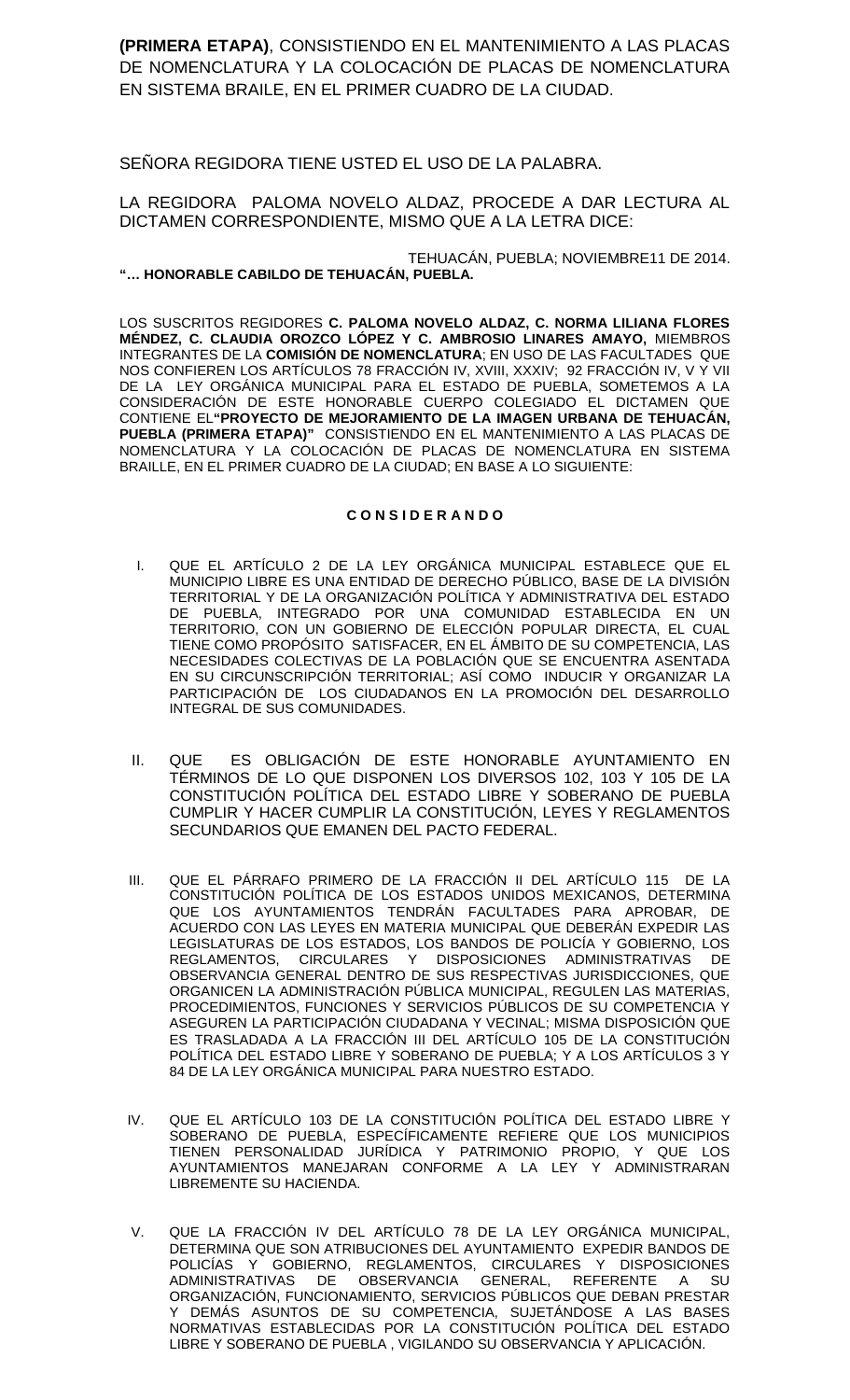- VI. QUE LA FRACCIÓN XVIII DEL ARTÍCULO 78 DE LA LEY ORGÁNICA MUNICIPAL DISPONE QUE SON ATRIBUCIONES DEL AYUNTAMIENTO PROMOVER CUANTO ESTIME CONVENIENTE PARA EL PROGRESO ECONÓMICO, SOCIAL Y CULTURAL DEL MUNICIPIO Y ACORDAR LA REALIZACIÓN DE OBRAS PÚBLICAS QUE FUEREN **NECESARIAS**
- VII. QUE EL ARTICULO 92 DE LA LEY ORGÁNICA MUNICIPAL, ESTIPULA EN SUS FRACCIONES III, IV, Y V QUE SON FACULTADES Y OBLIGACIONES DE LOS REGIDORES EL EJERCER LAS FACULTADES DE DELIBERACIÓN Y DECISIÓN DE LOS ASUNTOS QUE LE COMPETEN AL AYUNTAMIENTO, FORMAR PARTE DE LAS COMISIONES PARA LAS QUE FUEREN DESIGNADOS POR ESTE Y DICTAMINAR E INFORMAR SOBRE LOS ASUNTOS QUE SE LES ENCOMIENDE.
- VIII. QUE EL ARTÍCULO 94 DE LA LEY ORGÁNICA MUNICIPAL ESTABLECE QUE EL AYUNTAMIENTO, PARA FACILITAR EL DESEMPEÑO DE LOS ASUNTOS QUE LE COMPETEN, NOMBRARÁ COMISIONES PERMANENTES O TRANSITORIAS, QUE EXAMINEN E INSTRUYAN HASTA PONERLOS EN ESTADO DE RESOLUCIÓN.
- IX. QUE MEDIANTE ACUERDO DE CABILDO DE FECHA 15 DE FEBRERO DEL PRESENTE AÑO Y CONFORME AL DISPOSITIVO 96 FRACCIÓN VIII DEL MISMO ORDENAMIENTO LEGAL, EL CUAL ESTABLECE QUE DENTRO DE LAS COMISIONES PERMANENTES DE REGIDORES EXISTIRÁN LAS NECESARIAS DE ACUERDO A LOS RECURSOS Y NECESIDADES DE CADA MUNICIPIO, SE APROBÓ POR UNANIMIDAD LA CONFORMACIÓN DE LA COMISIÓN DE NOMENCLATURA, DE LA QUE FORMAMOS PARTE LOS SUSCRITOS Y QUE EN CONSECUENCIA ESTÁ FACULTADA PARA ANALIZAR, DISCUTIR, PROPONER SOBRE LOS ASUNTOS COMPRENDIDOS EN ESTA MATERIA.
- X. QUE EL ARTÍCULO 143 DE LA LEY ORGÁNICA MUNICIPAL, FACULTA A LOS AYUNTAMIENTOS DE CONFORMIDAD CON LA CORRESPONDIENTE NORMATIVA A ADMINISTRAR LIBREMENTE LA HACIENDA PÚBLICA MUNICIPAL, DEBIENDO DENTRO DE LOS LÍMITES LEGALES CORRESPONDIENTES, Y DE ACUERDO CON EL PRESUPUESTO DE EGRESOS Y EL PLAN DE DESARROLLO MUNICIPAL VIGENTES, ATENDER EFICAZMENTE LOS DIFERENTES RAMOS DE LA ADMINISTRACIÓN PÚBLICA MUNICIPAL.
- XI. QUE EL ARTÍCULO 78 FRACCIÓN XXXIV DE LA LEY ORGÁNICA MUNICIPAL ESTABLECE QUE EL AYUNTAMIENTO TIENE LA ATRIBUCIÓN DE **DETERMINAR LA NOMENCLATURA DE LAS CALLES, PLAZAS, JARDINES O PASEOS PÚBLICOS Y MANDAR FIJARLAS PLACAS RESPECTIVAS.**
- XII. QUE LA LEY GENERAL PARA LA INCLUSIÓN DE LAS PERSONAS CON DISCAPACIDAD, EN SU ARTÍCULO 17 ESTABLECE QUE PARA ASEGURAR LA ACCESIBILIDAD EN LA INFRAESTRUCTURA BÁSICA, EQUIPAMIENTO O ENTORNO URBANO Y LOS ESPACIOS PÚBLICOS, SE CONTEMPLARÁN ENTRE OTROS, LOS SIGUIENTES LINEAMIENTOS:
	- 1) QUE SEA DE CARÁCTER UNIVERSAL, OBLIGATORIA Y ADAPTADA PARA TODAS LAS PERSONAS;
	- 2) QUE INCLUYA EL USO DE SENALIZACIÓN, FACILIDADES ARQUITECTONICAS, TECNOLOGIAS, INFORMACION, <u>SISTEMA</u> BRAILLE, LENGUA DE SEÑAS MEXICANA, AYUDAS TÉCNICAS, PERROS GUÍA O ANIMAL DE SERVICIO Y OTROS APOYOS, Y
	- 3) QUE LA ADECUACIÓN DE LAS INSTALACIONES PÚBLICAS SEA PROGRESIVA.

EN ESTE SENTIDO Y TOMANDO EN CONSIDERACIÓN QUE HOY EN DÍA EL ESPACIO URBANO ES PARTE DE LA HISTORIA Y SU COMPLEJIDAD PLANTEA LA NECESIDAD DE GENERAR ACCIONES INTEGRADAS PARA LOGRAR UNA MEJORA SENSIBLE EN LA IMAGEN Y EN LA CALIDAD DE VIDA DE LAS PERSONAS, Y TODA VEZ QUE LA MOVILIDAD URBANA ES UN FACTOR SIGNIFICATIVO PARA TODA CIUDAD,PUES A TRAVÉS DE ELLA SE DESENVUELVEN Y DESARROLLAN TODO TIPO DE ACTIVIDADES, INDISTINTAMENTE DE QUÉ TIPO DE PERSONAS LAS REALICEN, BÁSICAMENTE EL ESPACIO URBANO Y SU MOVILIDAD SONEL REFLEJO DE LA ESTRUCTURA SOCIAL Y LAS CONDICIONES DE VIDA.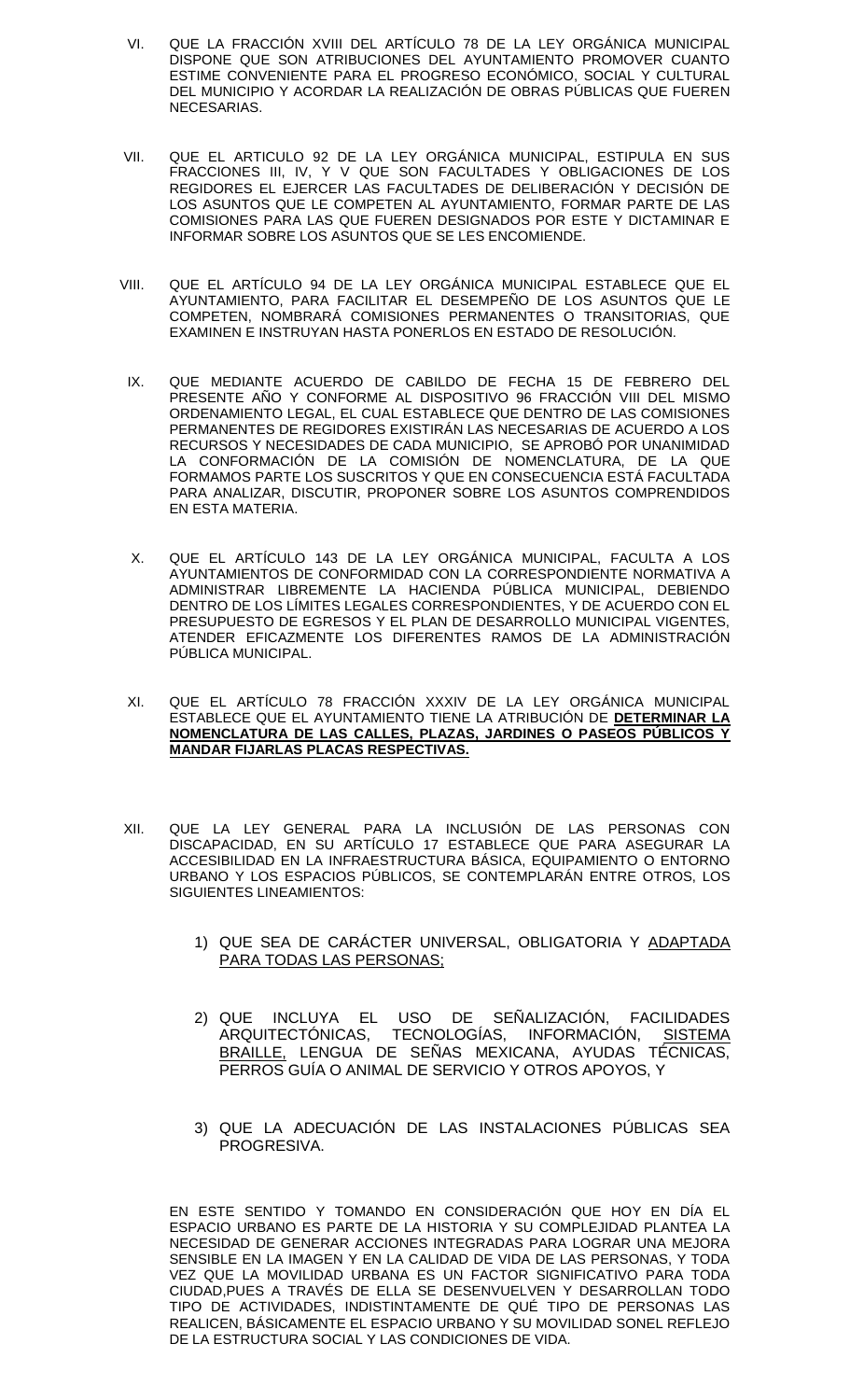EN RELACIÓN A LO ANTERIOR, SE REQUIERE DESARROLLAR ACCIONES ENCAMINADAS AL MEJORAMIENTO DE LA IMAGEN URBANA DEL PRIMER CUADRO DE ESTA CIUDAD, DE LAS CUALES ES NECESARIO COMO ETAPA INICIAL, TAL Y COMO SE PLANTEA EN EL PROYECTO QUE SE ANEXA AL PRESENTE DICTAMEN,LO SIGUIENTE:

- 1. EL MANTENIMIENTO DE LAS PLACAS DE NOMENCLATURA ACTUALES.
- 2. LA COLOCACIÓN DE PLACAS DE NOMENCLATURA EN SISTEMA DE LECTURA BRAILLE.

CON ESTAS ACCIONES SE PRETENDE CORREGIR Y MEJORAR EL ESTADO EN QUE SE ENCUENTRAN LAS PLACAS ACTUALES MEDIANTE TRABAJOS DE LIMPIEZA, ASÍ COMO EL SUMINISTRO Y LA APLICACIÓN DE PINTURA ESMALTE, DE IGUAL FORMA SE PRETENDE SATISFACER LAS NECESIDADES DE MOVILIDAD DE LAS PERSONAS INVIDENTES O DÉBILES VISUALES MEDIANTE UN MODELO DE PLACA QUE LOS AYUDE A SER MÁS INDEPENDIENTES Y A SU VEZ CONTRIBUIR A MEJORAR SU CALIDAD DE VIDA.

POR LO ANTERIORMENTE EXPUESTO, MOTIVADO Y FUNDADO EN LOS CONSIDERANDOS QUE ANTECEDEN Y EN USO DE LAS FACULTADES CONFERIDAS A LOS MIEMBROS INTEGRANTES DE LA COMISIÓN QUE SUSCRIBEN, SOLICITAMOS A ESTE CUERPO EDILICIO LO SIGUIENTE:

**PRIMERO.-** SE APRUEBE EL DICTAMEN QUE CONTIENE EL **"PROYECTO DE MEJORAMIENTO DE LA IMAGEN URBANA DE TEHUACÁN, PUEBLA (PRIMERA ETAPA)"** CONSISTIENDO EN EL MANTENIMIENTO A LAS PLACAS DE NOMENCLATURA Y LA COLOCACIÓN DE PLACAS DE NOMENCLATURA EN SISTEMA BRAILLE, EN EL PRIMER CUADRO DE LA CIUDAD, MISMO QUE SE ANEXA AL PRESENTE.

**SEGUNDO.-** SE INSTRUYA A LAS ÁREAS CORRESPONDIENTES DE ESTA ADMINISTRACIÓN PÚBLICA MUNICIPAL PARA QUE EN EL ÁMBITO DE SU COMPETENCIA DEN CUMPLIMIENTO A LO SOLICITADO Y APROBADO EN EL PRESENTE DICTAMEN Y EN CONSECUENCIA INFORMEN OPORTUNAMENTE A ESTA COMISIÓN DE SU SEGUIMIENTO Y CUMPLIMIENTO.- **A T E N T A M E N T E.- C. PALOMA NOVELO ALDAZ.-** REGIDORA PRESIDENTE DE LA COMISIÓN DE NOMENCLATURA.- **C. NORMA LILIANA FLORES MÉNDEZ.-** REGIDORA INTEGRANTE DE LA COMISIÓN DE NOMENCLATURA.- **C. CLAUDIA OROZCO LÓPEZ.-** REGIDORA INTEGRANTE DE LA COMISIÓN DE NOMENCLATURA.- **C. AMBROSIO LINARES AMAYO.-** REGIDOR INTEGRANTE DE LA COMISIÓN DE NOMENCLATURA.- FIRMAS ILEGIBLES".

EL REGIDOR VICTOR MANUEL RODRÍGUEZ LEZAMA: FELICITA A LA REGIDORA PALOMA POR ESTA INICIATIVA Y PIDE INCLUIR EN LAS PLACAS EL LOGOTIPO DEL AYUNTAMIENTO. EL REGIDOR JUAN ALVAREZ CAMPOS: FELICITA A LA REGIDORA, PERO COMENTA QUE SI ESTÁN BONITAS LAS PLACAS, PERO TAMBIÉN PIDE QUE INCLUYAN EN LAS COLONIAS Y SE EMPIECE DE AFUERA HACIA ADENTRO.

LA REGIDORA PALOMA NOVELO ALDAZ: COMENTA QUE SE TARDÓ EN PRESENTAR ESTE PROYECTO PORQUE QUISO TRAER ALGO BIEN HECHO, Y FUNDAMENTADO, Y SI HAY DISPOSICIÓN HABRÁ UNA SEGUNDA ETAPA.

EL REGIDOR JOSÉ BERNARDO POZOS GUTIÉRREZ: FELICITA A LA PRESIDENTA DE LA COMISIÓN, Y CONSIDERA LO QUE DIJO EL REGIDOR JUAN Y PIDE LLEVARLO HASTA LAS COLONIAS, Y CUENTAN CON SU VOTO.

LA REGIDORA NORMA LILIANA FLORES MÉNDEZ: FELICITA A LA REGIDORA, Y PIDE ASENTAR EN EL ACTA QUE EL DEPARTAMENTO DE COMPRAS SEA QUIEN PRESENTE LO DE LOS PRESUPUESTOS.

EL REGIDOR JESÚS AMADOR HERNÁNDEZ MARTÍNEZ: FELICITA A LA REGIDORA Y PIDE QUE SE AGREGUE A LAS PLACAS EL LOGOTIPO DEL AYUNTAMIENTO.

LA REGIDORA PALOMA NOVELO ALDAZ: COMENTA QUE SE ESTÁ TRABAJANDO EN EQUIPO PARA QUE TODO SEA TRANSPARENTE.

EL REGIDOR VÍCTOR MANUEL RODRÍGUEZ LEZAMA: REAFIRMA LO DICHO DE LA LICENCIADA NORMA, PORQUE POR ESO HAY UN COMITÉ DE ADJUDICACIONES.

EL REGIDOR PIOQUINTO APOLINAR LEYVA: SE SUMA A ESTE PROYECTO Y POR LOS COMENTARIOS VA SER APROBADO, SOLO QUIERE HACER UNA OBSERVACIÓN QUE PARA LA COLOCACIÓN DE LAS PLACAS CUENTEN CON EL APOYO DE ÉL.

LA REGIDORA MARTHA GARCÍA DE LA CADENA ROMERO, COMENTA: ES MUY IMPORTANTE Y LA FELICITA NO IMPORTA EL COLOR DEL REGIDOR, AQUÍ EL APOYO ES PARA TEHUACÁN, Y HAY QUE CHECAR EL LOGOTIPO Y TODO LO DEL AYUNTAMIENTO PARA COLOCAR LAS PLACAS TAMBIÉN EN CADA ÁREA.

EL LIC. MIGUEL ÁNGEL ROMERO CALDERON, SÍNDICO: FELICITA A LA REGIDORA PERO PIDE TAMBIÉN QUE SE APLIQUE PARA LAS COLONIAS, NO SOLO PARA EL CENTRO.

LA REGIDORA PALOMA NOVELO ALDAZ: SE VA A TRABAJAR BIEN Y SE VA A RESPALDAR BIEN CON LA SEÑORA, Y RESPETA LA MANERA DE TRABAJAR DE CADA QUIEN.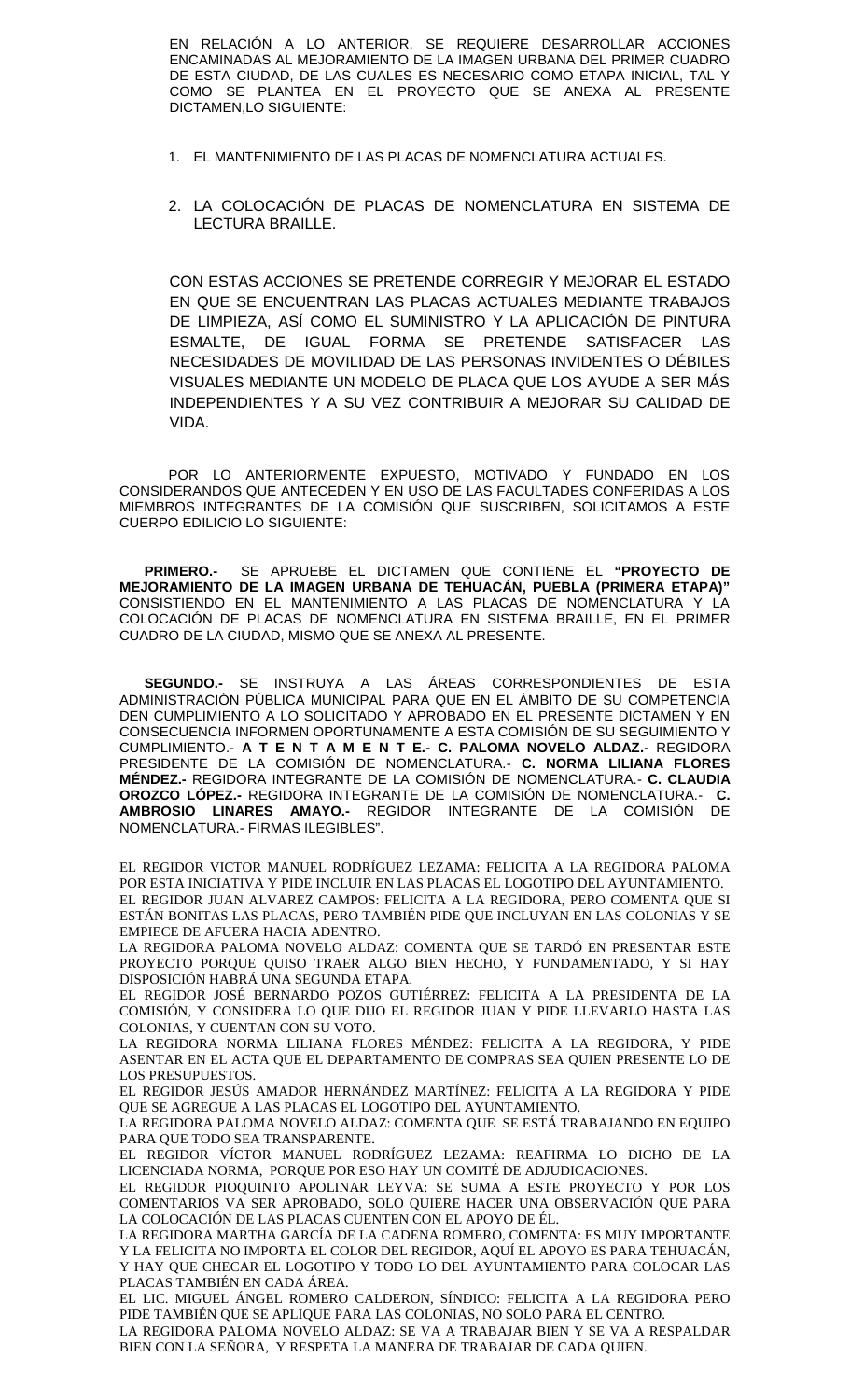LA REGIDORA CLAUDIA OROZCO LÓPEZ: SE SUMA A LA PETICIÓN DE LA REGIDORA Y OJALA NO SOLO SE QUEDE EN LA PRIMERA ETAPA SINO QUE SEAN VARIAS Y FELICITA A LA SEÑORA PRESIDENTA POR ESTA ACCESIBILIDAD.

LA REGIDORA GLADYS GUADALUPE MARTÍNEZ GONZÁLEZ: SE SUMA A LAS FELICITACIONES DE LA REGIDORA PALOMA:

EL REGIDOR AMBROSIO LINARES AMAYO: ESTÁ CONVENCIDO DE QUE ESTE TRABAJO VALE LA PENA.

EL LIC. JOSÉ HONORIO PACHECO FLORES, COMENTA QUE SE HAN ACERCADO EMPRESAS PARA ESTE TIPO DE PLACAS Y SOBRE EL COMENTARIO DE LAS COLONIAS CON EL APOYO DE LAS EMPRESAS SERÍAN MÁS PLACAS, Y AL AYUNTAMIENTO NO LE GENERARÍA TANTO GASTO.

LA REGIDORA PALOMA NOVELO ALDAZ: MANIFIESTA QUE ELLA SERÁ MUY RESPETUOSA EN LO QUE NOSOTROS DECIDAMOS.

EL REGIDOR JUAN ALVAREZ CAMPOS: TAMBIÉN LA COMISIÓN BUSCA EN LAS EMPRESAS Y HAY QUE PREGUNTAR A CADA EMPRESA CON CUANTAS PLACAS NOS PUEDEN APOYAR.

EL REGIDOR VÍCTOR MANUEL RODRÍGUEZ LEZAMA: HAY UN PROTOCOLO DE INTERSECCIÓN, Y NO PODEMOS PONER PLACAS PORQUE SI, Y TAMBIÉN CON EL APOYO DE LAS EMPRESAS SE PUEDE PONER TAMBIÉN EL LOGOTIPO DE LAS EMPRESAS EN LA PLACA, PIDE QUE SEA EL COMITÉ DE ADJUDICACIONES QUIEN DECIDA.

EL REGIDOR JESÚS AMADOR HERNÁNDEZ MARTÍNEZ: PIDE QUE SE APRUEBE SOLAMENTE EL PROYECTO Y LOS PRESUPUESTOS LOS HAGA QUIEN CORRESPONDA.

SENORA PRESIDENTA MUNICIPAL, REGIDORES Y SINDICO MUNICIPAL, EN VOTACIÓN SE LES CONSULTA SI SE APRUEBA LA PROPUESTA PRESENTADA EN CUESTIÓN, LOS QUE ESTÉN POR LA AFIRMATIVA SÍRVANSE MANIFESTARLO LEVANTANDO LA MANO.

HABIÉNDOSE ANALIZADO AMPLIAMENTE EL CONTENIDO DEL DICTAMEN DE REFERENCIA, POR UNANIMIDAD DE VOTOS A FAVOR, POR PARTE DE LOS INTEGRANTES DEL HONORABLE CABILDO, SE DETERMINA EL SIGUIENTE:

# **A C U E R D O**

**PRIMERO.-** SE APRUEBA EL DICTAMEN QUE CONTIENE EL **"PROYECTO DE MEJORAMIENTO DE LA IMAGEN URBANA DE TEHUACÁN, PUEBLA (PRIMERA ETAPA)"** CONSISTIENDO EN EL MANTENIMIENTO A LAS PLACAS DE NOMENCLATURA Y LA COLOCACIÓN DE PLACAS DE NOMENCLATURA EN SISTEMA BRAILLE, EN EL PRIMER CUADRO DE LA CIUDAD, MISMO QUE SE ANEXA AL PRESENTE.

**SEGUNDO.-** SE INSTRUYE A LAS ÁREAS CORRESPONDIENTES DE ESTA ADMINISTRACIÓN PÚBLICA MUNICIPAL PARA QUE EN EL ÁMBITO DE SU COMPETENCIA DEN CUMPLIMIENTO A LO SOLICITADO Y APROBADO EN EL<br>PRESENTE DICTAMEN Y EN CONSECUENCIA INFORMEN PRESENTE DICTAMEN Y EN CONSECUENCIA INFORMEN OPORTUNAMENTE A ESTA COMISIÓN DE SU SEGUIMIENTO Y CUMPLIMIENTO.

LO ANTERIOR CON FUNDAMENTO EN LOS DISPOSITIVOS LEGALES INVOCADOS EN EL DICTAMEN DE REFERENCIA.

**COMISIÓN DE GRUPOS VULNERABLES, JUVENTUD Y EQUIDAD ENTRE GÉNEROS.- ANÁLISIS, DISCUSIÓN Y EN SU CASO APROBACIÓN DEL DICTAMEN PARA QUE SE AUTORICE A LA TESORERÍA MUNICIPAL EFECTUAR EL PAGO POR LA CANTIDAD DE \$21,000.00 (U.S.D.) VEINTIUN MIL DOLARES O SU EQUIVALENTE EN MONEDA NACIONAL (PESOS), PARA LA COMPRA DE 140 SILLAS Y EL CLUB ROTARIO APORTE LA MISMA CANTIDAD EN SILLAS, A TRAVÉS DE LA FUNDACIÓN WHEELCHAIR FOUNDATION PARA COMPLEMENTAR UN CONTENEDOR DE 280 SILLAS DE DIFERENTES MEDIDAS PARA DESTINARLAS A PERSONAS CON CAPACIDADES DIFERENTES; CON EL FIN DE DAR CUMPLIMIENTO AL CONVENIO DE COLABORACIÓN SUSCRITO CON PAST GOBERNADOR DEL DISTRITO 4180 DE ROTARY INTERNATIONAL, PRESENTADO POR EL ARQUITECTO JULIO MEDINA MORALES Y EL CONTADOR PÚBLICO ALEJANDRO FLORES TOBON, PERTENECIENTES AL CLUB ROTARIO TEHUACÁN A.C.**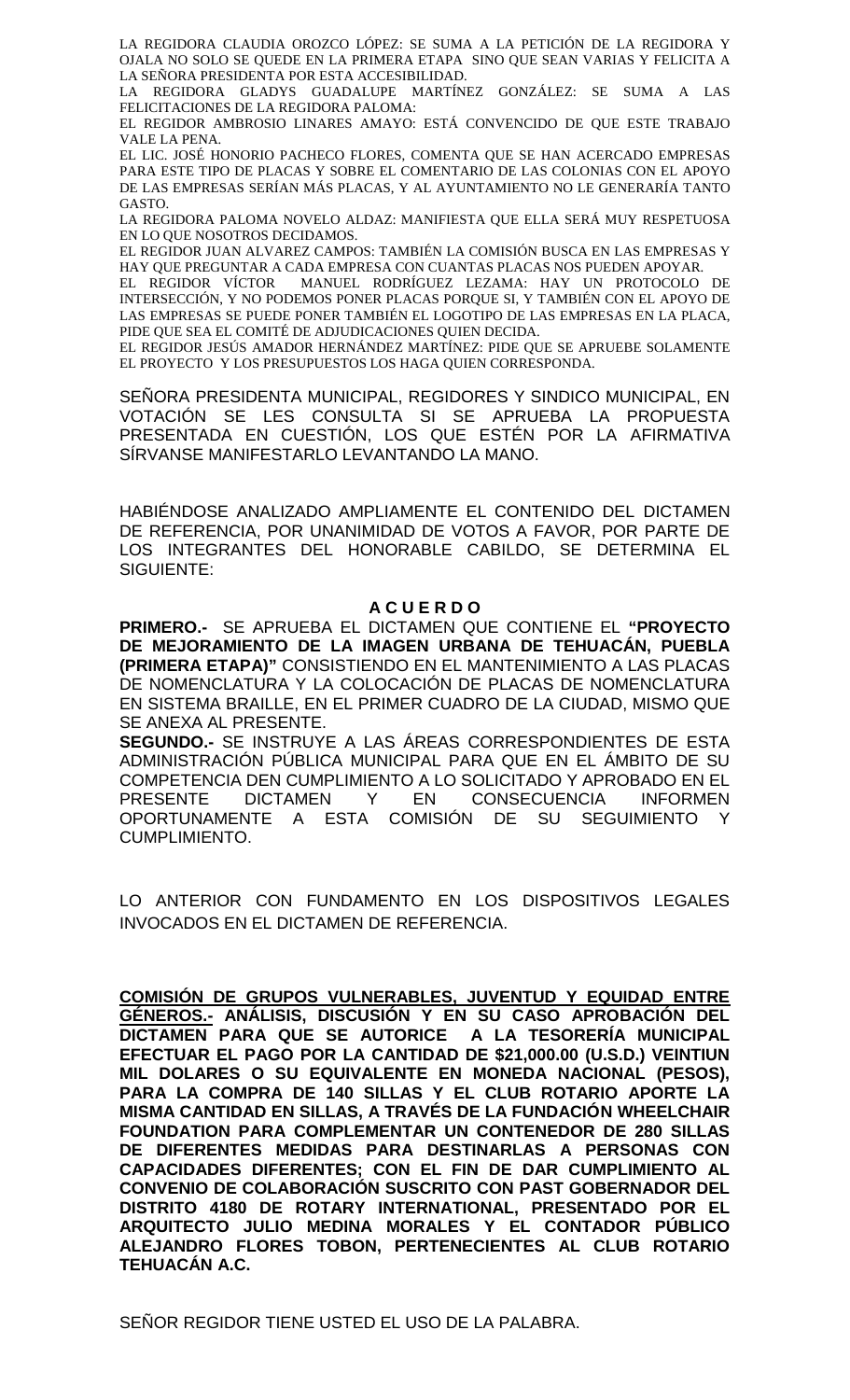EL REGIDOR VÍCTOR MANUEL RODRÍGUEZ LEZAMA, PROCEDE A DAR LECTURA AL DICTAMEN CORRESPONDIENTE, MISMO QUE A LA LETRA DICE:

### **"… HONORABLE AYUNTAMIENTO DE TEHUACAN, PUEBLA.**

LOS QUE SUSCRIBIMOS VÍCTOR MANUEL RODRÍGUEZ LEZAMA,PALOMA NOVELO ALDAZ, GLADYS GUADALUPE MARTÍNEZ GONZÁLEZ, CLAUDIA OROZCO LÓPEZ Y JOSÉ BERNARDO POZOS GUTIÉRREZ, INTEGRANTES DE LA COMISIÓN DE GRUPOS VULNERABLES, JUVENTUD Y EQUIDAD ENTRE GÉNEROSDE ESTE HONORABLE AYUNTAMIENTO DE TEHUACÁN, POR EL PERIODO 2014 -2018, EN EJERCICIO DE LAS FACULTADES QUE NOS CONFIEREN LOS ARTÍCULOS 90, 91 FRACCIONES III, XLVI, XLIX, LXI Y DEMÁS RELATIVOS Y APLICABLES DE LA LEY ORGÁNICA MUNICIPAL, SOMETEMOS A SU APROBACIÓN EL DICTAMEN QUE CONTIENE: LA **SE AUTORICE A LA TESORERIA MUNICIPAL EFECTUAR EL PAGO POR LA CANTIDAD DE \$21,000.00 (U.S.D.) VEINTIUN MIL DOLARES O SU EQUIVALENTE EN MONEDA NACIONAL (PESOS), PARA LA COMPRA DE 140 SILLAS Y EL CLUB ROTARIO APORTE LA MISMA CANTIDAD EN SILLAS A TRAVES DE LA FUNDACION WHEELCHAIR FOUNDATION PARA COMPLEMENTAR UN CONTENEDOR DE 280 SILLAS DE DIFERENTES MEDIDAS PARA DESTINARLAS A PERSONAS CON CAPACIDADES DIFERENTES; CON EL FIN DE DAR CUMPLIMIENTO AL CONVENIO DE COLABORACION SUSCRITO CON PAST GOBERNADOR DEL DISTRITO 4180 DE ROTARY INTERNATIONAL, PRESENTADO POR EL ARQUITECTO JULIO MEDIAN MORALES Y EL CONTADOR PUBLICO ALEJANDRO FLORES TOBON, PERTENECIENTES AL CLUB ROTARIO TEHUACAN, A.C.,** ATENDIENDO LOS SIGUIENTES:

# **A N T E C E D E N T E S**

I.- QUE EN TÉRMINOS DE LO DISPUESTO POR EL ARTÍCULO 115 FRACCIONES I PRIMER PÁRRAFO, II Y IV DE LA CONSTITUCIÓN POLÍTICA DE LOS ESTADOS UNIDOS MEXICANOS, DETERMINA QUE CADA MUNICIPIO SERÁ GOBERNADO POR UN AYUNTAMIENTO DE ELECCIÓN POPULAR DIRECTA, INTEGRADO POR UN PRESIDENTE MUNICIPAL Y EL NÚMERO DE REGIDORES Y SÍNDICOS QUE LA LEY DETERMINE. LA COMPETENCIA QUE ESTA CONSTITUCIÓN OTORGA AL GOBIERNO MUNICIPAL SE EJERCERÁ POR EL AYUNTAMIENTO DE MANERA EXCLUSIVA Y NO HABRÁ AUTORIDAD INTERMEDIA ALGUNA ENTRE ÉSTE Y EL GOBIERNO DEL ESTADO, ASIMISMO ESTABLECE QUE LOS AYUNTAMIENTOS TENDRÁN FACULTADES PARA APROBAR, DE ACUERDO CON LAS LEYES EN MATERIA MUNICIPAL QUE DEBERÁN EXPEDIR LAS LEGISLATURAS DE LOS ESTADOS, LOS BANDOS DE POLICÍA Y GOBIERNO, LOS REGLAMENTOS, CIRCULARES Y DISPOSICIONES ADMINISTRATIVAS DE OBSERVANCIA GENERAL DENTRO DE SUS RESPECTIVAS JURISDICCIONES, QUE ORGANICEN LA ADMINISTRACIÓN PÚBLICA MUNICIPAL, REGULEN LAS MATERIAS, PROCEDIMIENTOS, FUNCIONES Y SERVICIOS PÚBLICOS DE SU COMPETENCIA Y ASEGUREN LA PARTICIPACIÓN CIUDADANA Y VECINAL;EL OBJETO DE LAS LEYES A QUE SE REFIERE EL PÁRRAFO ANTERIOR SERÁ ESTABLECER: A) LAS BASES GENERALES DE LA ADMINISTRACIÓN PÚBLICA MUNICIPAL Y DEL PROCEDIMIENTO ADMINISTRATIVO, INCLUYENDO LOS MEDIOS DE IMPUGNACIÓN Y LOS ÓRGANOS PARA DIRIMIR LAS CONTROVERSIAS ENTRE DICHA ADMINISTRACIÓN Y LOS PARTICULARES, CON SUJECIÓN A LOS PRINCIPIOS DE IGUALDAD, PUBLICIDAD, AUDIENCIA Y LEGALIDAD; QUE LA CONSTITUCIÓN ESTABLECE TAMBIÉN EN SU ARTÍCULO 115 FRACCIÓN IV. LOS MUNICIPIOS ADMINISTRARÁN LIBREMENTE SU HACIENDA, LA CUAL SE FORMARÁ DE LOS RENDIMIENTOS DE LOS BIENES QUE LES PERTENEZCAN, ASÍ COMO DE LAS CONTRIBUCIONES Y OTROS INGRESOS QUE LAS LEGISLATURAS ESTABLEZCAN A SU FAVOR, Y EN TODO CASO: C) LOS INGRESOS DERIVADOS DE LA PRESTACIÓN DE SERVICIOS PÚBLICOS A SU CARGO. CUARTO PÁRRAFO QUE DICE:LOS RECURSOS QUE INTEGRAN LA HACIENDA MUNICIPAL SERÁN EJERCIDOS EN FORMA DIRECTA POR LOS AYUNTAMIENTOS, O BIEN, POR QUIEN ELLOS AUTORICEN, CONFORME A LA LEY;QUE LA MISMA DISPOSICIÓN FUNDAMENTAL ESTABLECE EN SU ARTÍCULO *1O. EN LOS ESTADOS UNIDOS MEXICANOS TODAS LAS PERSONAS GOZARÁN DE LOS DERECHOS HUMANOS RECONOCIDOS EN ESTA CONSTITUCIÓN Y EN LOS TRATADOS INTERNACIONALES DE LOS QUE EL ESTADO MEXICANO SEA PARTE, ASÍ COMO DE LAS GARANTÍAS PARA SU*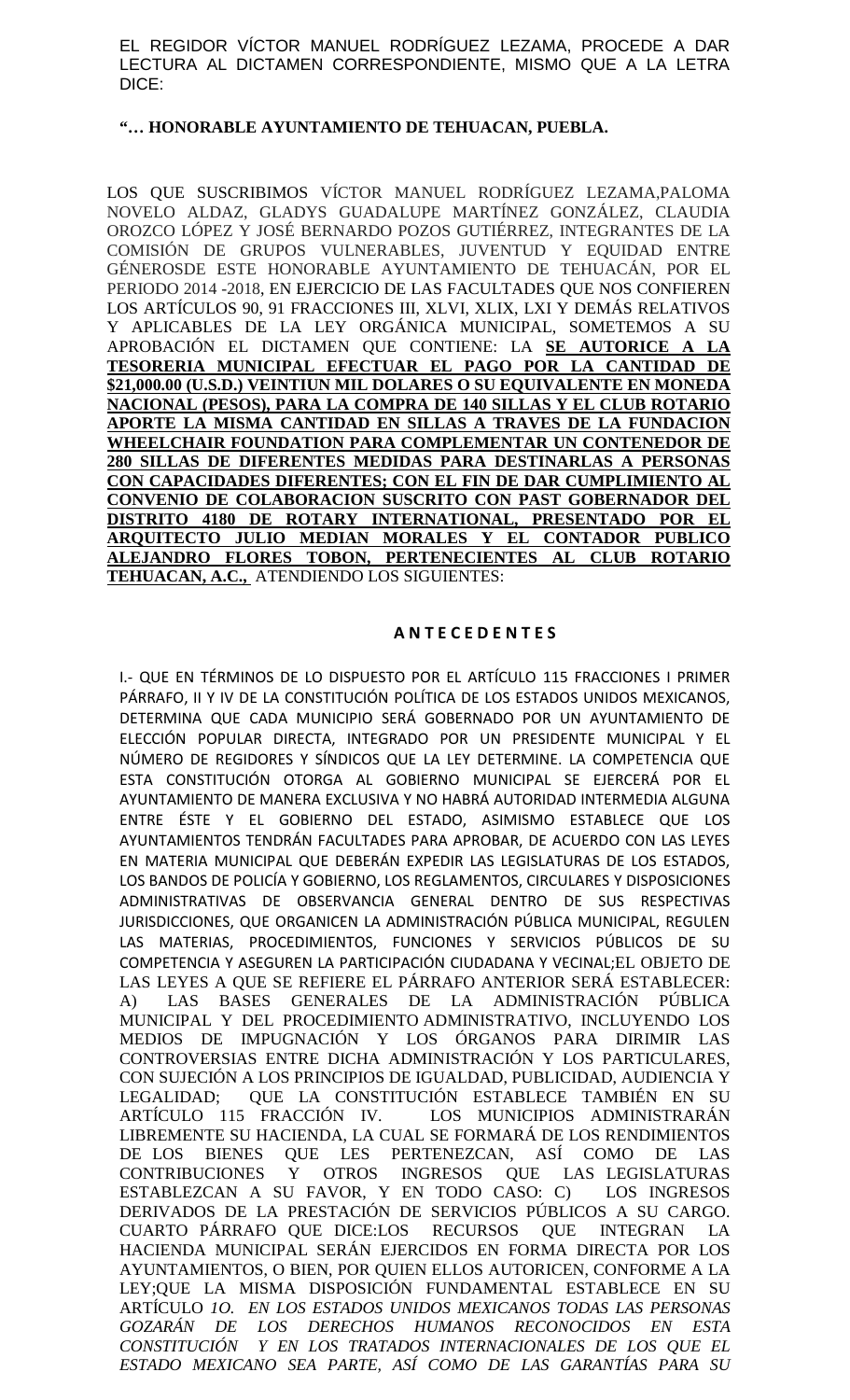*PROTECCIÓN, CUYO EJERCICIO NO PODRÁ RESTRINGIRSE NI SUSPENDERSE, SALVO EN LOS CASOS Y BAJO LAS CONDICIONES QUE ESTA CONSTITUCIÓN ESTABLECE.ASIMISMO EN SU PÁRRAFO QUINTO ESTABLECE: QUEDA PROHIBIDA TODA DISCRIMINACIÓN MOTIVADA POR ORIGEN ÉTNICO O NACIONAL, EL GÉNERO, LA EDAD, LAS DISCAPACIDADES, LA CONDICIÓN SOCIAL, LAS CONDICIONES DE SALUD, LA RELIGIÓN, LAS OPINIONES, LAS PREFERENCIAS SEXUALES, EL ESTADO CIVIL O CUALQUIER OTRA QUE ATENTE CONTRA LA DIGNIDAD HUMANA Y TENGA POR OBJETO ANULAR O MENOSCABAR LOS DERECHOS Y LIBERTADES DE LAS PERSONAS.*

II.- QUE LA FRACCIÓN III DEL ARTÍCULO 105 DE LA CONSTITUCIÓN POLÍTICA DEL ESTADO LIBRE Y SOBERANO DE PUEBLA QUE MENCIONA: III.- LOS AYUNTAMIENTOS TENDRÁN FACULTADES PARA EXPEDIR DE ACUERDO CON LAS LEYES EN MATERIA MUNICIPAL QUE EMITA EL CONGRESO DEL ESTADO, LOS BANDOS DE POLICÍA Y GOBIERNO, LOS REGLAMENTOS, CIRCULARES Y DISPOSICIONES ADMINISTRATIVAS DE OBSERVANCIA GENERAL DENTRO DE SUS RESPECTIVAS JURISDICCIONES, QUE ORGANICEN LA ADMINISTRACIÓN PÚBLICA MUNICIPAL, REGULEN LAS MATERIAS, PROCEDIMIENTOS, FUNCIONES Y SERVICIOS PÚBLICOS DE SU COMPETENCIA Y ASEGUREN LA PARTICIPACIÓN CIUDADANA Y VECINAL.

III.- QUE LA CAPACIDAD DIFERENTE O COMO LEGALMENTE SE SEÑALA: LA DISCAPACIDAD ES TODA RESTRICCIÓN O AUSENCIA DE LA CAPACIDAD DE REALIZAR UNA ACTIVIDAD EN LA FORMA O DENTRO DEL MARGEN CONSIDERADO NORMAL PARA UN SER HUMANO; Y QUE LA PERSONA CON DISCAPACIDAD ES LA QUE POR CAUSAS NATURALES O ACCIDENTALES, SE ENCUENTRA LIMITADA PARA REALIZAR ACTIVIDADES NECESARIAS PARA EL DESEMPEÑO DE LAS FUNCIONES FÍSICAS, MENTALES, SOCIALES, OCUPACIONALES O ECONÓMICAS, COMO CONSECUENCIA DE UNA INSUFICIENCIA O DEFICIENCIA SOMÁTICA O PSICOLÓGICA;

IV.- QUE EL AYUNTAMIENTO DEBE PREOCUPARSE POR REALIZAR ACTIVIDADES TENDIENTES A LOGRAR EL DESARROLLO DE LOS CIUDADANOS Y SU INCLUSIÓN EN LA VIDA SOCIAL SIN DISCRIMINACIÓN O DISTINGO DE NINGUNA CLASE, PROCURANDO EL BENEFICIO DE LOS MISMOS Y APOYANDO A ELEVAR SU CALIDAD DE VIDA.

V.- QUE LA COMISIÓN DE GRUPOS VULNERABLES, JUVENTUD Y EQUIDAD ENTRE GÉNEROS, DENTRO DE SUS ACTIVIDADES BUSCA QUE LAS PERSONAS QUE REQUIEREN ATENCIÓN, RECIBAN LOS APOYOS CORRESPONDIENTES PARA QUE SE CUMPLAN LOS PRINCIPIOS ESTABLECIDOS EN LA LEY FUNDAMENTAL Y EN LOS PRINCIPIOS ÉTICOS QUE DEBEN REGIR EN TODA SOCIEDAD Y QUE DEBEN REDUNDAR EN EL BIENESTAR DE LOS CIUDADANOS CON LOS ESFUERZOS DE LOS GOBERNANTES.

# **C O N S I D E R A N D O**

I. QUE EL PÁRRAFO PRIMERO DE LA FRACCIÓN II DEL ARTÍCULO 115 DE LA CONSTITUCIÓN POLÍTICA DE LOS ESTADOS UNIDOS MEXICANOS, DETERMINA QUE LOS AYUNTAMIENTOS TENDRÁN FACULTADES PARA APROBAR, DE ACUERDO CON LAS LEYES EN MATERIA MUNICIPAL QUE DEBERÁN EXPEDIR LAS LEGISLATURAS DE LOS ESTADOS, LOS BANDOS DE POLICÍA Y GOBIERNO, LOS REGLAMENTOS, CIRCULARES Y DISPOSICIONES ADMINISTRATIVAS DE OBSERVANCIA GENERAL DENTRO DE SUS RESPECTIVAS JURISDICCIONES, QUE ORGANICEN LA ADMINISTRACIÓN PÚBLICA MUNICIPAL, REGULEN LAS MATERIAS, PROCEDIMIENTOS, FUNCIONES Y SERVICIOS PÚBLICOS DE SU COMPETENCIA Y ASEGUREN LA PARTICIPACIÓN CIUDADANA Y VECINAL; MISMA DISPOSICIÓN QUE ES TRASLADADA A LA FRACCIÓN III DEL ARTÍCULO 105 DE LA CONSTITUCIÓN POLÍTICA DEL ESTADO LIBRE Y SOBERANO DE PUEBLA;

II. QUE EL ARTÍCULO 78 DE LA LEY ORGÁNICA MUNICIPAL DENTRO DE LAS ATRIBUCIONES DE LOS AYUNTAMIENTOS DETERMINA EN SUS FRACCIONES XVIII. PROMOVER CUANTO ESTIME CONVENIENTE PARA EL PROGRESO ECONÓMICO, SOCIAL Y CULTURAL DEL MUNICIPIO Y ACORDAR LA REALIZACIÓN DE LAS OBRAS PÚBLICAS QUE FUEREN NECESARIAS; LII. PROMOVER Y APOYAR LOS PROYECTOS Y PROGRAMAS QUE IMPULSEN EL DESARROLLO Y LA SUPERACIÓN DE LAS PERSONAS CON DISCAPACIDAD, A FIN DE POTENCIALIZAR Y SUMAR ESFUERZOS, RECURSOS PARA EL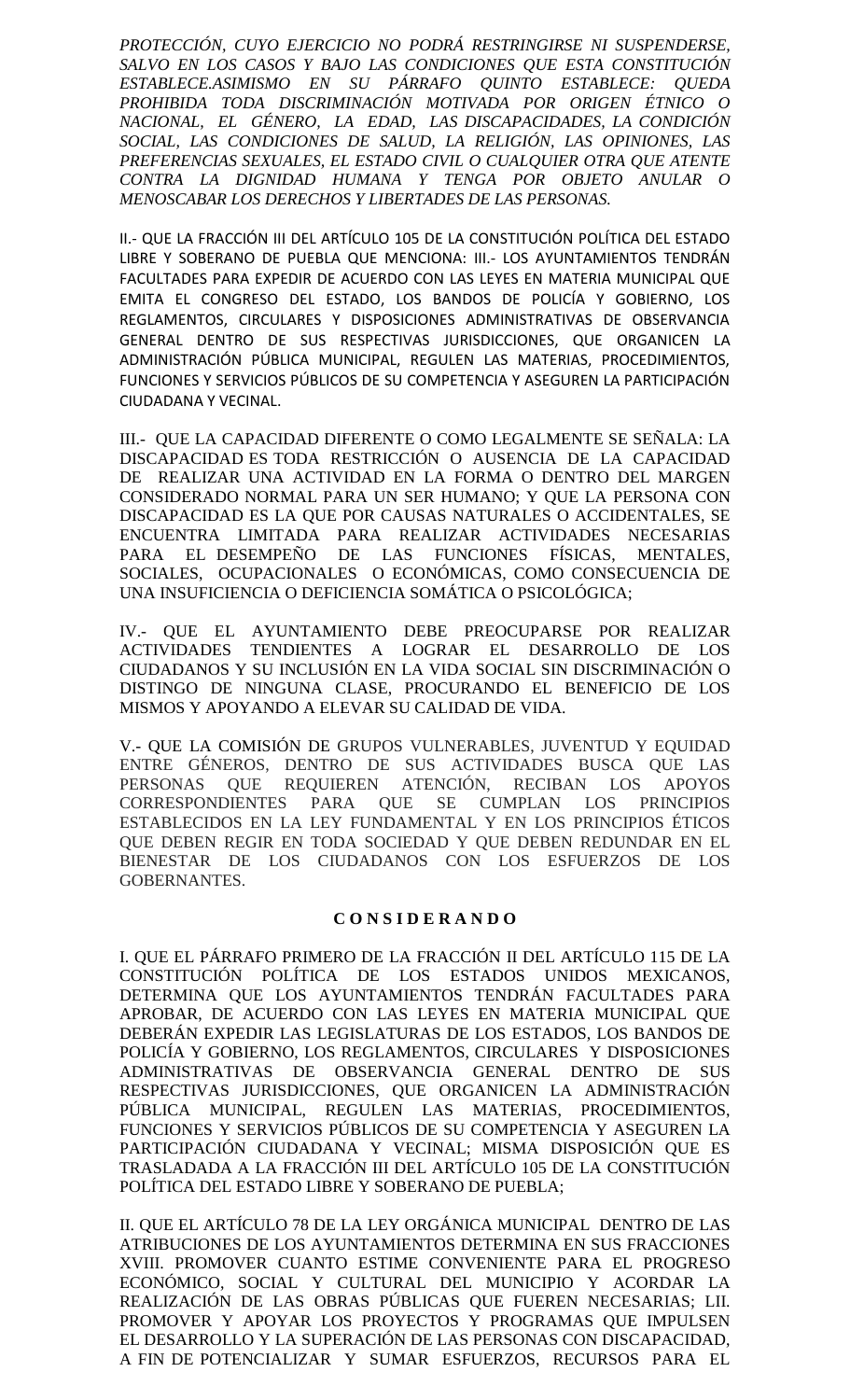RESPETO E INCLUSIÓNDE LAS PERSONAS CON DISCAPACIDAD, DE CONFORMIDAD CON LAS DISPOSICIONES LEGALES Y ADMINISTRATIVAS APLICABLES;LXVI. LAS DEMÁS QUE LE CONFIERAN LAS LEYES Y ORDENAMIENTOS VIGENTES EN EL MUNICIPIO.

III. QUE EL ARTÍCULO 92 DE LA MISMA LEY ARRIBA INVOCADA ESTIPULA EN SUS FRACCIONES III, IV Y V QUE SON FACULTADES Y OBLIGACIONES DE LOS REGIDORES EL EJERCER LAS FACULTADES DE DELIBERACIÓN Y DECISIÓN DE LOS ASUNTOS QUE LE COMPETEN AL AYUNTAMIENTO, FORMAR PARTE DE LAS COMISIONES PARA LAS QUE FUEREN DESIGNADOS POR ESTE Y DICTAMINAR E INFORMAR SOBRE LOS ASUNTOS QUE SE LES ENCOMIENDE;

IV. QUE LA LEY PARA LAS PERSONAS CON DISCAPACIDAD DEL ESTADO DE PUEBLA, SEÑALA EN SU ARTÍCULO 8CORRESPONDE A LOS AYUNTAMIENTOS LAS ATRIBUCIONES SIGUIENTES:I.- SUSCRIBIR CONVENIOS Y ACUERDOS PARA EL CUMPLIMIENTO DEL OBJETO DE ESTALEY;IV.- LAS DEMÁS QUE LES CONFIERA LA PRESENTE LEY U OTRAS DISPOSICIONES LEGALESAPLICABLES.

VI.- QUE LA MISMA LEY ESTABLECE EN SU ARTÍCULO 16: LOS DERECHOS QUE ESTABLECE LA PRESENTE LEY SERÁN RECONOCIDOS A TODAS LAS PERSONAS CON DISCAPACIDAD, SIN DISTINCIÓN POR SU ORIGEN ÉTNICO O NACIONAL, EL GÉNERO, LA EDAD, LA CONDICIÓN SOCIAL, LAS CONDICIONES DE SALUD, LA RELIGIÓN, LAS OPINIONES, LAS PREFERENCIAS, EL ESTADO CIVIL O CUALQUIER OTRA SITUACIÓN QUE ATENTE CONTRA LA DIGNIDAD HUMANA Y TENGA POR OBJETO ANULAR O MENOSCABAR LOS DERECHOS Y LIBERTADES DE LAS PERSONAS, ENTRE OTROS, LOS DE: I.- GOZAR DE LA OPORTUNIDAD PLENA RESPECTO DE LOS DERECHOS DE TODO CIUDADANO, DENTRO DEL MARCO JURÍDICO DE LAS LEYES;

VII. QUE LA LEY SOBRE EL SISTEMA ESTATAL DE ASISTENCIA SOCIAL ESTABLECE: ARTÍCULO 2: EL GOBIERNO DEL ESTADO EN FORMA PRIORITARIA PROPORCIONARÁ SERVICIOS DE ASISTENCIA SOCIAL, ENCAMINADOS AL DESARROLLO INTEGRAL DE LA FAMILIA ENTENDIDA ÉSTA COMO LA CÉLULA DE LA SOCIEDAD QUE PROVEE A SUS MIEMBROS DE LOS ELEMENTOS QUE REQUIEREN EN LAS DIVERSAS CIRCUNSTANCIAS DE SU DESARROLLO, Y TAMBIÉN A APOYAR, EN SU FORMACIÓN, SUBSISTENCIA Y DESARROLLO, A INDIVIDUOS CON CARENCIAS FAMILIARES ESENCIALES NO SUPERABLES EN FORMA AUTÓNOMA POR ELLO. ASIMISMO ESTABLECE EN SU ARTÍCULO 3: PARA LOS EFECTOS DE ESTA LEY SE ENTIENDE POR ASISTENCIA SOCIAL, SEA PÚBLICA O PRIVADA, EL CONJUNTO DE ACCIONES TENDIENTES A MODIFICAR Y MEJORAR LAS CIRCUNSTANCIAS DE CARÁCTER SOCIAL QUE IMPIDAN AL INDIVIDUO SU DESARROLLO INTEGRAL, ASÍ COMO LA PROTECCIÓN FÍSICA, MENTAL Y SOCIAL DE PERSONAS EN ESTADO DE NECESIDAD, DESPROTECCIÓN O DESVENTAJA FÍSICA Y MENTAL, HASTA LOGRAR SU INCORPORACIÓN A UNA VIDA PLENA Y PRODUCTIVA. LA ASISTENCIA SOCIAL COMPRENDE ACCIONES DE PROMOCIÓN, PREVENCIÓN, PROTECCIÓN Y REHABILITACIÓN.

VIII. QUE TAMBIÉN SE ESTABLECE EN LA LEY SOBRE EL SISTEMA ESTATAL DE ASISTENCIA SOCIAL; ARTÍCULO 4: SON SUJETOS A LA RECEPCIÓN DE LOS SERVICIOS DE ASISTENCIA SOCIAL, PREFERENTEMENTE, LOS SIGUIENTES: VI. PERSONAS CON DISCAPACIDAD O INCAPACES; QUE DE LA MISMA FORMA ESTABLECE EN SU ARTÍCULO 12: PARA LOS EFECTOS DE ESTA LEY, SE ENTIENDEN COMO SERVICIOS BÁSICOS DE SALUD, EN MATERIA DE ASISTENCIA SOCIAL, LOS SIGUIENTES: I. LA ATENCIÓN A PERSONAS QUE, POR SUS CARENCIAS SOCIO- ECONÓMICAS O POR PROBLEMAS DE INVALIDEZ O INCAPACIDAD, SE VEAN IMPEDIDAS PARA SATISFACER SUS REQUERIMIENTOS BÁSICOS DE SUBSISTENCIA Y DESARROLLO; X. LA PREVENCIÓN DE LA DISCAPACIDAD, O INCAPACIDAD Y SU REHABILITACIÓN;

IX. QUE CON FECHA VEINTINUEVE DE JULIO DEL AÑO DOS MIL CATORCE, LA CIUDADANA ERNESTINA FERNÁNDEZ MÉNDEZ EN REPRESENTACIÓN DEL AYUNTAMIENTO MUNICIPAL DE TEHUACÁN, SUSCRIBIÓ UN CONVENIO DE COLABORACIÓN CON PAST GOBERNADOR DEL DISTRITO 4180 DE ROTARY INTERNACIONAL, REPRESENTADO POR EL ARQUITECTO JULIO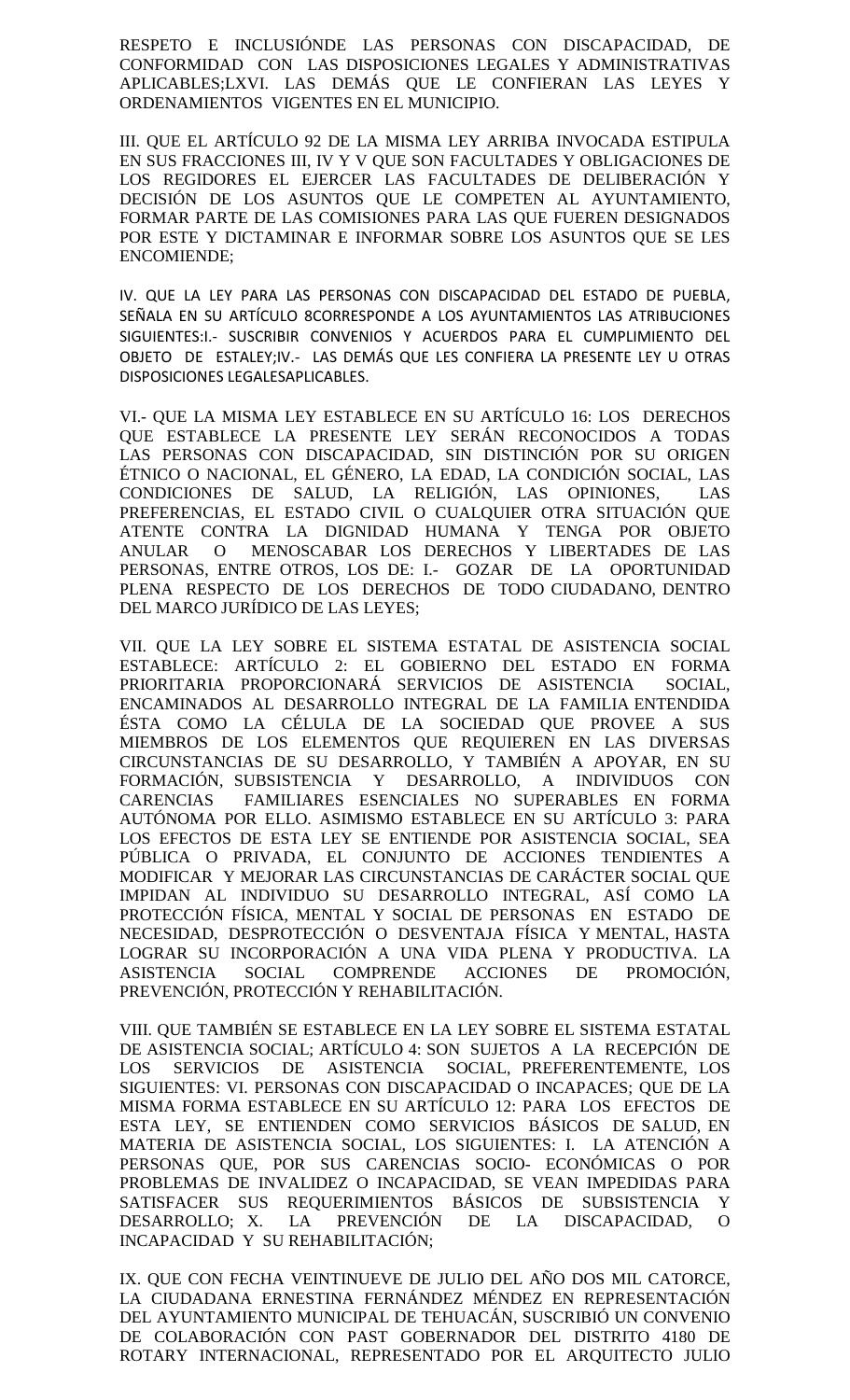MEDIAN MORALES Y EL CONTADOR PÚBLICO ALEJANDRO FLORES TOBÓN PERTENECIENTES AL CLUB ROTARIO TEHUACÁN, A. C. PARA APORTAR LA CANTIDAD DE \$21,000.00 (U.S.D.) VEINTIÚN MIL DÓLARES O SU EQUIVALENTE EN MONEDA NACIONAL (PESOS), PARA LA COMPRA DE CIENTO CUARENTA SILLAS Y EL CLUB ROTARIO APORTARÍA LA MISMA CANTIDAD EN SILLAS A TRAVES DE LA FUNDACIÓN WHEELCHAIR FOUNDATION PARA COMPLEMENTAR UN CONTENEDOR DE DOSCIENTAS OCHENTA SILLAS DE DIFRERENTES MEDIDAS PARA DESTINARLAS A PERSONAS DISCAPACITADAS.

QUE ES IMPORTANTE QUE ESTE TIPO DE ACCIONES REALIZADAS POR LA AUTORIDAD SE RATIFIQUEN POR EL MÁXIMO ÓRGANO MUNICIPAL QUE ES EL CABILDO, POR ESTO ES QUE SE PONE A CONSIDERACIÓN LO ANTERIOR.

X. QUE TAL COMO QUEDÓ EXPUESTO EN LOS ANTECEDENTES I, II, III,IV Y V DEL PRESENTE DOCUMENTO EN RELACIÓN A LOS CONSIDERANDOS II, III, IV, V, VI, VII, VIII Y IX DEL PRESENTE DICTAMEN,ES NECESARIO PONER A CONSIDERACIÓN DE LA AUTORIDAD EL PRESENTE DOCUMENTO.

POR LO ANTERIORMENTE EXPUESTO Y FUNDADO EN LOS CONSIDERANDOS QUE ANTECEDEN, Y EN USO DE LAS FACULTADES CONFERIDAS SE PROPONE A CONSIDERACIÓN DE ESTE HONORABLE CUERPO COLEGIADO EL SIGUIENTE:

# D I C T A M E N

**ÚNICO: SE AUTORICE A LA TESORERIA MUNICIPAL EFECTUAR EL PAGO POR LA CANTIDAD DE \$21,000.00 (U.S.D.) VEINTIUN MIL DOLARES O SU EQUIVALENTE EN MONEDA NACIONAL (PESOS), PARA LA COMPRA DE 140 SILLAS Y EL CLUB ROTARIO APORTE LA MISMA CANTIDAD EN SILLAS A TRAVES DE LA FUNDACION WHEELCHAIR FOUNDATION PARA COMPLEMENTAR UN CONTENEDOR DE 280 SILLAS DE DIFERENTES MEDIDAS PARA DESTINARLAS A PERSONAS CON CAPACIDADES DIFERENTES; CON EL FIN DE DAR CUMPLIMIENTO AL CONVENIO DE COLABORACION SUSCRITO CON PAST GOBERNADOR DEL DISTRITO 4180 DE ROTARY INTERNATIONAL, PRESENTADO POR EL ARQUITECTO JULIO MEDIAN MORALES Y EL CONTADOR PUBLICO ALEJANDRO FLORES TOBON, PERTENECIENTES AL CLUB ROTARIO TEHUACAN, A.C.-** ATENTAMENTE.- **GRUPOS VULNERABLES, JUVENTUD Y EQUIDAD ENTRE GÉNEROS.-** TEHUACAN, PUEBLA, A LOS DOS DÍAS DEL MES DE DICIEMBRE DE DOS MIL CATORCE.- **VÍCTOR MANUEL RODRÍGUEZ LEZAMA.- PRESIDENTE DE LA COMISIÓN.- PALOMA NOVELO ALDAZ.- MIEMBRO DE COMISIÓN.- GLADYS GUADALUPE MARTÍNEZ GONZÁLEZ.- MIEMBRO DE COMISIÓN.- CLAUDIA OROZCO LÓPEZ .- MIEMBRO DE COMISIÓN.- JOSÉ BERNARDO POZOS GUTIÉRREZ.- MIEMBRO DE COMISIÓN.-**

SEÑORA PRESIDENTA MUNICIPAL, REGIDORES Y SINDICO MUNICIPAL, EN VOTACIÓN SE LES CONSULTA SI SE APRUEBA LA PROPUESTA PRESENTADA EN CUESTIÓN, LOS QUE ESTÉN POR LA AFIRMATIVA SÍRVANSE MANIFESTARLO LEVANTANDO LA MANO.

HABIÉNDOSE ANALIZADO AMPLIAMENTE EL CONTENIDO DEL DICTAMEN DE REFERENCIA, POR UNANIMIDAD DE VOTOS A FAVOR, POR PARTE DE LOS INTEGRANTES DEL HONORABLE CABILDO, SE DETERMINA EL SIGUIENTE:

# **A C U E R D O**

**ÚNICO: SE AUTORIZA A LA TESORERIA MUNICIPAL EFECTUAR EL PAGO POR LA CANTIDAD DE \$21,000.00 (U.S.D.) VEINTIUN MIL DOLARES O SU EQUIVALENTE EN MONEDA NACIONAL (PESOS), PARA LA COMPRA DE 140 SILLAS Y EL CLUB ROTARIO APORTE LA MISMA CANTIDAD EN SILLAS A TRAVES DE LA FUNDACION WHEELCHAIR FOUNDATION PARA COMPLEMENTAR UN CONTENEDOR DE 280 SILLAS DE DIFERENTES MEDIDAS PARA DESTINARLAS A PERSONAS CON CAPACIDADES DIFERENTES; CON EL FIN DE DAR CUMPLIMIENTO AL CONVENIO DE COLABORACION SUSCRITO CON PAST GOBERNADOR DEL DISTRITO 4180 DE ROTARY INTERNATIONAL, PRESENTADO POR EL ARQUITECTO JULIO**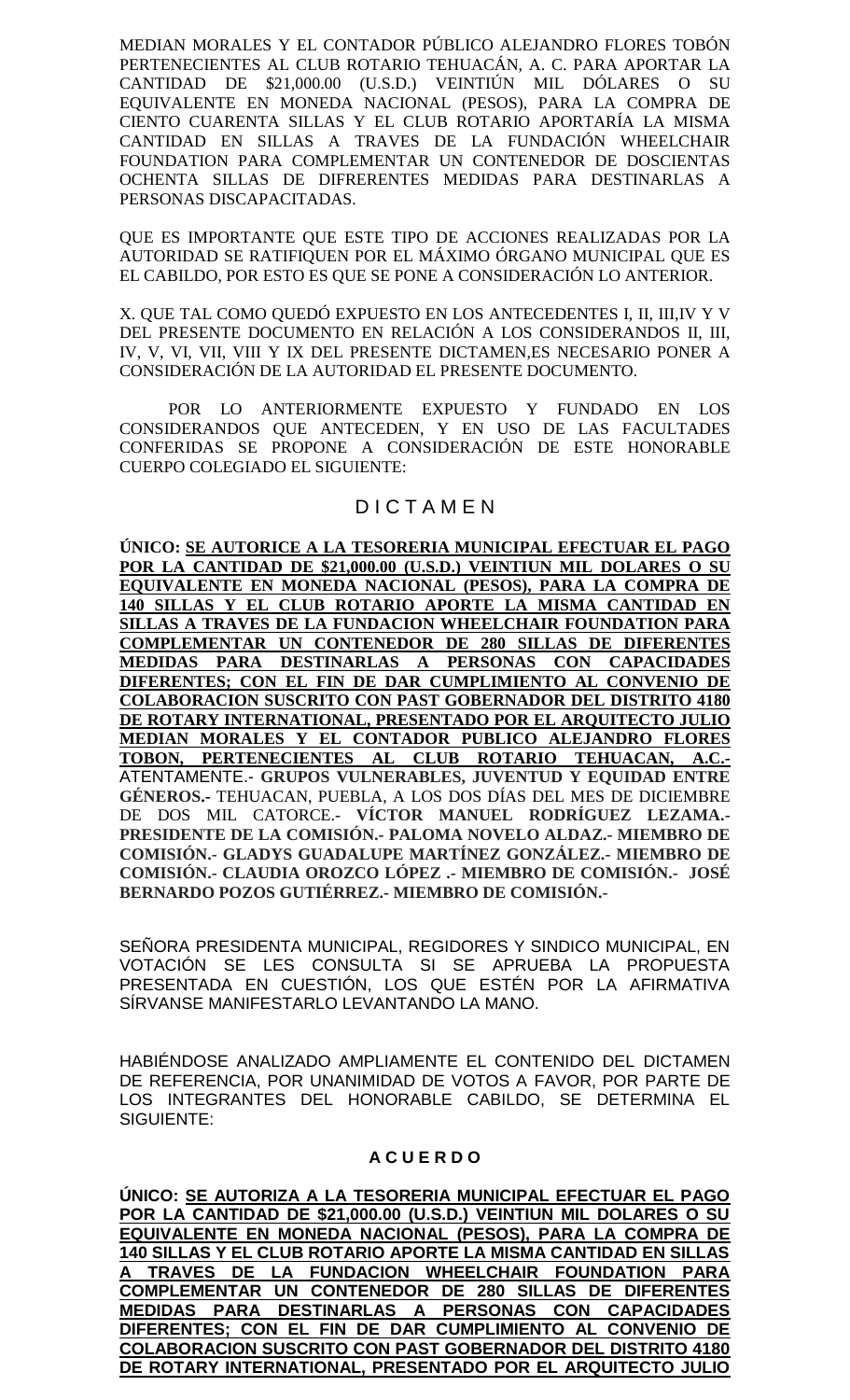# **MEDIAN MORALES Y EL CONTADOR PUBLICO ALEJANDRO FLORES TOBON, PERTENECIENTES AL CLUB ROTARIO TEHUACAN, A.C.**

LO ANTERIOR CON FUNDAMENTO EN LOS DISPOSITIVOS LEGALES INVOCADOS EN EL DICTAMEN DE REFERENCIA.

EN USO DE LA PALABRA EL LIC. JOSÉ HONORIO PACHECO FLORES, MANIFIESTA QUE EN VIRTUD DE QUE NO HAY DICTAMENES O PETITORIOS PARA SER TRATADOS EN ASUNTOS GENERALES SE PROCEDE A LA CLAUSURA DE ESTA SESIÓN DE CABILDO.

NO HABIÉNDO ASUNTO QUE TRATAR SE DA POR TERMINADA LA PRESENTE SESIÓN DE CABILDO, SIENDO LAS DIEZ HORAS CON CINCUENTA Y DOS MINUTOS DEL DÍA TRES DE DICIEMBRE DEL AÑO DOS MIL CATORCE, PROCEDIENDOSE A LEVANTAR LA PRESENTE ACTA QUE FIRMAN LOS QUE EN ELLA INTERVINIERON.- DOY FE.------- ----

# **SECRETARIO DEL H. AYUNTAMIENTO**

# **LIC. JOSÉ HONORIO PACHECO FLORES.**

# **C. ERNESTINA FERNÁNDEZ MÉNDEZ** \_\_\_\_\_\_\_\_\_\_\_\_\_\_\_\_\_\_\_\_

**C. ABRAHAM DAVID AGUILAR SANCHEZ AUSENTE\_ \_\_**

**C. NORMA LILIANA FLORES MENDEZ** 

**C. JUAN ALVAREZ CAMPOS** 

**C. PIOQUINTO APOLINAR LEYVA** 

**C. JESUS AMADOR HERNANDEZ MARTINEZ**\_\_\_\_\_\_\_\_\_\_\_\_\_\_\_\_\_\_

**C. CLAUDIA OROZCO LOPEZ** 

**C. MARTHA GARCIA DE LA CADENA ROMERO**\_\_\_\_\_\_\_\_\_\_\_\_\_\_\_\_

**C. GLADYS GUADALUPE MARTINEZ GONZALEZ**\_\_\_\_\_\_\_\_\_\_\_\_\_\_\_